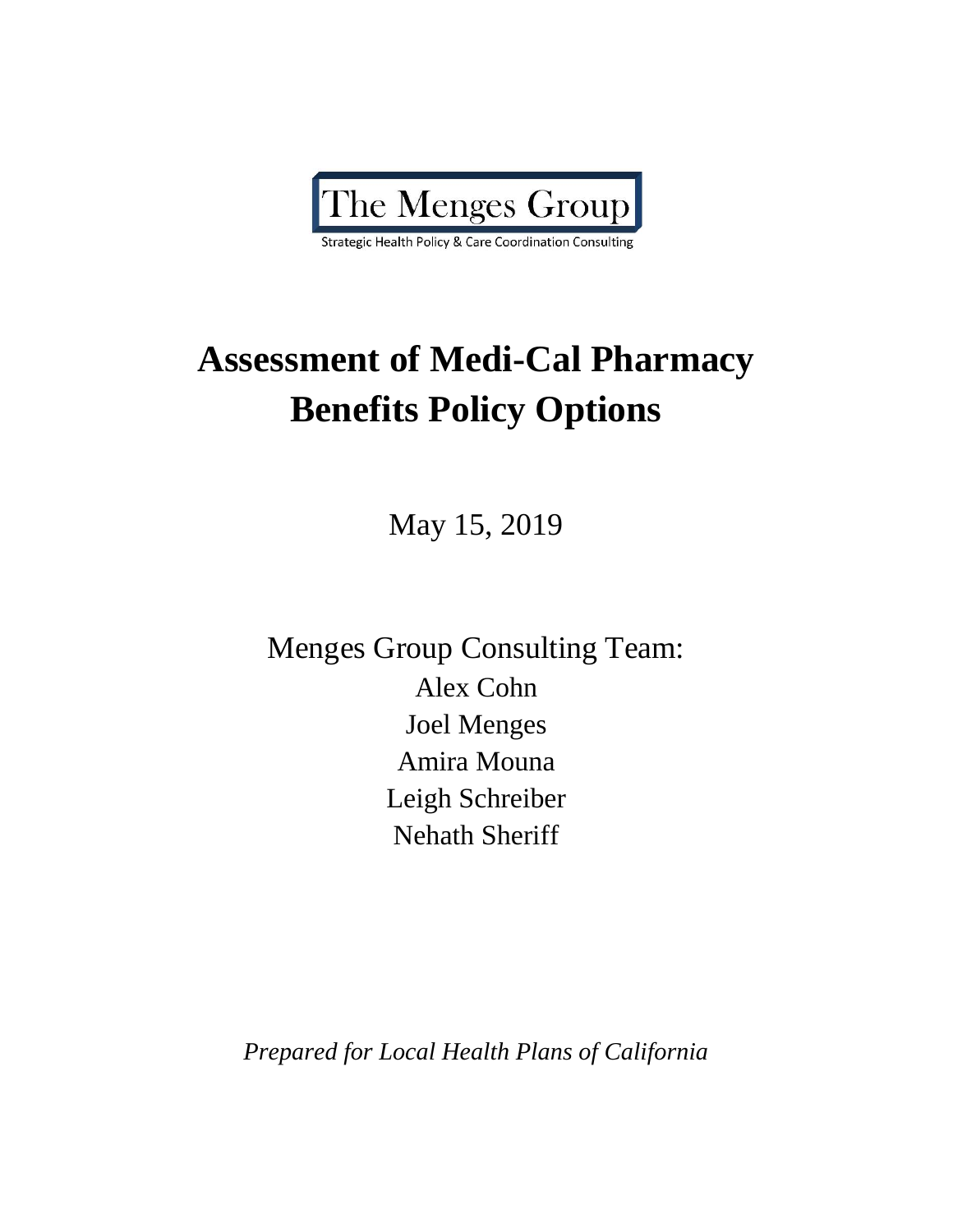# **Table of Contents**

| <b>I.</b> Executive Summary and Introduction<br>A. Overview<br><b>B.</b> Recommendations<br><b>C. Key Findings</b>                                 | 1<br>$\overline{2}$  |
|----------------------------------------------------------------------------------------------------------------------------------------------------|----------------------|
| II. States' Experiences with the Medicaid Pharmacy Carve-Out<br>Approach                                                                           | 7                    |
| A. Analysis of Progression of 13 States Using Carve-Out<br><b>Model</b>                                                                            | 7                    |
| <b>B. West Virginia's Post Carve-Out Experience</b>                                                                                                | 9                    |
| <b>III</b> Cost Impact Modeling<br>A. California's Baseline Costs<br><b>B. Carve-Out Modeling</b><br>C. Uniform Preferred Drug List (PDL) Modeling | 10<br>10<br>11<br>16 |
| <b>IV. Programmatic Impacts of Alternative Medi-Cal Pharmacy</b><br><b>Benefits Management Approaches</b>                                          | 18                   |
| <b>V. Concluding Observations</b>                                                                                                                  | 27                   |
| Appendix A: Examples of Medi-Cal MCOs' Efforts to Facilitate Access<br>and Adherence to Medications                                                | 28                   |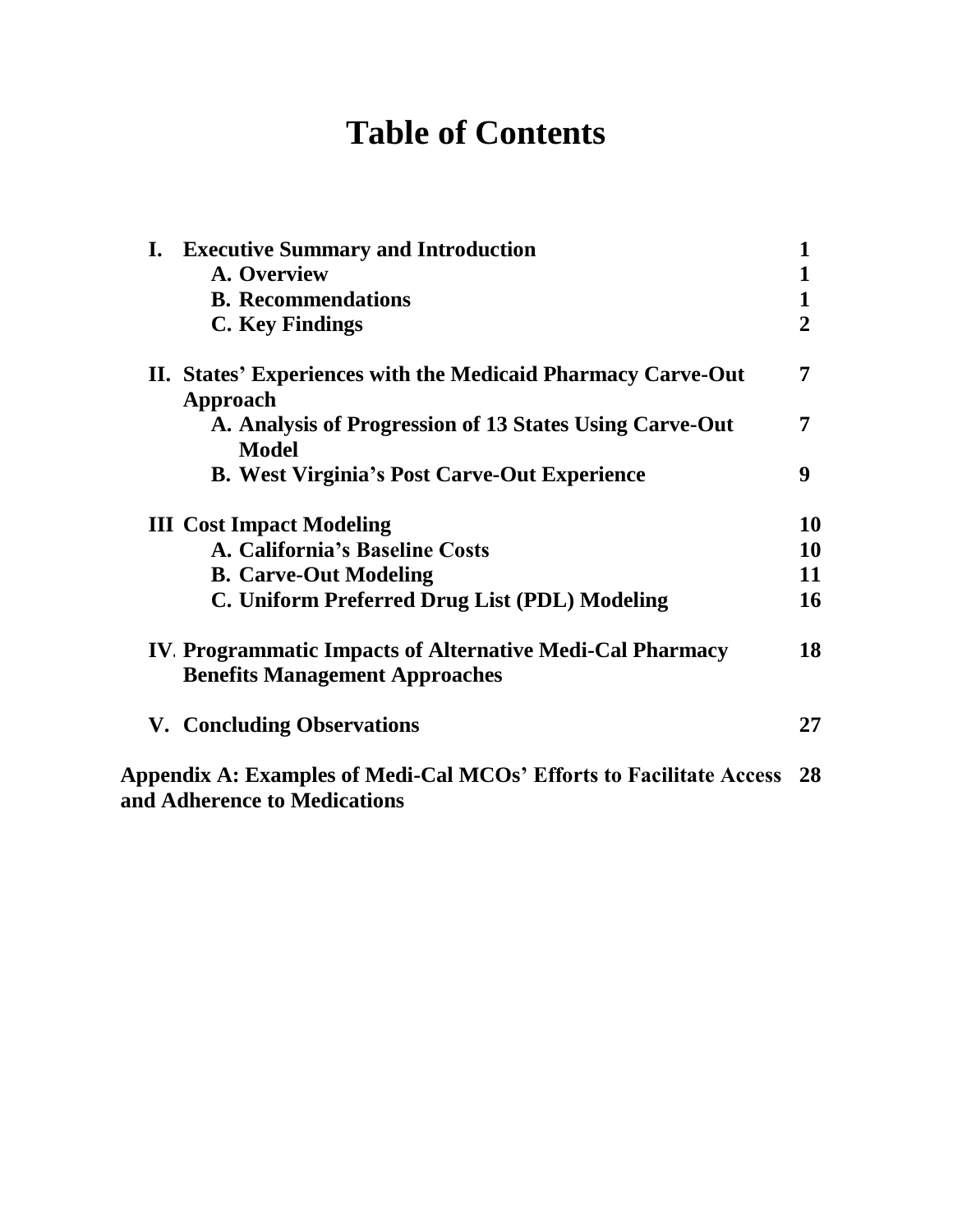# **I. Executive Summary and Introduction**

### **A. Overview**

Currently, California's Managed Care Organizations (MCOs) coordinate the pharmacy benefit as part of comprehensive health care coverage for nearly 11 million Medicaid ("Medi-Cal" in

California) enrollees. This integrated model of pharmacy benefit administration is known as a "carve-in". Recently, some policymakers have expressed an interest in moving to a pharmacy "carve-out", whereby the state would instead manage the pharmacy benefit for MCO enrollees, including paying directly for drugs made available in the program.

We have been engaged to estimate the fiscal impacts of Medi-Cal switching to a carve-out as well as the programmatic advantages and disadvantages of this potential change. We have also estimated the impacts of alternatives that may better achieve the carve-out's purported objectives. These include retaining the carvein but moving to a uniform formulary/preferred drug list (PDL) across all MCOs and/or modifying pharmacy benefit managers' (PBMs) current contracting model.

This report details our findings on the impacts of a pharmacy carve-out, alternatives that can be considered, and potential next steps for policymakers.

### **B. Recommendations**

 $\overline{\phantom{a}}$ 

An optimal Medi-Cal prescription drug policy should achieve four objectives:

- 1. Sound management of the *mix* of drugs prescribed.
- 2. Sound management of the *net price* of each drug.
- 3. Integration of prescription drugs and Rx data with medical care and medical data.
- 4. Extensive efforts to assist beneficiaries in accessing and adhering to an optimal medication regimen.

The carve-out focuses almost entirely on the second component – drug prices. However, the evidence is compelling that the carve-out model is detrimental to the other three critical components.

Based on the analysis detailed in this report, we offer the following recommendations:

**1)** Programmatically, a pharmacy carve-out diminishes Medi-Cal's ability to deliver wholeperson integrated care. Available data and other states' carve-out experiences also demonstrate that a carve-out will result in a substantial increase in net pharmacy expenditures relative to a carve-in. The pharmacy benefit should remain carved in unless and until there is compelling, objective evidence that a carve-out will produce large scale savings without eroding access, care management resources and enrollees' clinical outcomes.<sup>1</sup>

 $1$  The published information available specifically analyzing the carve-out approach's impacts is primarily contained in the Legislative Analyst Office's (LAO) report, "Analysis of the Carve-Out of Medi-Cal Pharmacy Services from Managed Care," April 5, 2019. The report is available at [https://lao.ca.gov/reports/2019/3997/medi-cal-pharm](https://lao.ca.gov/reports/2019/3997/medi-cal-pharm-services-040519.pdf)[services-040519.pdf.](https://lao.ca.gov/reports/2019/3997/medi-cal-pharm-services-040519.pdf) Unfortunately, while the report makes directional statements, (e.g., "We find that the carve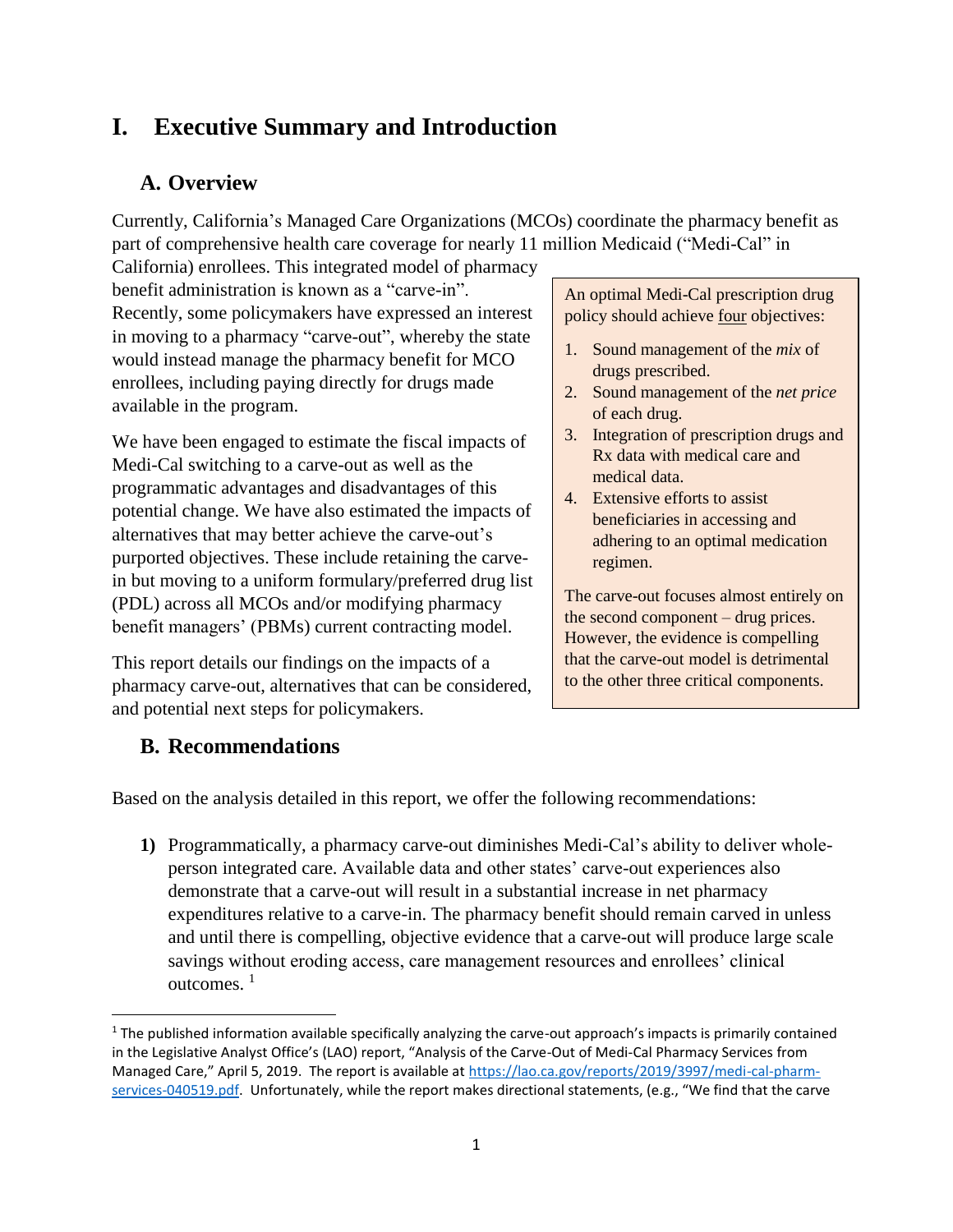- **2)** It has been assumed that the carve-out will produce significant savings for the state. These assumptions have not been supported with data or information and are at odds with carve-out states' experiences and what publicly available data demonstrate. Further analytical efforts should be undertaken, disclosed and discussed prior to implementing a carve-out.
- **3)** While the carve-out option is being more thoroughly assessed, we encourage California to take steps to achieve near-term fiscal savings under the existing carve-in model. These steps include full disclosure of all pharmacy-related costs (e.g., including the amounts PBMs are being paid and what *their* benefits and administrative costs have been), supplemental rebate levels, etc. This information will allow policymakers to identify specific problems and opportunities and devise tailored solutions. These solutions, for example, could involve creating a Medi-Cal administrative cost and operating margin ceiling on PBMs, requiring that certain MCO/PBM contract terms be renegotiated, and establishing a minimum supplemental rebate percentage to be built into each Medi-Cal MCO's capitation rate.

All of our analyses indicate that California's best pharmacy benefits policy option involves retaining the integrated pharmacy carve-in and establishing cost savings enhancements within this model.

### **C. Key Findings**

l

The most significant findings from our analyses are summarized below.

- **1. A change to a pharmacy carve-out would result in a 19.4% increase in net Medi-Cal pharmacy expenditures across the five year timeframe SFY2020 - 2024, increasing state fund costs by \$51 million in SFY2020 and \$757 million over five years.**
	- Based on our analyses, transitioning pharmacy benefits management responsibility from Medi-Cal MCOs to fee-for-service (FFS) would represent a significant and costly step backwards for the Medi-Cal program. This study has tabulated the experience of ten states moving from a carve-out to a carve-in during the past several years, and compares these results with findings from the three carve-out states that retained their carve-out approach through the same time period. These comparisons take into account all Medicaid precriptions in all 13 states, the initial payments to pharmacies for these prescriptions (including dispensing fees and ingredient costs), the mix of drugs delivered to Medicaid beneficiaries, and all statutory and supplemental rebates. Based on this experience, we estimate that by adopting a

out of the Medi-Cal pharmacy benefit from managed care is likely to generate *net* savings for the state."), no specific fiscal estimates are provided, nor is any methodology for deriving estimates. As a result, the LAO report provides others with no means of assessing the validity of its stated findings. The LAO report does acknowledge and emphasize that a lack of evidence exists regarding the carve-out's impacts.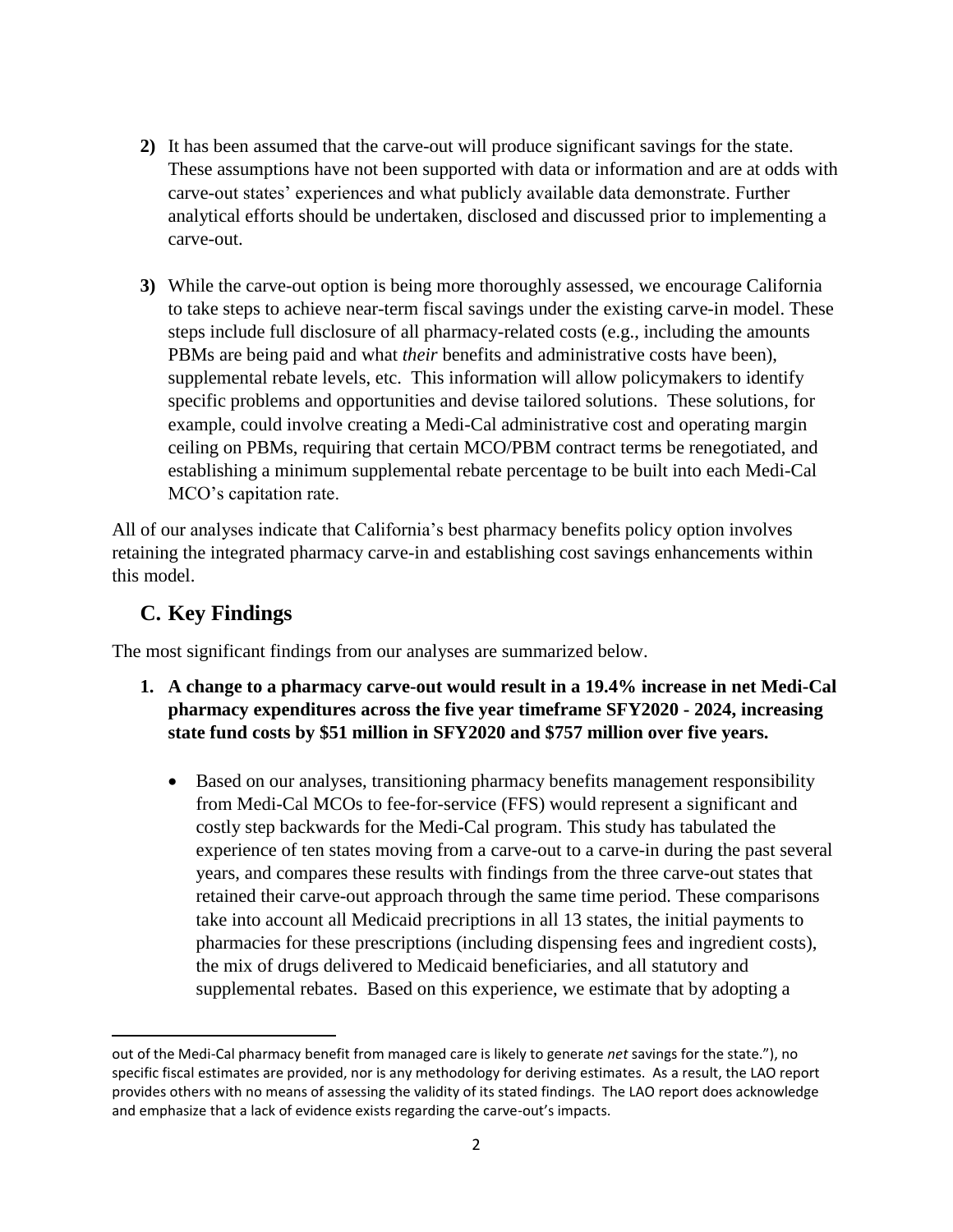pharmacy carve-out in Medi-Cal, California would experience an overall net cost increase of approximately \$149 million during SFY2020, representing an added cost of \$50.7 million in state funds. This policy change would increase Medi-Cal pharmacy expenditures by 7.95% in SFY2020. In Year 3 and beyond, the estimated annual net cost increase of the carve-out model is 23.85%, which captures the longterm differential experienced across the 13 states we were able to fully compare. Our phase-in estimates are driven by an expectation that continuity of care requirements will preserve, albeit only in the short term, much of the drug mix accomplishments the MCOs have achieved.

- Across the five-year timeframe (SFY2020 SFY2024), the added cost of a pharmacy carve-out is estimated at \$2.2 billion for the Medi-Cal program, with \$757 million of these additional costs being state funds.
- The net cost increase of a pharmacy carve-out is attributable to the state's increased reliance on brand-name and other costlier drugs in order to secure more rebates, higher dispensing fees, and decreased ability to promptly make needed modifications to the PDL to address emerging dynamics such as price changes, patent expirations, and new drug introductions.
- **2. We also assessed an alternative whereby the carve-in would be retained but all Medi-Cal MCOs would be required to utilize a uniform, state-run PDL. A change to a uniform PDL could have modest programmatic benefits but is expected to also result in increased Medi-Cal pharmacy expenditures relative to the current carvein. We estimate that requiring a uniform PDL would result in a 15% increase in pharmacy expenditures from Year 3 forward. This approach would increase state fund costs by \$39 million in SFY2020 and \$515 million over five years.**
	- A uniform PDL could provide modest administrative simplification for enrollees and, to a lesser extent, providers.
	- However, under a uniform PDL, we estimate that California would experience an overall net Medi-Cal cost increase of approximately \$114 million during SFY2020, representing an added cost of \$39 million in state funds. This policy change would increase Medi-Cal pharmacy expenditures by 5% in SFY2020 increasing to 10% in Year 2 and 15% in Year 3.
	- Across the five-year timeframe SFY2020 SFY2024, the added cost of a uniform PDL is estimated at \$1.5 billion for the Medi-Cal program, with \$515 million of this additional cost being financed through state funds.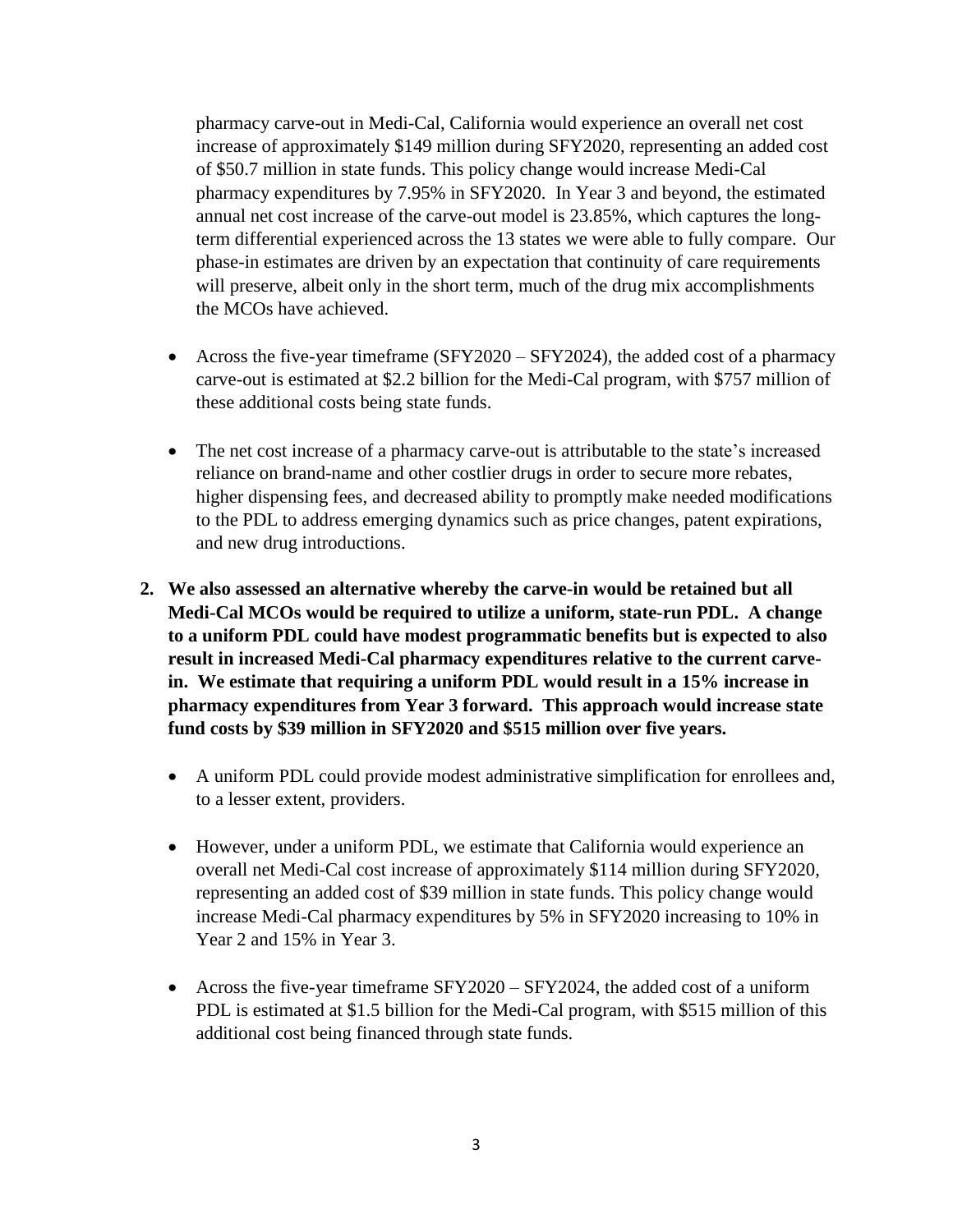- Like the carve-out, the cost increase associated with a uniform PDL is primarily attributable to increased use of costlier and brand-name drugs, which would be placed on the PDL to secure greater back-end rebates.
- **3. National tabulations of each state's Medicaid prescriptions demonstrate the importance of focusing on optimizing front-end drug mix rather than securing back-end rebates.**
	- Increased drug rebates occur in the carve-out setting and under a uniform PDL, but these rebates do not offset the higher costs that occur by forfeiting optimal "frontend" drug mix management.
	- States that have adopted a pharmacy carve-out and/or control the Medicaid PDL entirely are not performing well in terms of net cost per prescription and generic dispensing rates.
	- Our analyses demonstrate that the states that are faring the best on net (post-rebate) cost per prescription are predominantly those that have the highest generic dispensing rates and lowest initial (pre-rebate) costs.
	- *The states most successful in garnering rebates are least successful at lowering net costs.* During FFY2017, the three states with the highest rebates per Medicaid prescription – Connecticut, South Dakota, and Vermont – are the three states with the nation's *highest* net costs per Medicaid prescription in that year.
	- National aggregate figures for FFY2017, shown in Exhibit 1, demonstrate that Medicaid MCOs are managing the mix of drugs between generics and brands far more effectively than is occurring in the FFS setting. Given that the average net cost of a brand drug is *8.9 times higher* than the average generic, the 4.8 percentage point difference in generic usage between the MCO and FFS settings has an enormous financial impact. Exhibit 1 also shows that MCOs are achieving lower net costs *within* generics and *within* brands. Taking all of these impacts together *the national average net cost per prescription was 27.2% lower in the Medicaid MCO setting than the Medicaid FFS setting.* These net figures take into account all statutory and supplemental rebates paid by manufacterers in both settings.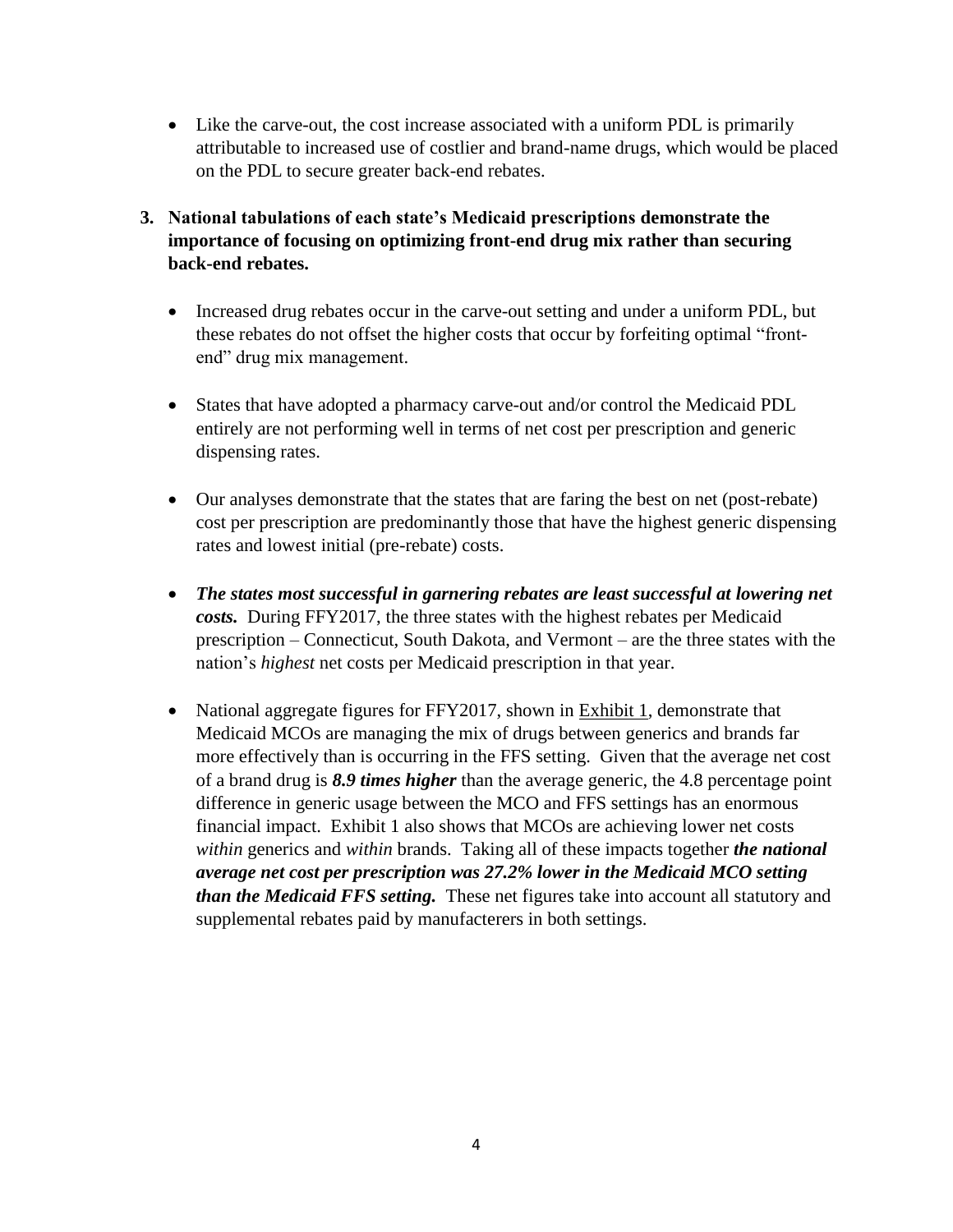|                          |            |            |                 | <b>MCO Cost</b> |
|--------------------------|------------|------------|-----------------|-----------------|
|                          |            |            | <b>Medicaid</b> | as % of         |
|                          | <b>MCO</b> | <b>FFS</b> | <b>Total</b>    | <b>FFS Cost</b> |
| <b>Brand</b>             | \$160.81   | \$183.80   | \$168.79        | 87.5%           |
| Generic                  | \$17.99    | \$21.96    | \$19.07         | 81.9%           |
| <b>Total</b>             | \$34.80    | \$47.82    | \$38.47         | 72.8%           |
| Generic Percentage of    |            |            |                 |                 |
| <b>All Prescriptions</b> | 88.1%      | 83.8%      | 86.9%           |                 |

### **Exhibit 1. Net (Post-Rebate) Costs Per Prescription Across All USA Medicaid Prescriptions, MCO vs FFS Settings, FFY2017**

### **4. Programatically, a pharmacy carve-out would be detrimental to the whole-person care coordination model Medi-Cal has embraced.**

- Pulling the pharmacy benefit out of the capitated benefits package and into a fiscal silo – is antithetical to the goals of care integration and coordination. Prescription drug treatments are central to the health services Medi-Cal beneficiaries receive, and prescription drug data are essential to discerning individuals' health needs and comorbidities, new diagnoses, and treatment adherence patterns.
- Medi-Cal MCOs were invited to provide both process examples and case examples regarding how their direct management of the drug benefit is supporting their efforts to identify and address their enrollees' overall health needs, as well as information as to how their health plan facilitates access and adherence to appropriate medication regimens. Several of these examples are conveyed in text boxes throughout the

### *MCO Care Management*

While in the field, Care Management nurse was asked by enrollee which medications are safe to crush and mix with food. The nurse consults with our pharmacist and immediately relays that information to member.

-- MCO Pharmacy Director

report, and **Appendix A** presents a lengthy set of these case examples.

### **5. Programatically, the uniform PDL would be an improvement over a carve-out but potentially detrimental relative to the carve-in.**

• Relative to a carve-out, a uniform PDL across MCOs has significant programmatic advantages. These include preserving the real-time pharmacy data within the MCO's desired information technology framework, supporting care coordination and whole person integration, as well as preserving the health plans' ability and to deliver their medication access and adherence programs.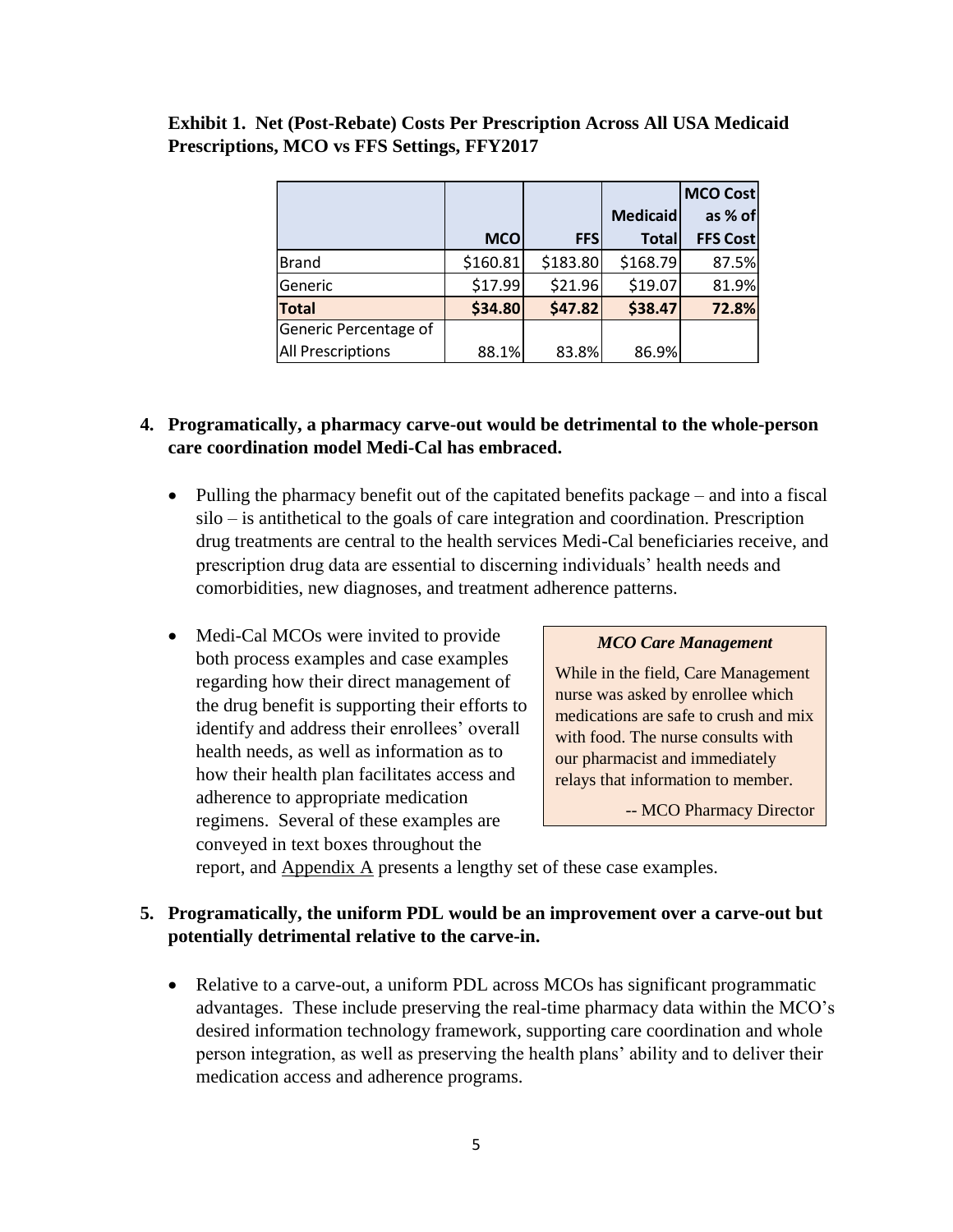- With regard to the carve-out and/or a uniform PDL approach that has been taken in other states, programmatic advantages have been overstated or are unlikely to materialize at all..
- For example, the purchasing power of combining all Medi-Cal pharmacy spending together would work against the program's interests, as the PBMs used by the Medi-Cal MCOs typically have much more purchasing power already than the state can amass.
- Similarly, the administrative simplicity of having a single statewide PDL will have unclear value in an environment where Medi-Cal represents approximately 21% of all California prescriptions. Prescribers and pharmacies must work with dozens of PDLs regardless of Medi-Cal's approach, and information systems technologies have evolved to make it much easier for them to do so.
- MCOs across the nation (and within Medi-Cal) have proven to be much more nimble than the state-administered FFS setting in updating PDLs and processing exceptions.

Taking all of our analyses into account, we encourage California's policymakers to maintain the carve-in and retain the PDL latitude the Medi-Cal MCOs currently are afforded.

This does not – and should not – preclude the state and the MCOs from developing initiatives (and new program requirements) that will yield further savings on net prescription drug expenditures. However, our findings indicate that these savings will be maximized *within* the full-risk, highly coordinated and integrated system of care that the MCO capitation contracting environment delivers.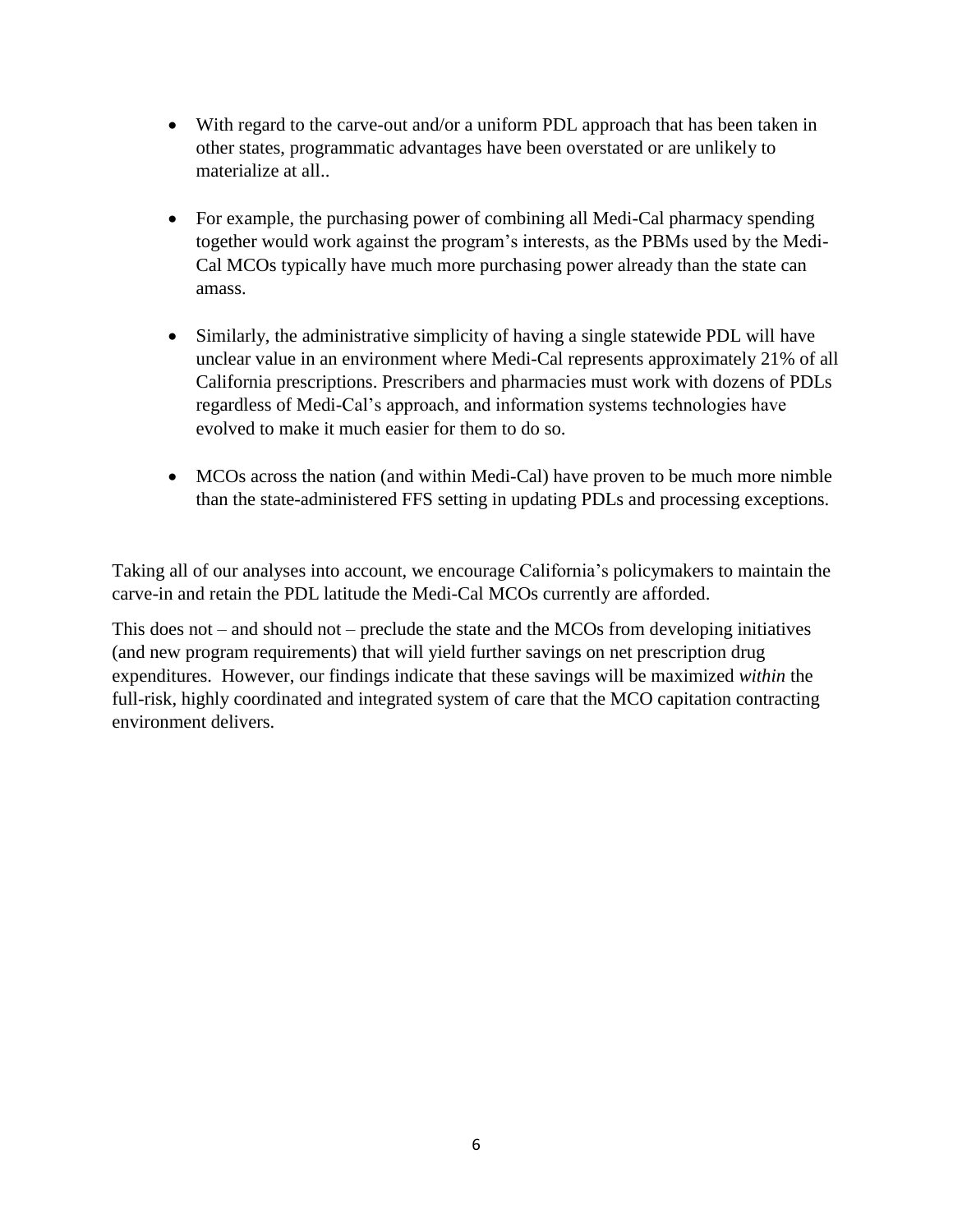# **II. States' Experiences with a Medicaid Pharmacy Carve-Out**

### **A. Analysis of Progression of 13 States Using Pharmacy Carve-Out**

During 2011, 13 states used a pharmacy carve-out model in their Medicaid MCO programs. With the passage of the Affordable Care Act (ACA), the large statutory rebates – which had previously been payable only for Medicaid prescriptions paid in the fee-for-service (FFS) setting – were extended to all Medicaid prescriptions, including those paid by MCOs. As a result, 10 of these 13 states moved to a pharmacy carve-in approach (Delaware, Illinois, Indiana, Iowa, Nebraska, New York, Ohio, Texas, Utah, and West Virginia) during the ensuing years.<sup>2</sup> Three of the 2011 carve-out states – Missouri, Tennessee, and Wisconsin – retained their carve-out approach throughout the 2011-2017 timeframe.

These dynamics permit a comparison of the progression of key Medicaid prescription drug costs and metrics between these two groups of states. Our tabulations include all Medicaid prescriptions between FFY2011-FFY2017, including all Medicaid prescriptions in each of these states, as well as all associated rebates. Even the smaller group of three states provides a large statistical volume of data – nearly 40 million prescriptions during FFY2017, for example. A summary of these tabulations is presented in Exhibit 2.

|                                            |  |  | <b>Exhibit 2. Comparison of Costs and Usage Between States that Retained Carve-Out Model</b> |
|--------------------------------------------|--|--|----------------------------------------------------------------------------------------------|
| and States that Switched to Carve-in Model |  |  |                                                                                              |

|                               | Net Cost/Rx   |                                                                                      | <b>Generic Dispensing Rate</b> |                       | <b>Rebates Per Rx</b> |                       |
|-------------------------------|---------------|--------------------------------------------------------------------------------------|--------------------------------|-----------------------|-----------------------|-----------------------|
|                               | 3 Carve-Out   | <b>10 States with</b>                                                                | 3 Carve-Out                    | 10 States with        | 3 Carve-Outl          | 10 States with        |
|                               | <b>States</b> | 2011 Carve-Out                                                                       | <b>States</b>                  | 2011 Carve-Out        | <b>States</b>         | 2011 Carve-Out        |
|                               | throughout    | that Used Carve-In throughout 2011 that Used Carve- throughout 2011 that Used Carve- |                                |                       |                       |                       |
| <b>Federal Fiscal Year</b>    | 2011-2017     | Model in 2017                                                                        |                                | 2017 In Model in 2017 |                       | 2017 In Model in 2017 |
| 2011                          | \$37.98       | \$38.62                                                                              | 76.8%                          | 71.1%                 | \$31.19               | \$37.55               |
| 2017                          | \$43.40       | \$38.12                                                                              | 84.5%                          | 86.6%                 | \$50.93               | \$44.20               |
| Percent Change from 2011-2017 | 14.3%         | $-1.3%$                                                                              | 7.7%                           | 15.5%                 | 63.3%                 | 17.7%                 |

*The states that switched to a carve-in model have collectively outperformed those that retained their carve-out approach*. A key metric demonstrating this performance is that the states that carved-in the drug benefit as a group experienced a 1.3% *decrease* in net cost per prescription across the entire FFY2011-FFY2017 timeframe (after factoring in rebates). States that continued to carve out the pharmacy benefit experienced an 14.3% cost increase. This 15.6 percentage point difference in net cost per prescription between these two state groupings provides strong evidence of the MCOs' favorable impact on drug spending.

 $\overline{a}$ 

<sup>&</sup>lt;sup>2</sup> West Virginia recently switched to a carve-out model; their cost progression since doing so is described later in this section. However, West Virginia used a carve-in model during FFY2017 and is therefore included in the carvein group of states for this section of the analysis.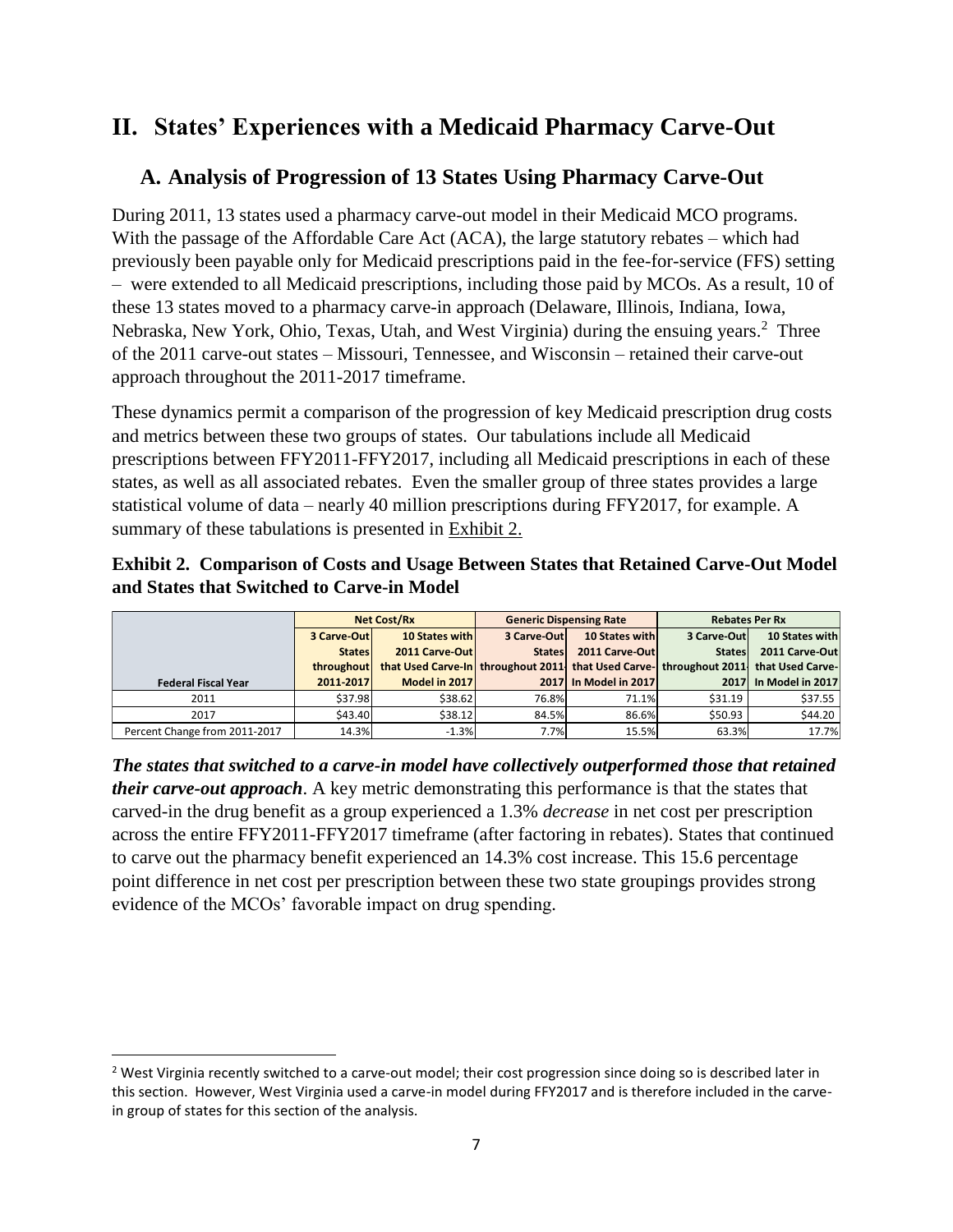### **Two Important Adjustments**

Two factors need to be taken into consideration to more appropriately estimate the cost difference between the carve-in and carve-out settings. The first is Medicaid expansion. States adopting Medicaid expansion experience higher costs per prescription due to the demographics of the expansion population and their associated medication needs (e.g., much higher incidence of cancer, hepatitis C, and HIV infection than the underlying Medicaid population experiences).

To estimate the impact Medicaid expansion is having on net cost per prescription, we assessed FFY2011 and FFY2016 net cost per prescription data in 13 states that have always had 100% of prescriptions paid in the FFS setting (in order to control for impacts of MCO management on pharmacy benefit management). Among these 13 states, eight states did not adopt Medicaid expansion and these states collectively experienced a 17% increase in net cost per Medicaid prescription from FFY2011-FFY2016. Among the five states (within the 13 continuous FFS states) that did adopt Medicaid expansion, net cost per prescription increased by 22% from FFY2011-FFY2016.

This suggests that Medicaid expansion has a 5 percentage point upward impact on net cost per prescription, which requires adjustment to the figures in Exhibit 1. All three states that retained the carve-out model are non-expansion states, whereas seven of the ten states that switched to a carve-in have adopted Medicaid expansion and can be expected to have higher per prescription costs as a result.

A second adjustment is needed because the comparisons in Exhibit 1 include all prescriptions, whereas the states switching to a carve-in model continued to have some FFS Medicaid prescription volume (which the MCOs can not impact). During FFY2017, Medicaid MCOs paid for 85.6% of all Medicaid prescriptions across the 10 states that switched to a carve-in.

Exhibit 3 (next page) presents the adjustments to the net cost per prescription figures to both account for these dynamics and create a more accurate estimate of the relative costs between the carve-in and carve-out models. The adjustments for the Medicaid expansion and the fact that states switching to a carve-in model still have some FFS prescriptions increase the carve-out model's estimated percentage savings from carve-in from 15.6 % to 23.85%.

Note that the additional statistics presented in Exhibit 2 are also important in conveying the different cost management approaches that occur in the MCO and FFS settings. Under the carve-in, the MCOs have been highly effective at managing the "front-end" mix of drugs, whereas the carve-out states have been highly effective at obtaining large "back-end" rebates. The states switching to a carve-in approach have achieved greater use of generics than has occurred in the carve-out states, with the states retaining the carve-out approach obtaining much larger rebates per prescription.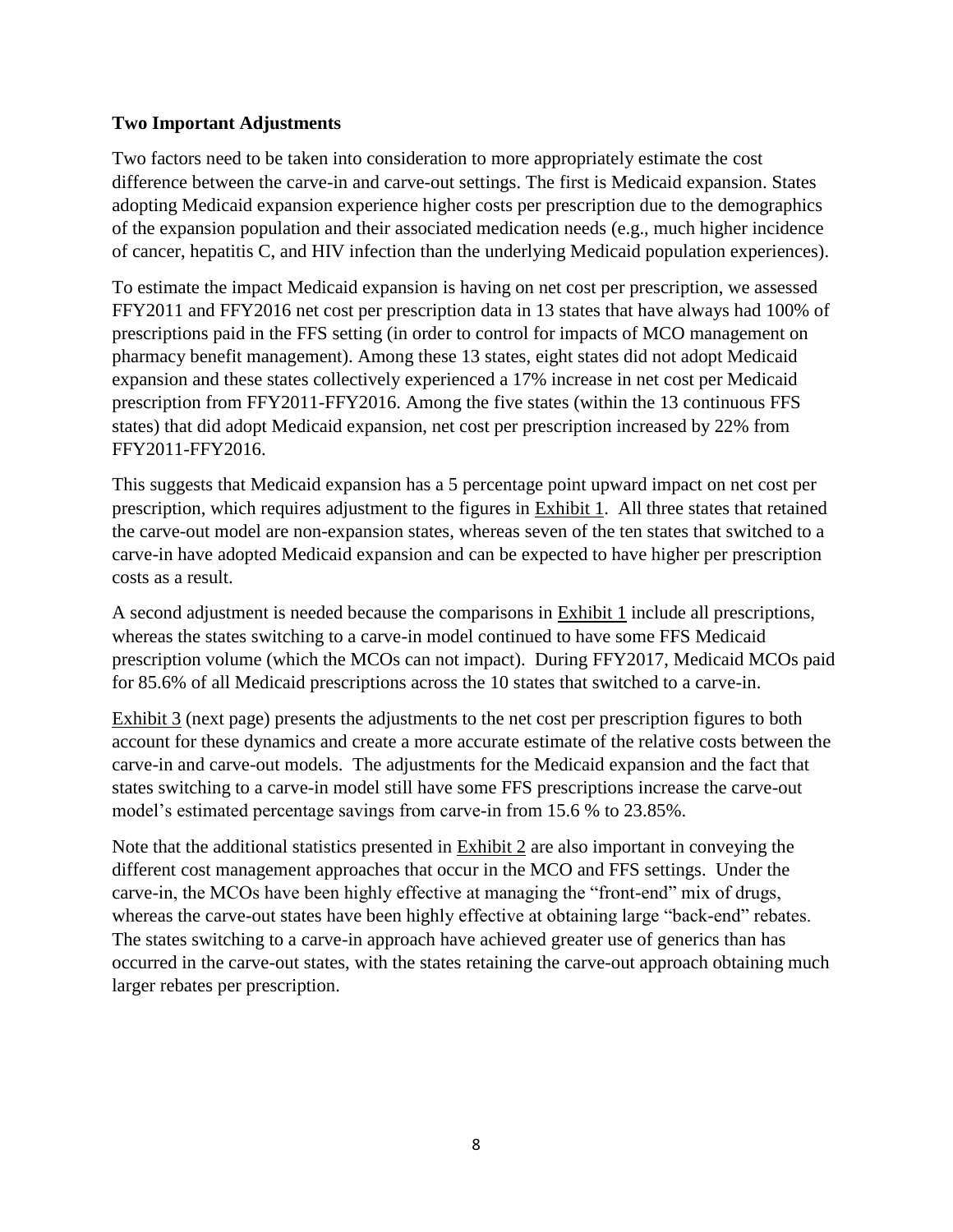**Exhibit 3. Adjustments to Create Accurate Comparison of Costs and Usage Between States that Retained the Carve-Out and Those That Switched to a Carve-In**

|                                     | <b>3 States That</b><br><b>Maintained</b><br>Throughout<br>2011-2017 | 10 States with<br>Carve-Out Carve-Out Model in<br>Model 2011 that Switched<br>to the Carve-In<br>Model as of 2017 |
|-------------------------------------|----------------------------------------------------------------------|-------------------------------------------------------------------------------------------------------------------|
| Percentage of Group's 2017          |                                                                      |                                                                                                                   |
| Prescriptions In Non-Expansion      |                                                                      |                                                                                                                   |
| <b>States</b>                       | 100.0%                                                               | 18.0%                                                                                                             |
| Cost Per Prescription Impact of     |                                                                      |                                                                                                                   |
| <b>Medicaid Expansion</b>           | 5.0%                                                                 | 5.0%                                                                                                              |
| Cost Per Prescription Adjustment    | 5.00%                                                                | 0.90%                                                                                                             |
| Initial 2017 Net Cost/Rx            | \$43.40                                                              | \$38.12                                                                                                           |
| Parity-Adjusted 2017 Net Cost/Rx    | \$45.57                                                              | \$38.46                                                                                                           |
| Percent Change from 2011            | 20.0%                                                                | $-0.4%$                                                                                                           |
| <b>Overall Differential</b>         |                                                                      | 20.4%                                                                                                             |
| Percentage of 2017 Prescriptions    |                                                                      |                                                                                                                   |
| Paid by MCOs in 10 States That      |                                                                      |                                                                                                                   |
| <b>Switched to Carve-In Model</b>   |                                                                      | 85.6%                                                                                                             |
| Estimated Percentage Savings in Net |                                                                      |                                                                                                                   |
| Costs Attributable to Switch to a   |                                                                      |                                                                                                                   |
| Carve-In Approach                   |                                                                      | 23.85%                                                                                                            |

*Our data analyses across all states strongly indicate that managing drug mix effectively – as is done in carve-in states – is most likely to yield the most favorable net costs.* During FFY2017, the average net cost per prescription among the 10 states with the largest rebates per Medicaid prescription(\$43.73) was *34% above* the corresponding net cost per prescription across the 10 states that had the most favorable generic dispensing rate (\$32.63). The 10 states with the highest generic usage rank an average of  $10<sup>th</sup>$  in net costs per prescription, but average 44th on rebates per prescription.

Conversely, the states most successful in garnering rebates have been least successful at

controlling net costs. The 10 states with the highest rebates per prescription rank an average of  $41<sup>st</sup>$  across all states in net costs per prescription and an average of  $45<sup>th</sup>$  across all states in their generic usage rates. During FFY2017, the three states with the highest rebates per Medicaid prescription – Connecticut, South Dakota, and Vermont – were the three states with the nation's *highest* net costs per Medicaid prescription in that year.

# **B. West Virginia's Initial Experience Since Adopting a Medicaid Pharmacy Carve-Out Model**

The above analyses focus on states moving from a carve-out to a carve-in approach. Only one state in recent years – West Virginia – has moved in the direction California is considering, changing from a pharmacy carve-in to a carve-out. This section of the report briefly summarizes West Virginia's early experience with the Medicaid pharmacy carve-out.

The CMS State Drug Utilization data files now contain five calendar quarters of West Virginia data since the carve-out took effect (July 2017 through September 2018). We calculated average Medicaid costs per prescription during this timeframe as well as the same statistic for the last five calendar quarters of the carve-in model (April 2016 through June 2017). We calculated the same information for the overall USA Medicaid program. *West Virginia's pre-rebate costs per Medicaid prescription rose sharply after the carve-out was implemented, increasing 12.6% between the pre-post comparison timeframes described above.* During this same timeframe, nationwide Medicaid costs per prescription increased by 4.1%.

This outcome is directionally similar to the multi-state experience described previously, with the carve-out resulting in increased pharmacy expenditures. The magnitude of this difference is smaller in West Virginia, where roughly an 8.5 percentage point increase in costs per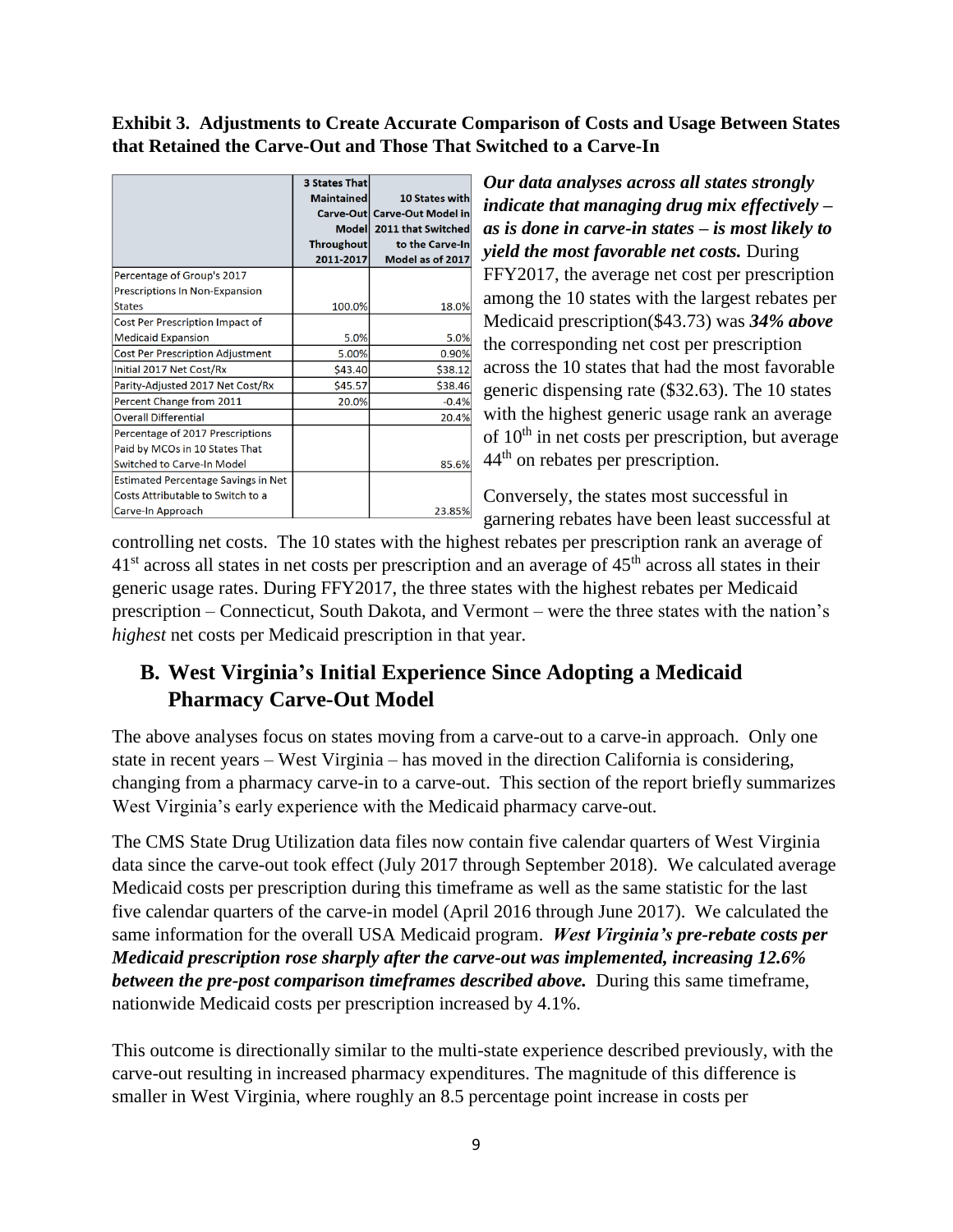prescription occurred across the first 15 months of the carve-out. A potential explanation for this reduced impact, given the vast evidence of the importance of front-end drug mix, is that MCO enrollees have continued their existing drug therapies during the first year of the carve-out. Over time, the larger shift away from generics and other lower-cost drugs that have occurred in other states may well occur in West Virginia as the carve-out's initial continuity of treatment regimens becomes a smaller proportion of overall Medicaid prescriptions.

# **III. Cost Impact Modeling**

### **A. California's Baseline Pharmacy Costs**

During FFY2017, California's net (post-rebate) Medi-Cal drug spending totaled more than \$4 billion, the largest expenditure of any state. California contracts and partners extensively with Medi-Cal MCOs, which cover over 80% of Medi-Cal enrollees. For example, MCOs paid for 74.1% of Medi-Cal's prescriptions and 50.9% of Medi-Cal's net prescription drug expenditures during FFY2017. Policies related to the Medicaid managed care program's prescription drug benefit therefore have a determinative impact on overall Medi-Cal spending on prescription drugs as well as the degree to which Medi-Cal pharmacy benefits are optimally integrated with other covered services. Exhibit 4 summarizes California's statistics and rankings among all states on various key Medicaid prescription drug metrics.

|                                                    | <b>Ranking Among States (51)</b><br><b>States including DC for FFS and</b><br>Total, 37 states including DC<br>FFY2017 Base Data |                 |                 | for MCO)        |            |              |
|----------------------------------------------------|----------------------------------------------------------------------------------------------------------------------------------|-----------------|-----------------|-----------------|------------|--------------|
| <b>Statistical Measure</b>                         | <b>MCO</b>                                                                                                                       | <b>FFS</b>      | <b>Total</b>    | <b>MCO</b>      | <b>FFS</b> | <b>Total</b> |
| Prescriptions                                      | 75,950,956                                                                                                                       | 26,527,018      | 102,477,974     |                 |            |              |
|                                                    |                                                                                                                                  |                 |                 |                 |            |              |
| Pre-Rebate Expenditures                            | \$3,962,019,914                                                                                                                  | \$4,419,659,311 | \$8,381,679,225 |                 |            |              |
| Rebates                                            | \$1,906,055,706                                                                                                                  | \$2,438,280,718 | \$4,344,336,425 |                 |            |              |
| <b>Net Expenditures</b>                            | \$2,055,964,207                                                                                                                  | \$1,981,378,593 | \$4,037,342,800 |                 |            |              |
| <b>Costs Per Prescription</b>                      |                                                                                                                                  |                 |                 |                 |            |              |
| Pre-Rebate (state with lowest cost is ranked 1st)  | \$52.17                                                                                                                          | \$166.61        | \$81.79         | 2 <sub>nd</sub> | 48th       | 21st         |
| Rebates (state with largest rebates is ranked 1st) | \$25.10                                                                                                                          | \$91.92         | \$42.39         | 35th            | 4th        | 31st         |
| Net Costs (state with lowest cost is ranked 1st)   | \$27.07                                                                                                                          | \$74.69         | \$39.40         | 3rd             | 49th       | 31st         |
|                                                    |                                                                                                                                  |                 |                 |                 |            |              |
| Generic Percentage of Prescriptions (state with    |                                                                                                                                  |                 |                 |                 |            |              |
| highest percentage is ranked 1st)                  | 89.8%                                                                                                                            | 82.4%           | 87.8%           | 12th            | 38th       | 16th         |

### **Exhibit 4. Overview of Medi-Cal Prescription Drug Costs – FFY2017**

Across the 37 states where MCOs are responsible for the pharmacy benefit for their Medicaid enrollees, California has among the nation's lowest costs per prescription. California ranks second-lowest in FFY2017 initial (pre-rebate) costs per prescription and third-lowest in net (post-rebate) costs per prescription. Several high-cost medications have already been "carvedout" of the Medi-Cal managed care program (e.g., anti-psychotics, cancer drugs, and HIV medications). These carve-outs skew the Medi-Cal MCO average cost figures downward to some degree relative to states where the MCOs pay for these high-cost medications.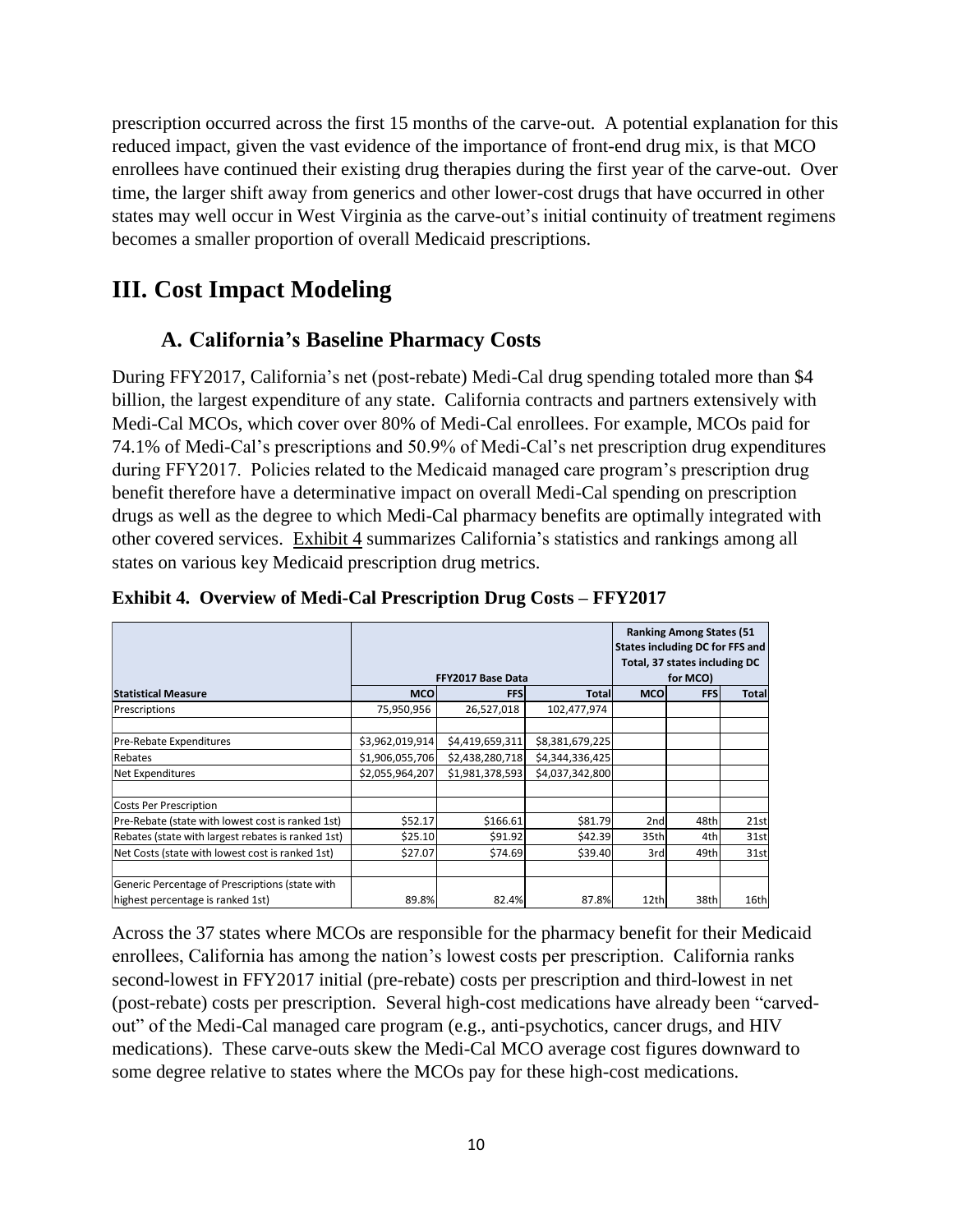Nonetheless, California's #2 ranking on net costs per prescription demonstrates strong cost management performance.

Rebates per prescription for Medi-Cal MCO prescriptions rank ahead of only two other states (35 out of 37), indicating that net cost outcomes are not driven by large rebates. California's MCOs ranked fairly high  $(12<sup>th</sup>)$  in the generic percentage of all FFY2017 MCO prescriptions.

"Placing emphasis on maximizing supplemental rebates contrasts with the fundamental concept of cost-effective formulary management. Placing priority on the rebate itself incentivizes the wrong approach by commoditizing the pricing aspect of a drug in front of a drug's cost effectiveness, its potential impacts on overall healthcare costs, and its therapeutic value."

– Medi-Cal MCO Pharmacy Director

Conversely, California's FFS costs per prescription are among the nation's highest, below only two states in terms of FFY2017 net costs per Medicaid FFS prescription. California is securing the  $4<sup>th</sup>$  largest rebates per prescription in the FFS setting.

## **B. Cost Impact Modeling of the Proposed Carve-Out**

Our approach to estimating the carve-out model's cost impacts included the following steps.

First, we used the Medi-Cal MCOs' net FFY2017 pharmacy costs, \$2.1 billion, as a base. These costs were trended forward by an annual trend factor of 4.0% to estimate net Medi-Cal MCO pharmacy costs in each state fiscal year from 2020-2024. These figures are shown in the second column of Exhibit 5.

Second, we applied the 23.85% cost factor derived earlier in this report, reflecting the average savings the ten carve-out states experienced when they moved to the carve-in model. This savings factor takes into account all initial ingredient costs, dispensing fees, the mix of drugs prescribed, statutory rebates, and supplemental negotiated rebates in both the carve-in and carveout settings.

We have phased this impact in evenly across the first three years of the carve-out, taking into account West Virginia's initial experience with the carve-out but relying primarily on the larger volume and longer-term evidence across the ten states moving to the carve-in approach. The phase-in also assumes that the detrimental effects of weaker front-end management of drug mix will be softened initially by continuity of care (and continuity of medication regimens) that preserves, for many Medi-Cal beneficiaries, the more cost-effective PDLs the MCOs have used.

The phase-in assumptions estimate a 7.95% net pharmacy cost increase in the first year of the carve-out, a 15.9% increase in Year 2, and a 23.85% increase from Year 3 forward. As shown in Exhibit 4, this factor yields an estimated increase in Medi-Cal's net pharmacy expenditures (attributable to the switch to a carve-out model) of \$182 million in SFY2020, accumulating to \$2.4 billion across the five-year timeframe SFY2020 – SFY2024.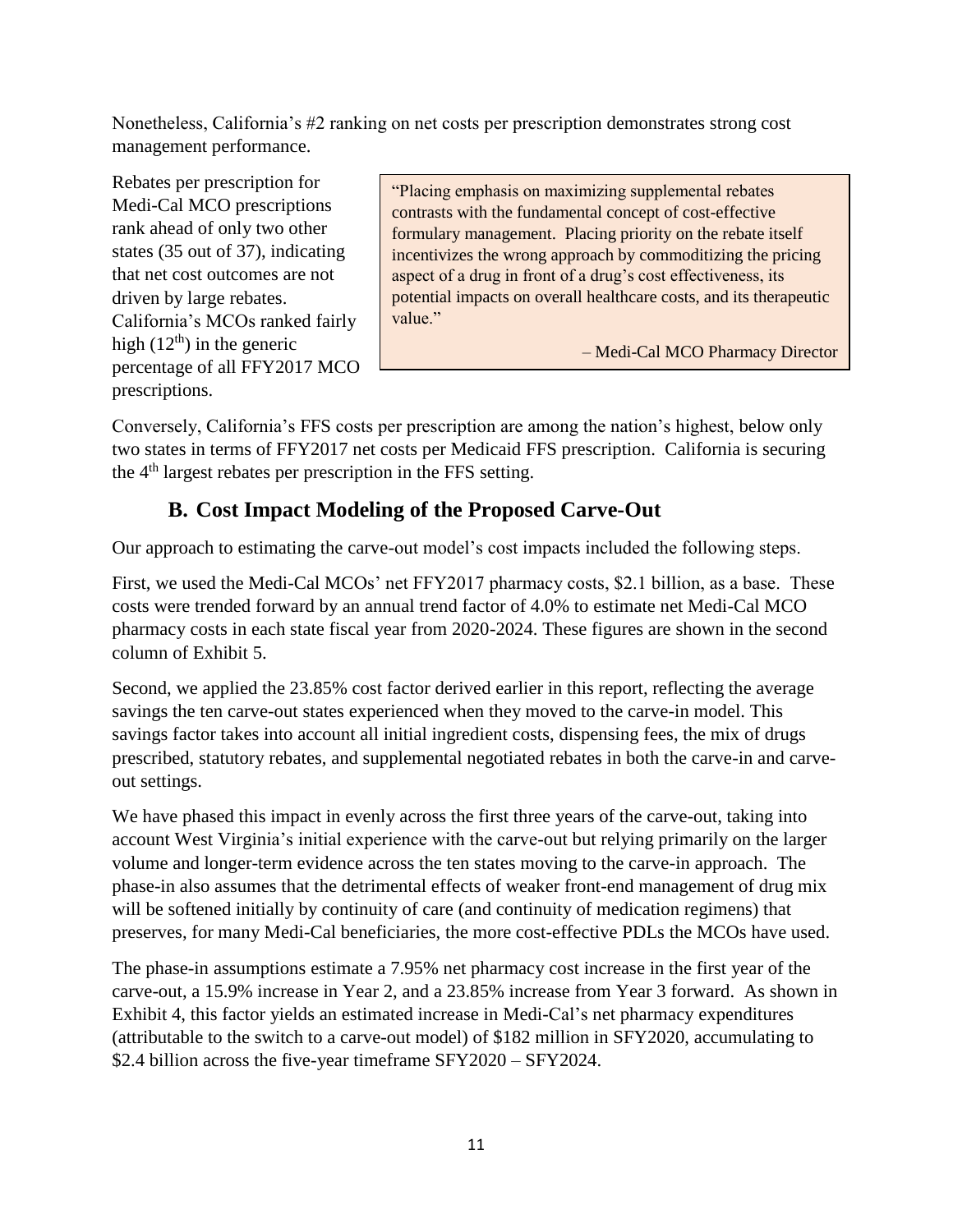The two right-hand columns of **Exhibit 5** convey the distribution of these increased Medi-Cal costs between federal and state funds, respectively. The proposed carve-out is projected to create increased pharmacy expenditures of \$62 million in state funds during FFY2020 and a total additional state fund cost of approximately \$818 million across SFY2020 – SFY2024.

| Year           | <b>Net Medi-Cal Pharmacy</b><br><b>Costs Under Current</b><br><b>Program Structure, MCO-</b><br>Paid Prescriptions (4% Percentage Net Cost<br><b>Annual Increase</b><br>Assumed) | <b>Estimated</b><br><b>Increase of Carve-</b><br>Out | <b>Estimated Net Costs</b><br><b>Under Carve-Outl</b><br>Approach, MCO-Paid<br><b>Prescriptions</b> | <b>Additional Medil</b><br><b>Cal Pharmacy</b><br><b>Expenditures</b><br>Due to Carve-<br>Out | <b>Additional Federall State Fund Cost</b><br><b>Cost of Carve-Out</b> | <b>Additional</b><br>of Carve-Out |  |
|----------------|----------------------------------------------------------------------------------------------------------------------------------------------------------------------------------|------------------------------------------------------|-----------------------------------------------------------------------------------------------------|-----------------------------------------------------------------------------------------------|------------------------------------------------------------------------|-----------------------------------|--|
| FFY2017 actual | \$2,055,964,207                                                                                                                                                                  |                                                      |                                                                                                     |                                                                                               |                                                                        |                                   |  |
| SFY2020        | \$2,290,114,691                                                                                                                                                                  | 7.95%                                                | \$2,472,178,809                                                                                     | \$182,064,118                                                                                 | \$120,162,318                                                          | \$61,901,800                      |  |
| SFY2021        | \$2,381,719,279                                                                                                                                                                  | 15.90%                                               | \$2,760,412,644                                                                                     | \$378,693,365                                                                                 | \$249,937,621                                                          | \$128,755,744                     |  |
| SFY2022        | \$2,476,988,050                                                                                                                                                                  | 23.85%                                               | \$3,067,749,700                                                                                     | \$590,761,650                                                                                 | \$389,902,689                                                          | \$200,858,961                     |  |
| SFY2023        | \$2,576,067,572                                                                                                                                                                  | 23.85%                                               | \$3,190,459,688                                                                                     | \$614,392,116                                                                                 | \$405,498,796                                                          | \$208,893,319                     |  |
| SFY2024        | \$2,679,110,275                                                                                                                                                                  | 23.85%                                               | \$3,318,078,075                                                                                     | \$638,967,800                                                                                 | \$421,718,748                                                          | \$217,249,052                     |  |
| 5 Year Total   | \$12,403,999,865                                                                                                                                                                 | 19.39%                                               | \$14,808,878,915                                                                                    | \$2,404,879,049                                                                               | \$1,587,220,173                                                        | \$817,658,877                     |  |
|                | Nete: Eaderal share assumes 00% match on Medicaid expansion prescriptions, which are assumed to represent 40% of all Medi Cal prescriptions, and                                 |                                                      |                                                                                                     |                                                                                               |                                                                        |                                   |  |

**Exhibit 5. Pharmacy Carve-out Impacts on Total Pharmacy Expenditures** 

Note: Federal share assumes 90% match on Medicaid expansion prescriptions, which are assumed to represent 40% of all Medi-Cal prescriptions, and 50.0% Federal share of all other Medicaid prescription drug costs.

The next step in the process involves factoring in additional dynamics that will impact Medi-Cal costs. This includes projecting net administrative cost impacts and MCO risk margins (which would not have to be paid for the prescription drug benefit if the health plans are no longer placed at risk). The projected costs for each of these components are presented in Exhibit 6 and discussed in the following narrative. Exhibit 7 presents the same information but focused on state fund impacts.

**Exhibit 6. Estimated Overall Impacts of a Pharmacy Carve-Out** 

|                     |                 |                  | <b>Risk Margin Imapact</b>                                  |                 |
|---------------------|-----------------|------------------|-------------------------------------------------------------|-----------------|
|                     |                 |                  | Net Pharmacy Cost Administrative Cost (1% of base pharmacy) |                 |
| Year                | Impact          | <b>Impact</b>    | expenditures)                                               | Net Impacts     |
| SFY2020             | \$182,064,118   | $-$10,000,000$   | $-522,901,147$                                              | \$149,162,971   |
| SFY2021             | \$378,693,365   | $-$10,400,000$   | $-$ \$23,817,193                                            | \$344,476,173   |
| SFY2022             | \$590,761,650   | $-$10,816,000$   | $-524,769,880$                                              | \$555,175,769   |
| SFY2023             | \$614,392,116   | $-511,248,640$   | $-$25,760,676$                                              | \$577,382,800   |
| SFY2024             | \$638,967,800   | $-511,698,586$   | $-526,791,103$                                              | \$600,478,112   |
| <b>5 Year Total</b> | \$2,404,879,049 | $-554, 163, 226$ | $-$124,039,999$                                             | \$2,226,675,825 |

| <b>Exhibit 7. Pharmacy Carve-Out Impacts on State Funds</b> |
|-------------------------------------------------------------|
|-------------------------------------------------------------|

|                     |                             |                | <b>Risk Margin Imapact</b>                |                    |
|---------------------|-----------------------------|----------------|-------------------------------------------|--------------------|
|                     |                             |                | Administrative Cost (2% of base pharmacy) |                    |
| Year                | <b>Pharmacy Cost Impact</b> | <b>Impact</b>  | expenditures)                             | <b>Net Impacts</b> |
| SFY2020             | \$61,901,800                | $-53,400,000$  | $-57,786,390$                             | \$50,715,410       |
| SFY2021             | \$128,755,744               | $-53,536,000$  | $-$ \$8,097,846                           | \$117,121,899      |
| SFY2022             | \$200,858,961               | $-53,677,440$  | $-58,421,759$                             | \$188,759,762      |
| SFY2023             | \$208,893,319               | $-53,824,538$  | $-58,758,630$                             | \$196,310,152      |
| SFY2024             | \$217,249,052               | $-53,977,519$  | $-59,108,975$                             | \$204,162,558      |
| <b>5 Year Total</b> | \$817,658,877               | $-$18,415,497$ | $-542, 173, 600$                          | \$757,069,781      |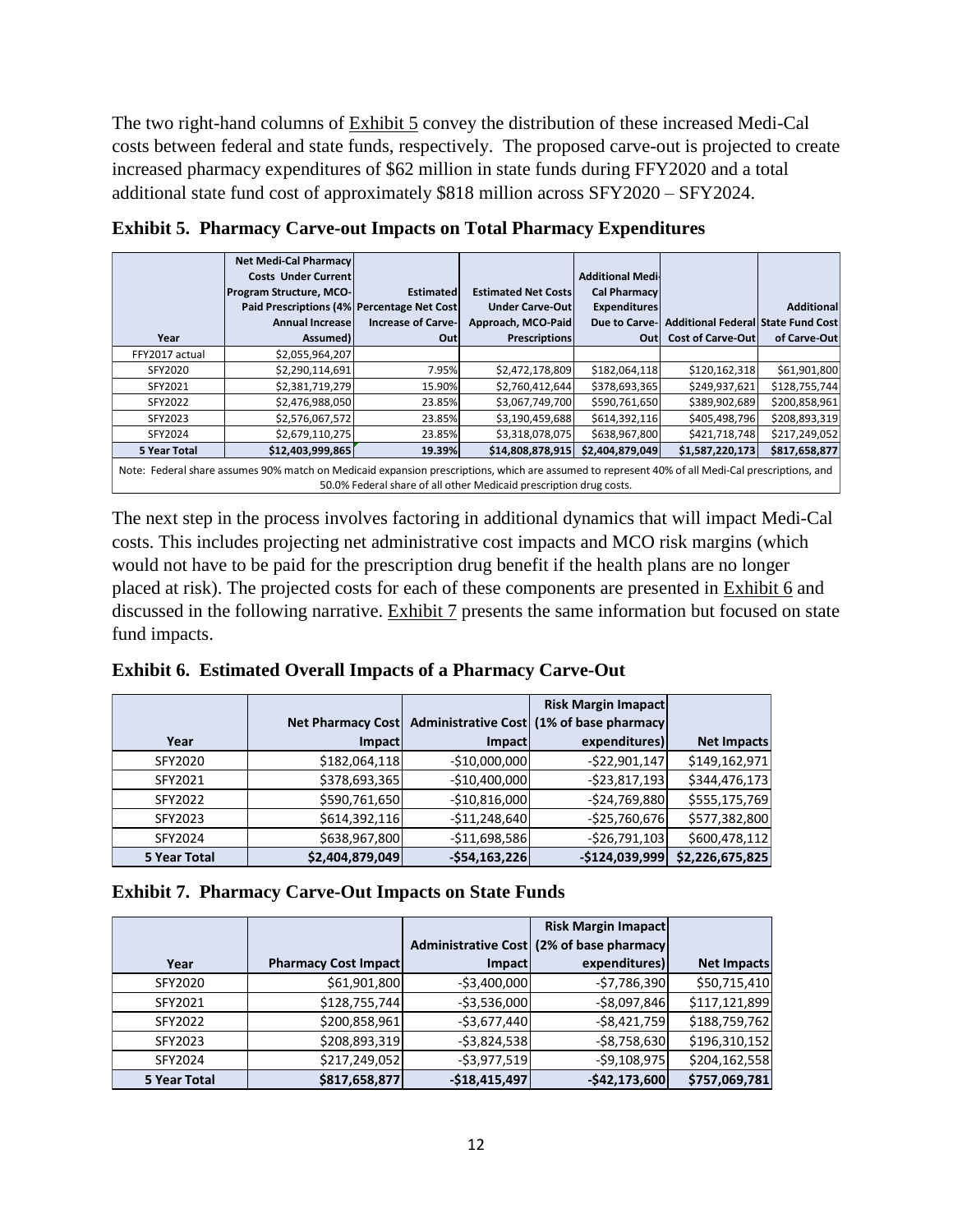**Carve-Out Administrative Cost Impacts:** We analyzed the SFY2018 financial statements of 14 Medi-Cal health plans, which collectively serve approximately 60% of all Medi-Cal MCO enrollees. After adjusting premium taxes out of the revenues, these plans' collective Medi-Cal administrative expenses represented 4.7% of Medi-Cal premium revenues. Overall SFY2018 administrative costs across all the Medi-Cal MCOs, based on this percentage, are projected to be approximately \$2.0 billion. Administrative cost impacts for the carve-out require estimating two dynamics:

- 1) How much of these overall Medi-Cal MCO administrative costs would disappear in a pharmacy carve-out environment?
- 2) To what extent would the reduction in Medi-Cal MCO administrative costs be offset by increased state costs in managing the Medi-Cal managed care pharmacy benefit?

Most pharmacy-related administrative costs will move from the MCOs to the state under the carve-out, with the volume of these costs not likely to be significantly reduced nor increased. Examples of these functions include:

- *Pharmacy claims processing:* The volume of Medi-Cal prescriptions and the corresponding claims processing costs – are not expected to materially change under the carve-out model (although this administrative work would shift from the MCOs to the state).
- *Prior authorizations:* The volume of prior authorization requests and the corresponding costs of handling these requests – are not expected to materially change under the carve-out model.
- *Member and provider calls regarding prescription drug benefit:* The volume of pharmacy-related issues the members will experience is not expected to significantly change under the carve-out model. However, many of these calls will continue to be directed to the MCOs as beneficiaries will often not know whom to contact.

The administrative activities and costs that will be reduced overall under the carve-out include the following areas:

- MCO pharmacy staff primarily managing others' work will be reduced as all pharmacy management is housed at DHCS.
- Pharmacy work regarding compliance with regulatory requirements will largely be eliminated.

The MCO administrative costs that will *not* be reduced under the carve-out model are described below:

• *Rebate Negotiation Costs:* Most Medi-Cal MCOs operate lines of business beyond serving Medi-Cal enrollees, and thus will continue to manage pharmacy benefits for these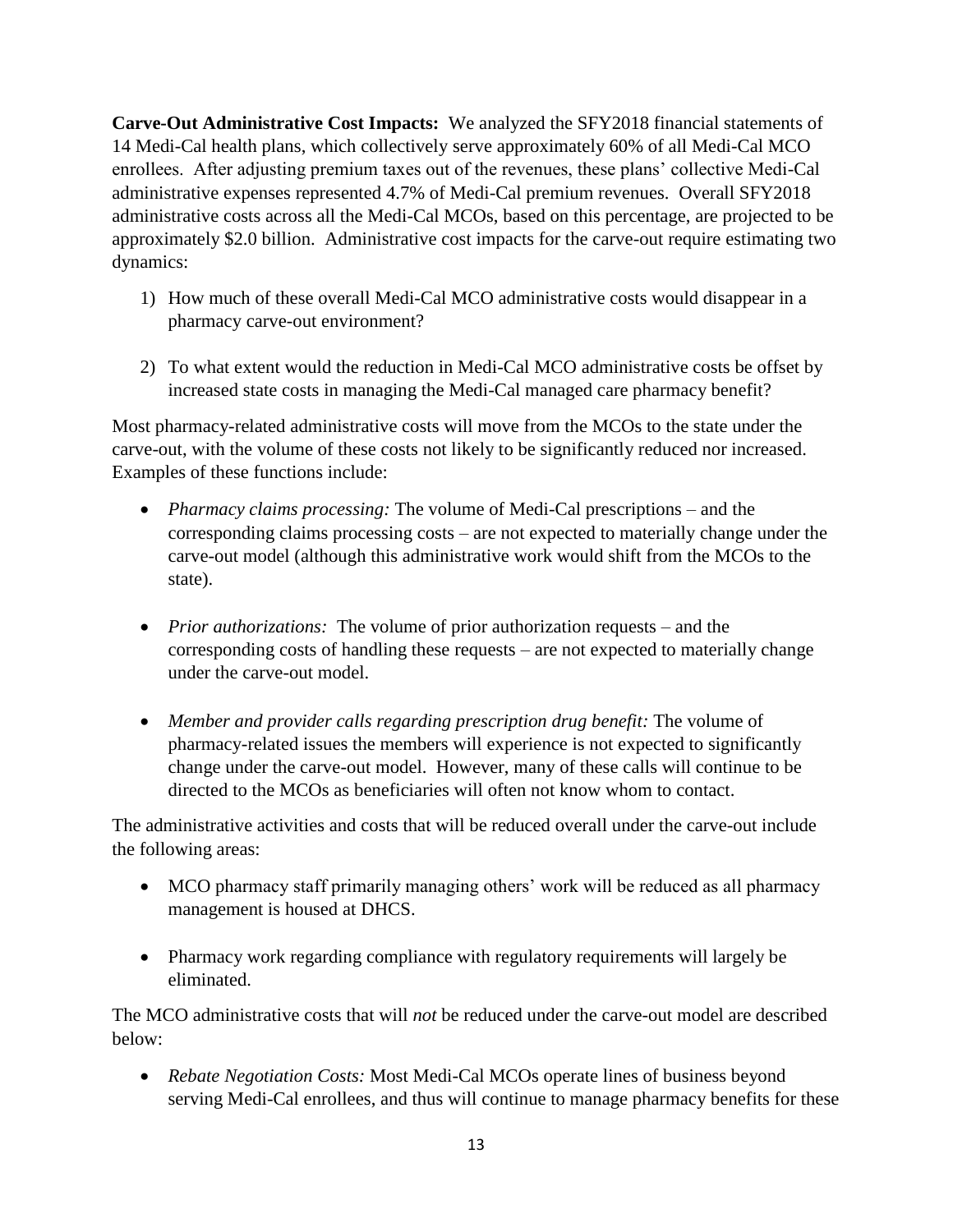other populations under a Medi-Cal carve-out. The health plans will continue to contract with PBMs, for example, and these PBMs will continue to negotiate supplemental rebates with manufacturers as currently occurs.

• *Pharmacy Data Integration:* These MCO costs will likely increase under the carve-out due to needing to work with the data in the state's standardized format. Currently, data integration at each MCO is tailored to each MCO through its relationship with its PBM. The timing and level of detail available will also be diminished, which is discussed in the report's programmatic section.

In the aggregate, based on our analysis of numerous health plan financial statements (encompassing approximately 60% of all Medi-Cal MCO enrollees during 2018), we estimate that Medi-Cal MCOs are collectively expending approximately \$2 billion annually for administrative functions. Information provided to us by the MCOs suggests that approximately 5% of their administrative spending is tied to pharmacy benefits management activities. This leads to an estimate that approximately \$50 million in annual administrative spending occurs across the Medi-Cal MCOs attributable to pharmacy benefits management. Our assessment of the nature of these administrative functions indicates that at most 10% of these costs will disappear under the carve-out model, with most of the costs being transferred from the MCOs to DHCS and a sizable portion (roughly one-fourth) continuing to occur at the MCO level (e.g., utilizing pharmacy data for overall care coordination activities, processing member calls about medications, etc.). *The net annual administrative savings from the carve-out are estimated to be approximately \$10 million.*

**Risk Margin Impacts:** Under a carve-out, it would no longer be necessary to pay the Medi-Cal health plans a risk margin for the pharmacy portion of the Medi-Cal premiums (given that the health plans would no longer be at risk for these costs). Working with the same financial statement data described earlier, the 14 Medi-Cal plans' collective net (post-tax) operating income in SFY2018 for their Medi-Cal line of business was 0.4%. We have assumed a target 1% after-tax net income for the Medi-Cal MCOs, and factored this figure into our estimates of the carve-out impacts as shown in Exhibits 6 and 7. We estimate an overall cost reduction to Medi-Cal of \$23 million in SFY2020 due to the removal of a risk margin for pharmacy costs under a carve-out approach, with these cost reductions totaling \$144 million across the five-year timeframe SFY2020 – SFY2024. The state fund reductions for this component, shown in Exhibit 6, are estimated at \$8 million in SFY2020 and \$49 million across the five-year timeframe SFY2020 – SFY2024.

**340B Pricing Impacts:** It has been argued that under a Medi-Cal pharmacy carve-out additional savings opportunities will occur related to the 340B drug purchasing program. Estimating the savings from this approach require assessing the following components:

• Within the existing volume of Medi-Cal MCO paid prescriptions, what percentage of these prescriptions would be newly converted towards or away from the 340B pricing model?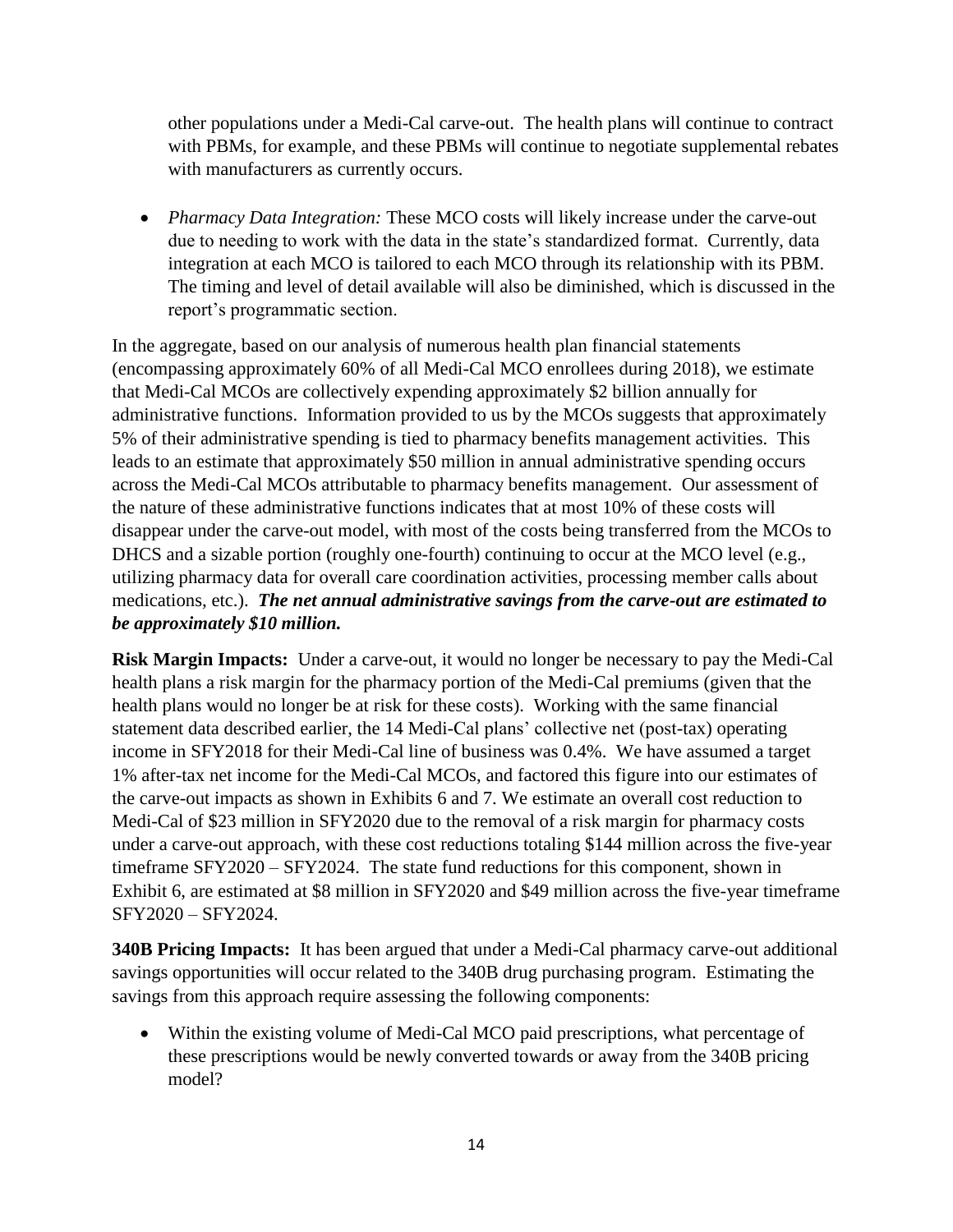- What would the net savings of the conversion to 340B pricing be for these medications if the mix of drugs remains constant under the carve-out?
- Would there be offsets to these 340B-related savings, such as higher dispensing fees under the Actual Acquisition Cost (AAC) pricing methodology, relatively greater use of brand drugs under the carve-out, etc. that need to be taken into account?

We are not aware that data have been provided to accurately quantify the impacts of these components. Our understanding is that a modest percentage of Medi-Cal MCO prescriptions qualifies for 340B pricing, that the carve-out will have no impact on 340B pricing for members while hospitalized, and that the carve-out has no mechanism that would re-direct prescription volume towards or away from 340B providers.

The high dispensing fees paid in FFS pose challenges when prescriptions are transferred into this environment. During the most recent nine month timeframe where all Medi-Cal prescription volume is available in the State Drug Utilization files (October 2017 through June 2018), 79% of Medi-Cal MCO prescriptions had an average pre-rebate cost below \$30, with the overall average cost of these prescriptions being only \$8.35 (including the dispensing fee and ingredient costs). California's FFS Medicaid program pays a dispensing fee of \$10.05 to pharmacies with a volume of 90,000 or more annual fee-for-service Medi-Cal prescriptions, and a dispensing fee of \$13.20 to all other pharmacies. Therefore, for 79% of the MCO volume the FFS payment will typically be \$4.85 per prescription above the MCOs' total payment before any ingredient costs are paid whatsoever. A relatively favorable ingredient cost differential for 340B drugs will simply push this cost disadvantage up further, dollar-for-dollar. It is possible that the 340B ingredient savings differential on costlier drugs will offset the added amounts paid on the lowercost drugs, but in our view there is not yet evidence that allows anyone to responsibly make such an assertion.

We have not been able to model 340B pricing impacts due to the lack of available information upon which the direction and magnitude of these impacts can be assessed.

**MCO Tax:** California uses an MCO tax mechanism to draw in additional federal funds for Medi-Cal. Typically, removing a covered benefit such as pharmacy would reduce the level of taxes being levied and in turn reduce the net federal fund advantages the tax mechanism is yielding. However, California's MCO tax is currently structured as a fixed PMPM amount for each MCO based on its membership mix and enrollment volume. We have therefore not modeled any advantageous or disadvantageous aspects of the carve-out related to this tax program. However, if the current PMPM tax levels were to exceed a CMS percentage ceiling due to the carve-out, these PMPM taxes would need to be reduced and a further adverse state fund impact would be created by the carve-out model.

### **Overall Fiscal Impacts of Carve-Out Model**

Taking all of the above factors into account, the estimated fiscal impacts of a pharmacy carve-out in the Medi-Cal managed care programs are shown in Exhibits 6 and 7. Exhibit 6 presentes overall Medi-Cal impact estimates, with Exhibit 7 conveying state fund impacts.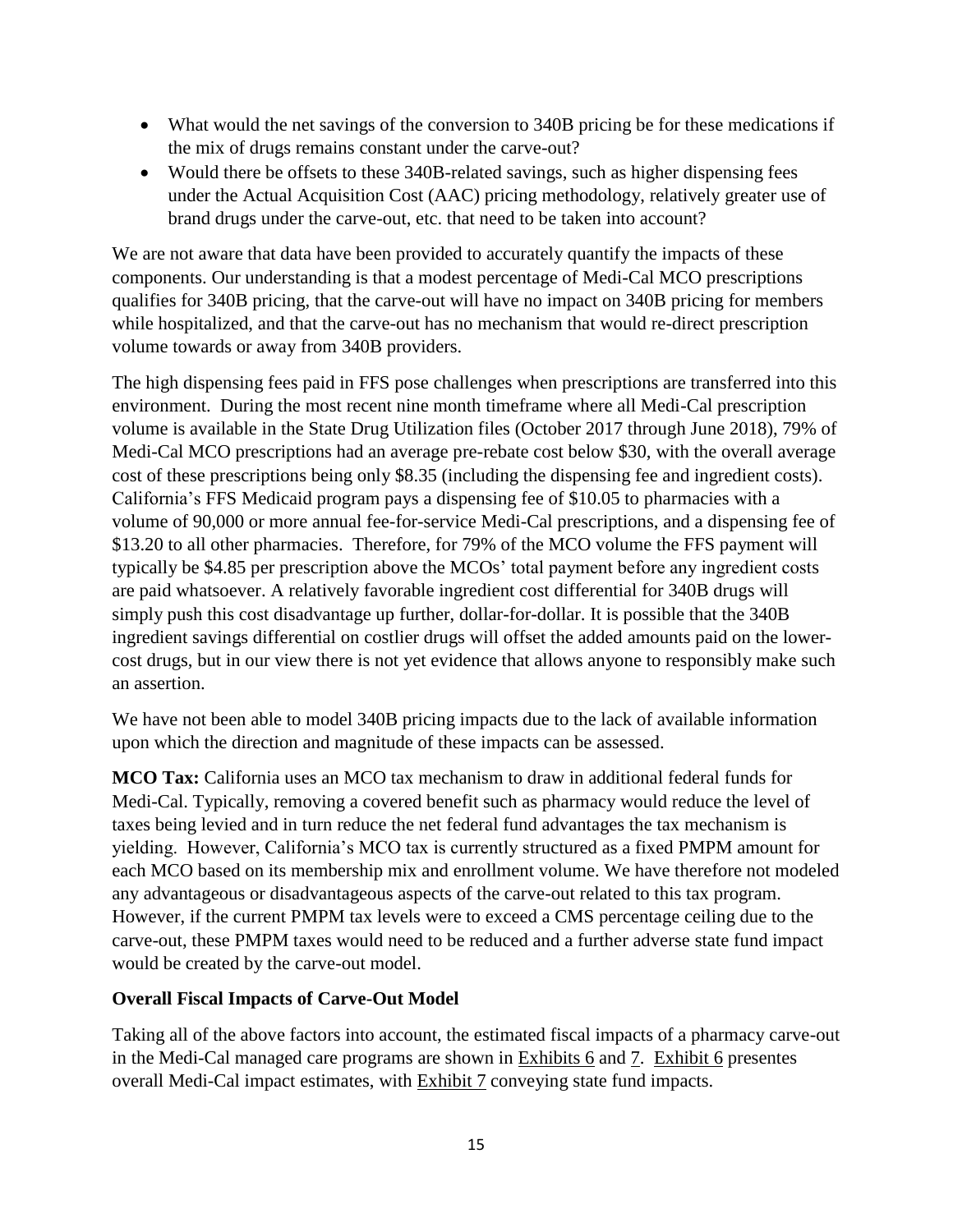Our analyses indicate that the carve-out model will impose considerable additional costs on the Medi-Cal program. During the initial year of the carve-out (SFY2020), these additional costs are projected at \$149 million overall of which \$51 million would be the adverse impact on state funds. The net costs are projected to increase substantially in Years 2 and 3 of the carve-out as the mix of drugs becomes less and less cost-effective.

Continuity of care efforts are expected to initially help preserve the cost-effective drug mix the MCOs have achieved under the carve-out, but over time a rebate-driven uniform Medi-Cal PDL will more fully (and more adversely) affect drug mix. By Year 3 (SFY2022), the additional costs of the carve-out approach are projected to be \$555 million for Medi-Cal overall of which \$189 million would be the adverse state fund impact. *Across the five year timeframe SFY2020-2024, additional costs are projected to total \$2.2 billion for Medi-Cal overall including a \$757 million state fund impact.* 

### **C. Cost Impact Modeling of Requiring a Uniform PDL Within the Carve-In**

A possible alternative to the carve-out would involve retaining the existing carve-in but requiring all Medi-Cal MCOs to use use a single, uniform PDL. The estimated cost impacts of California moving to a uniform Medi-Cal PDL were derived using the methodology described below.

1) We quantified FFY2017 costs per prescription in California, Florida, and Texas. Florida and Texas are the two large states that have used the uniform PDL model in their Medicaid managed care programs throughout the past several years. Exhibit 8 presents these cost per prescription figures:

|                              | <b>FFY2017 Net Cost Perl</b> | <b>5% Parity Adjustment</b><br>for Medicaid |
|------------------------------|------------------------------|---------------------------------------------|
| <b>State</b>                 |                              | Prescription Expansion in FL and TX         |
| California                   | \$39.40                      | \$39.40                                     |
| Florida                      | \$43.44                      | \$45.61                                     |
| Texas                        | \$39.27                      | \$41.23                                     |
| Florida/Texas Average        | \$41.36                      | \$43.42                                     |
| <b>California Difference</b> |                              |                                             |
| vs. FL/TX Average            | \$1.96                       |                                             |

**Exhibit 8. Net Costs Per Perscription in Large States, FFY2017**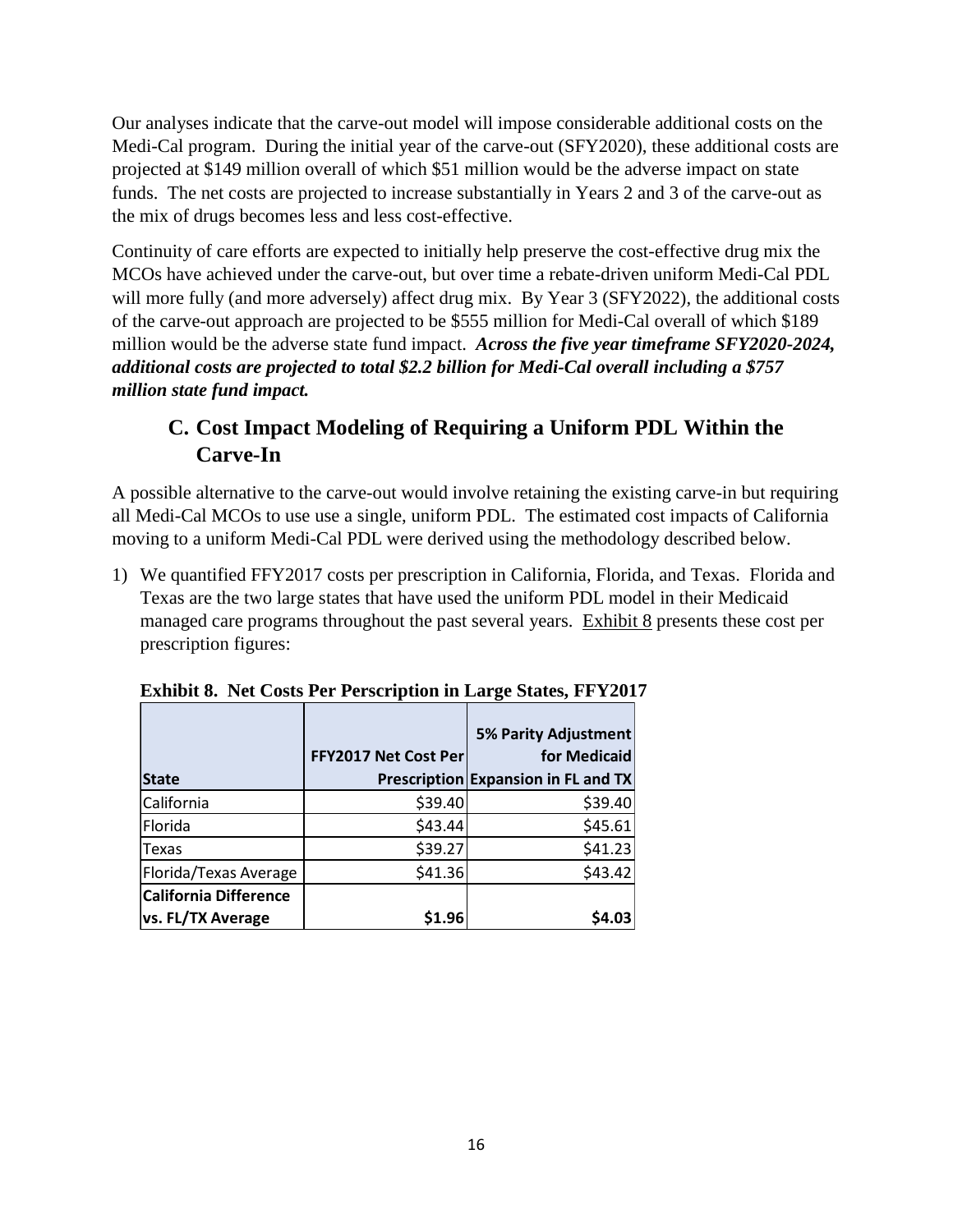The CMS Financial Management Reports (FMR) include both the ACA's statutory rebates as well as supplemental rebates the state negotiates with manufacturers. Together, these data sources permit tabulation of each state's Medicaid initial (pre-rebate) cost per prescription, rebates per prescription, and the net (post-rebate) cost per prescription.<sup>3</sup>

- 2) Given that California has adopted Medicaid expansion and Florida and Texas have not, we applied a 5% factor to Florida's and Texas' base year costs to create eligibility parity between California and these two states. These figures are shown in the right hand column of Exhibit 8. The derivation of the 5% factor was described in Section II.
- 3) Florida's and Texas' costs per prescription figures were averaged together, creating a differential of \$4.03 per prescription in FFY2017 (after adjusting for Medicaid expansion). In other words, net costs per prescription are \$4.03 lower in California than the average for Texas and Florida. This per prescription figure represents a 10.2% estimated cost increase in California's net Medi-Cal pharmacy expenditures should a uniform PDL be implemented. Note that the cost differentials are driven by drug mix management outcomes. For example, during FFY2017 87.8% of Medi-Cal prescriptions were generics versus 82.0% in Texas and 85.1% in Florida.
- 4) This \$4.03 figure was trended upward annually by 4% to account for typical cost per prescription escalation. Annual per prescription costs of the uniform Medi-Cal PDL are shown in Exhibit 8. We estimated that due to medication continuity expectations, the detrimental drug mix impacts of the uniform PDL will be muted initially. We estimate that the Year 1 impact will be only 1/3 of the full long-term percentage impact, with Year 2 impacts being two-thirds of the long-term impacts. From Year 3 forward, the full per prescription impacts shown in Exhibit 9 are projected to occur.
- 5) These cost per prescription differentials are multiplied by the annual volume of prescriptions paid by California's Medi-Cal MCOs. The actual FFY2017 prescription volume (75.95 million) was used throughout the five-year projection period. The resulting figures, shown in the fifth column of Exhibit 9, represent our annual estimate of the overall cost increases the uniform Medi-Cal PDL model would create. These annual adverse impacts are estimated at more than \$200 million, totaling over \$1.5 billion across the five-year timeframe FFY2020 – FFY2024.

 $\overline{a}$ 

<sup>&</sup>lt;sup>3</sup> Medicaid MCO supplemental rebates are published in the FMR reports for several states, and these percentage rebates are used to estimate the Medicaid MCOs' supplemental rebate levels in all other states with Medicaid MCO programs.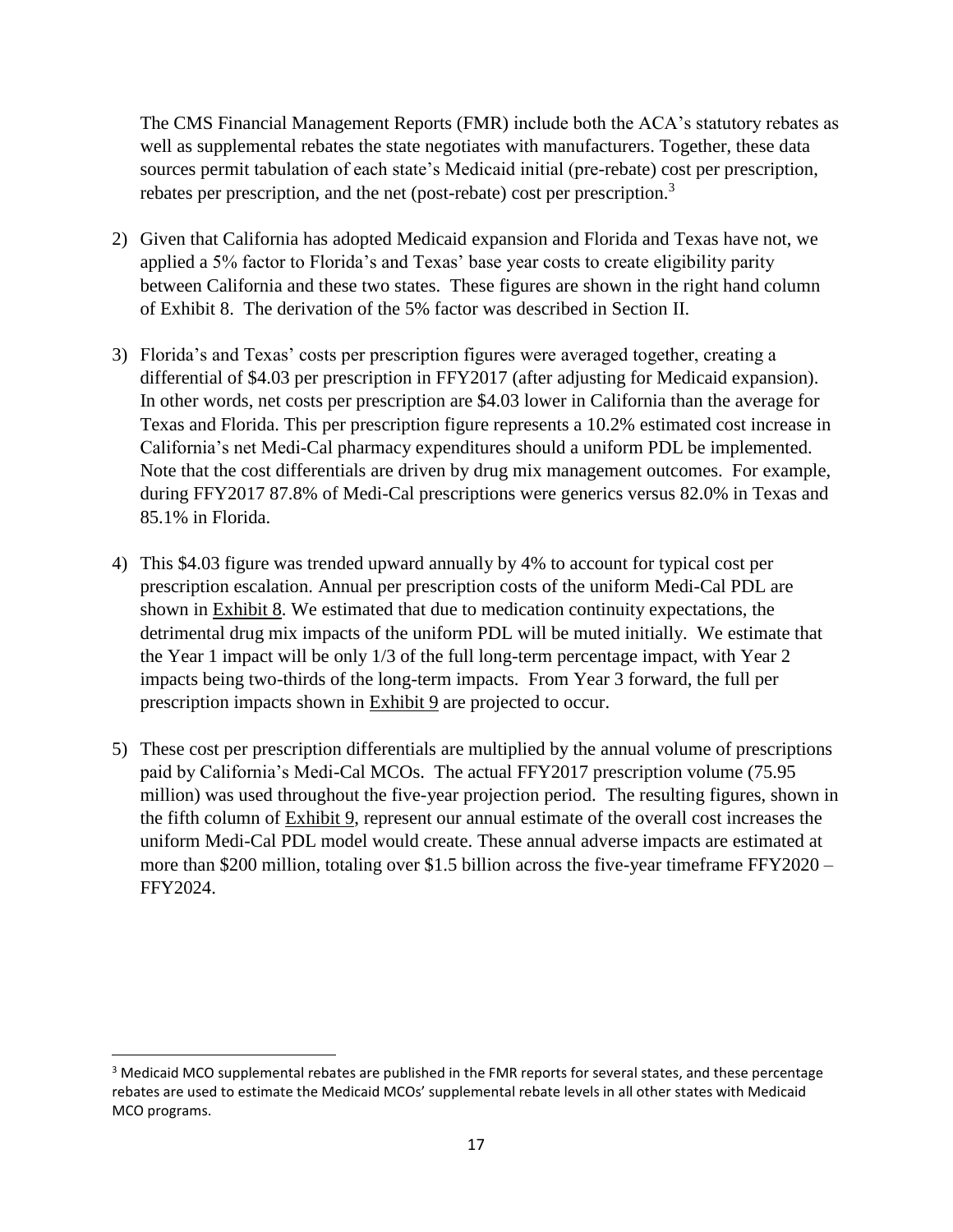|                     |                                                                                                                               |                    | <b>Medicaid MCO</b> |                              |                        |                          |
|---------------------|-------------------------------------------------------------------------------------------------------------------------------|--------------------|---------------------|------------------------------|------------------------|--------------------------|
|                     | California Per                                                                                                                |                    | Prescription        |                              |                        |                          |
|                     | Prescription                                                                                                                  | <b>Estimated</b>   | Volume              | <b>Estimated</b>             |                        |                          |
|                     | Difference vs. FL/TX Percentage Phase-                                                                                        |                    | (FFY2017 Level      | <b>Additional Cost</b>       | <b>Additional</b>      | <b>Additional Statel</b> |
|                     | Average (4% Annual                                                                                                            | In of Full Long-   |                     | <b>Used of Uniform Medi-</b> | <b>Federal Cost of</b> | <b>Fund Cost of</b>      |
| Year                | <b>Increase Assumed)</b>                                                                                                      | <b>Term Impact</b> | Throughout)         | <b>Cal PDL</b>               | <b>Uniform PDL</b>     | <b>Uniform PDL</b>       |
| FFY2020             | \$4.53                                                                                                                        | 33.333%            | 75,950,956          | \$114,640,954                | \$75,663,030           | \$38,977,924             |
| FFY2021             | \$4.71                                                                                                                        | 66.667%            | 75,950,956          | \$238,453,185                | \$157,379,102          | \$81,074,083             |
| FFY2022             | \$4.90                                                                                                                        | 100.000%           | 75,950,956          | \$371,986,968                | \$245,511,399          | \$126,475,569            |
| FFY2023             | \$5.09                                                                                                                        | 100.000%           | 75,950,956          | \$386,866,447                | \$255,331,855          | \$131,534,592            |
| FFY2024             | \$5.30                                                                                                                        | 100.000%           | 75,950,956          | \$402.341.104                | \$265,545,129          | \$136,795,976            |
| <b>5 Year Total</b> |                                                                                                                               |                    |                     | \$1,514,288,657              | \$999,430,514          | \$514,858,144            |
|                     | Note: Eederal share assumes 90% match on Medicaid expansion prescriptions, which are assumed to represent 40% of all Medi-Cal |                    |                     |                              |                        |                          |

**Exhibit 8. Projected Cost of Uniform Medi-Cal PDL, SFY2020 – SFY2024**

Note: Federal share assumes 90% match on Medicaid expansion prescriptions, which are assumed to represent 40% of all Medi-Cal prescriptions, and 50.00% of all other Medi-Cal prescription drug costs.

6) Overall Medi-Cal cost impacts were broken out between the federal and state share. We assumed that 40% of California's Medicaid prescription drug costs are for the expansion population's medications (at a 90% Federal match rate), with the remaining costs paid by the federal government at California's 50% match rate. Adverse annual California state fund impacts are estimated at \$39 million during SFY2020, increasing to \$137 million as of SFY2024, and totaling over \$500 million across the five-year timeframe SFY2020 – SFY2024.

A variation of the uniform PDL within the existing carve-in structure would involve the state dictating both the formulary content and the prices to be paid to pharmacies. The cost impacts of this variation could not be modeled due to a lack of long-term data or any year-over-year results of this model.

# **IV. Programmatic Impacts of Alternative Medi-Cal Pharmacy Benefits Management Approaches**

In addition to the financial impacts the carve-out will have, it is critical to consider the programmatic dynamics of the carve-in versus carve-out policy decisions. These programmatic impacts overwhelmingly favor the carve-in model. At a fundamental level, the integrated carvein creates a whole-person focused, well-coordinated system of care and coverage. Pulling the pharmacy benefit out of this system – and into a fiscal silo – is antithetical to the goals of care integration and coordination. Prescription drug treatments are central to the health services Medi-Cal beneficiaries receive, and prescription drug data are essential to discerning individuals' health needs and comorbidities, new diagnoses, and treatment adherence patterns.

Medi-Cal MCOs have two significant care coordination advantages in the carve-in environment. First, the prescription drug data are available on their own terms, integrated with their staff and information systems in the manner they deem to be most effective. Second, the prescription drug claims information is available to the MCO immediately. Unlike other health services, prescription drugs have no claims submission/payment lag time. These transactions are visible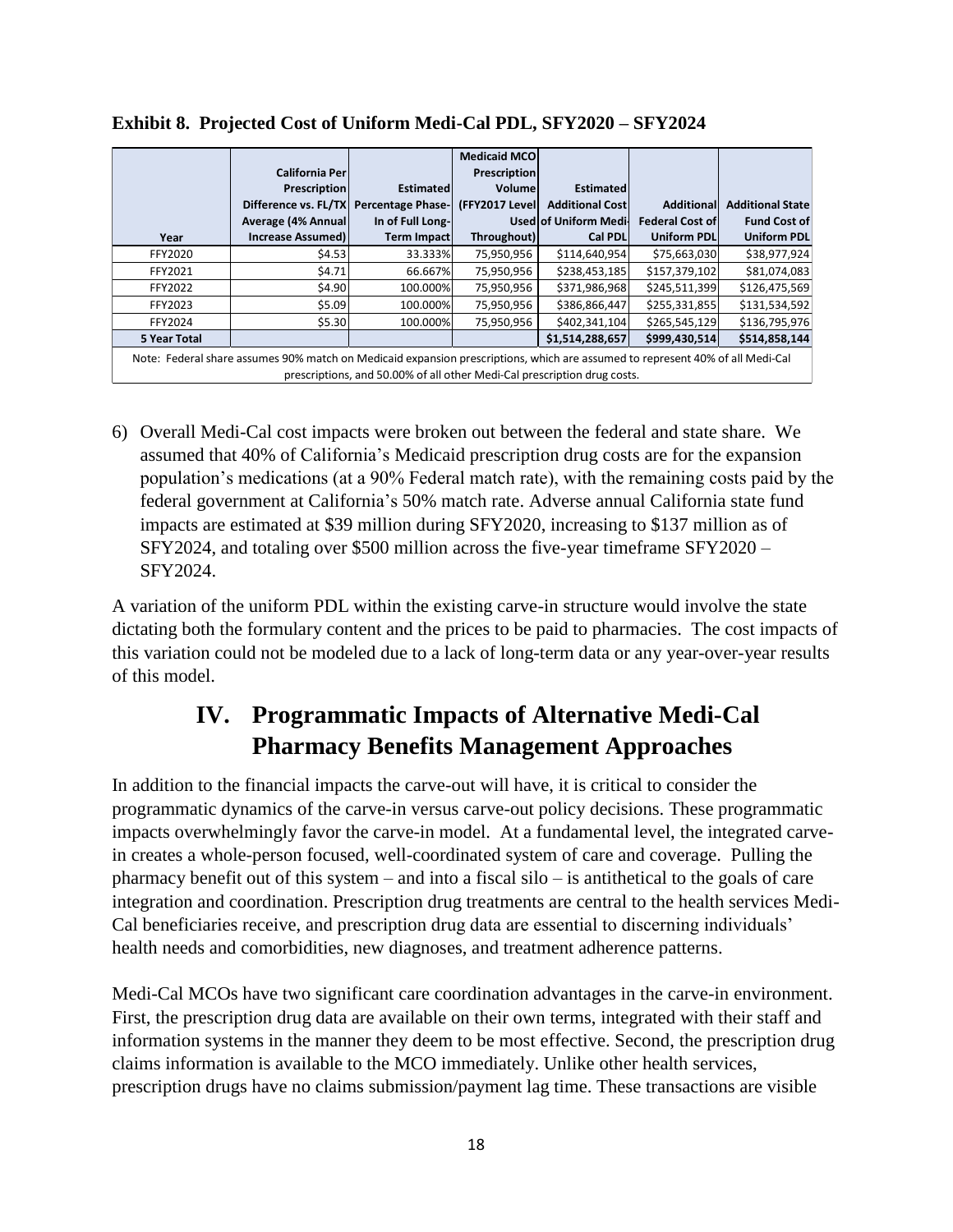immediately and can flag issues (a pregnancy vitamin, an opioid medication, etc.) that trigger prompt and valuable care coordination actions. MCOs' ability to coordinate care is supported by a pharmacy carve-inand is compromised by a carve-out.

Several specific programmatic aspects of a pharmacy carve-out are conveyed below, capturing the "lived experience" input from numerous Medi-Cal MCOs through quotes from their pharmacy directors.

There is widespread value of maintaining in-house pharmacy staff expertise in delivering whole person care coordination. Some examples include:

- The UM team that reviews medical coverage requests relies heavily on pharmacy support, such as for physician-administered drugs. Losing access to these in-house resources could result in unnecessary delays in care in many situations.
- Care coordination and case management staff rely on our pharmacy team to facilitate medication reconciliation, provide clinical expertise as needed, remove barriers to access, and support transitions in care.
- Our Quality Improvement staff rely on our pharmacy staff to ensure proper clinical design of initiatives and programs related to pharmacy, as well as for collaboration on interventions. Pharmacy staff are instrumental in developing clinical programs where medication treatment is a factor, such as chronic disease management, opioid substance use disorder, maternal health, mental health, and many other areas.

"We have yet to enjoy any real time data from DHCS. The data we have received for the medications that have been carved out (e.g., psychotropics) have often arrived months later than the fill dates. Real time data is critical for population-based diseases such as diabetes and asthma in order for timely interaction and avoidance of preventable high-cost resource utilization."

"[The state has indicated it] would be providing "daily" pharmacy claims data to the plans. This is not real-time data, this is a daily flat file. Pharmacy claims are often processed, reversed, reprocessed, re-reversed, until they are dispensed and picked up. It is possible to write the programming logic to deal with the daily claim noise, but this will not come near matching what we are able to accomplish where we control the data flows under the carve-in. Daily data feeds, even if they occur, will fall far short of real-time access."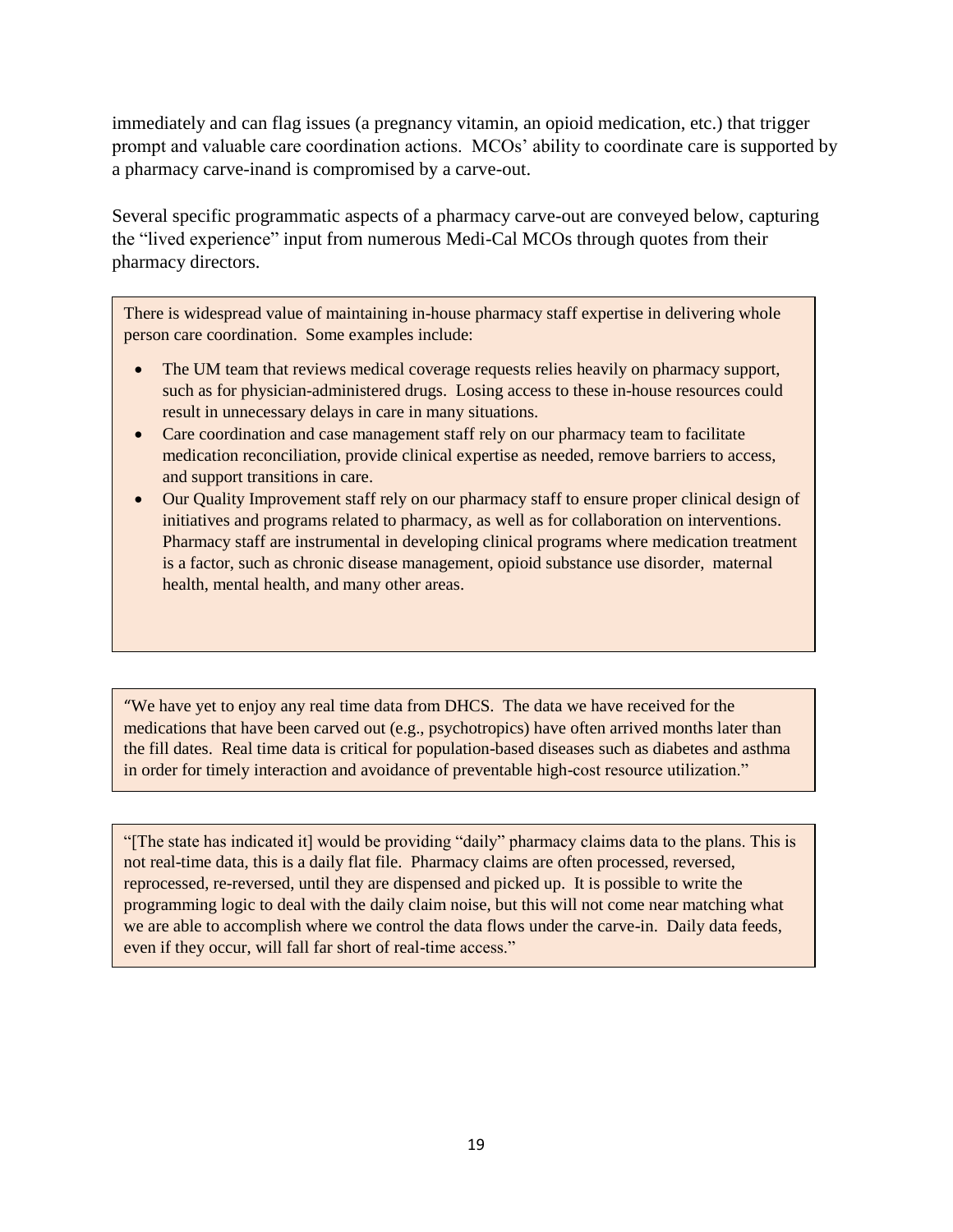"We utilize real-time pharmacy claims data on a daily basis for several programs. We provide access to claims data to prescribers so they can see medications their patients are receiving that were prescribed by other providers. We utilize data for several programs, including tobacco cessation, opioid overutilization, polypharmacy reviews, disease management, case management, whole person care, the whole child model, inderdisciplinary care teams, HEDIS quality measures, risk assessment, identifying target populations, and FWA. Not having access to real-time pharmacy claims data will significantly hinder all of the above programs and reduce quality of care as well as HEDIS scores."

"We also utilize real-time pharmacy data for pharmacy-related Customer Service inquiries. Oftentimes when members call, they do not have the information needed to address their issues. We are able to look into the pharmacy claims system for both paid and rejected claims to ascertain the necessary information. Without this access, we will lose the ability to assist members in these kinds of situations."

### **Medication Access and Adherence Support**

The Medi-Cal MCOs deliver a compelling level and mix of support to their members regarding accessing needed medications and adhering to prescribed regimens. A lengthy list of examples of efforts the health plans are making in these areas is provided in Appendix A. A few of these examples and programs are conveyed below. A pharmacy carve-out model compromises the MCOs technical ability to deliver these supports, as well as the financial viability of doing so.

Real-time pharmacy data are:

- used to identify the presence of pharmacy utilization and certain medical conditions;
- crucial in informing a member's current medication profile during time-sensitive transitions of care situations;
- necessary to allow health plan staff to effectively resolve issues preventing access to prescription drugs;
- important in supporting interventions to improve quality such as within over a dozen pharmacy-related HEDIS measures;
- shared with other partners in care, such as county behavioral health services to support common initiatives and goals;
- imperative to establish a full picture of a patient's condition or overall utilization trends to offset the absence of information and general claims lag challenges that occur with medical data;
- valuable in identifying and managing FWA within the medical benefit and the pharmacy benefit.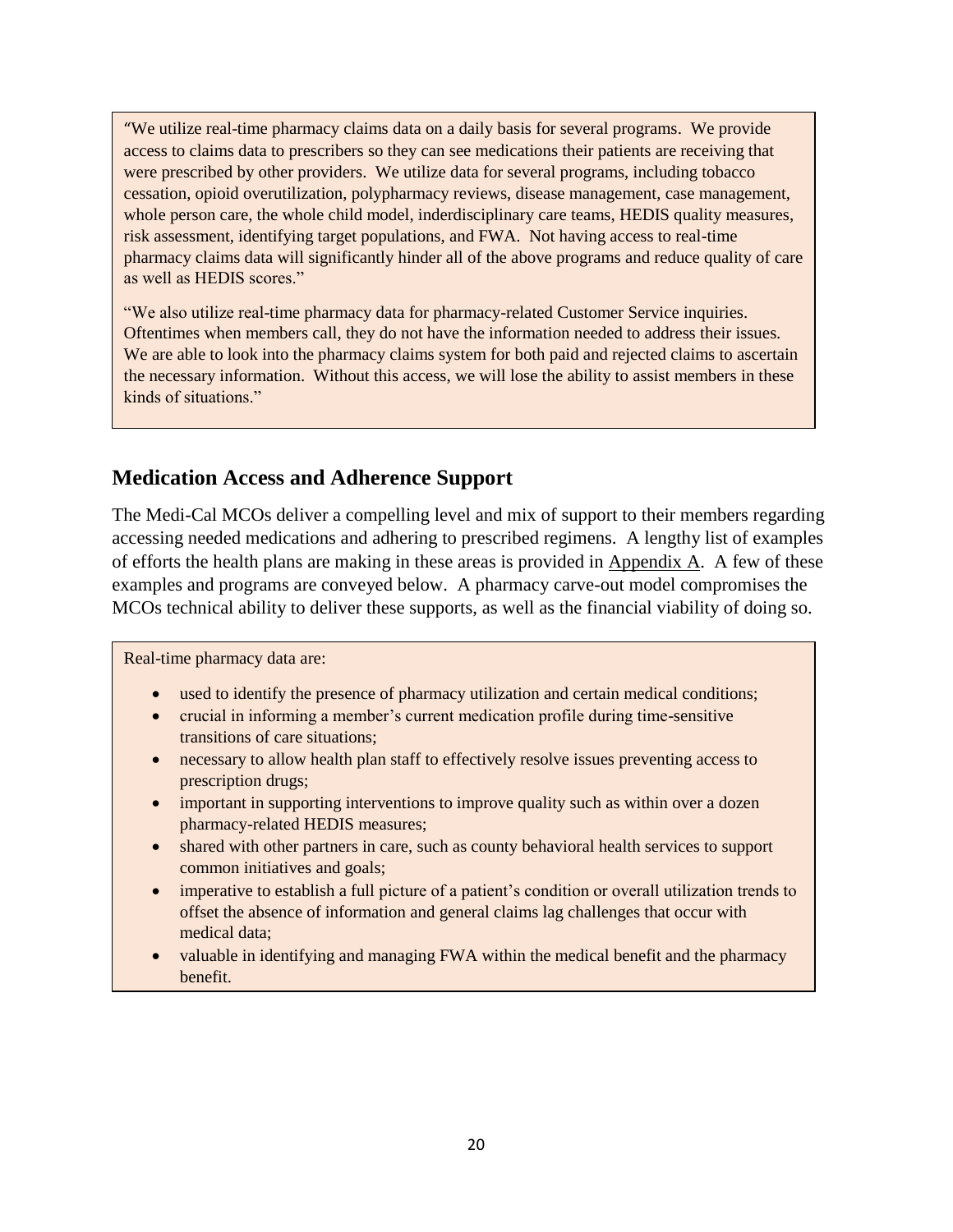"We know by name many of the pharmacists working in [our county]. In times of drug shortages, we work together to identify which pharmacies have supplies (e.g., Epipen and Shingrix shortages) and the pharmacists transfer prescriptions to wherever supply is available. Pharmacists also call us when a formulary drug is in short supply so we can open access to an alternative medication until the supply problem is corrected." -- Medi-Cal MCO Pharmacy Director

"A member living in a single room occupancy situation reported that she has had her medications stolen by her roommates when she leaves. We supplied this member with a fanny pack so she can take her medications with her when she leaves." -- Medi-Cal MCO Pharmacy Director

"We have several members who were lost to follow-up but who we have been able to reach through the pharmacist because the pharmacist was the healthcare professional most recently in touch with the member." -- Medi-Cal MCO Pharmacy Director

"Our pharmacy team was notified late in the afternoon of a child having difficulty obtaining a specialty medication that had complicated billing issues and could only be dispensed by one pharmacy. The child was in jeopardy of not continuing his therapy. Our Pharmacy Supervisor stayed on the phone with the specialty pharmacy for over 60 minutes to resolve the billing issue and got the medication to the member the next day." -- Medi-Cal MCO Pharmacy Director

"A member called while on travel because his medications rejected at the pharmacy and he was told they were not covered. Our member services representative (MSR) quickly diffused the situation by letting the member know the medication is covered and placed an out-of-state override. The MSR then called the pharmacy, which reprocessed the claims. The MSR then called the member to let him know the medications were ready for pick-up." -- Medi-Cal MCO Pharmacy Director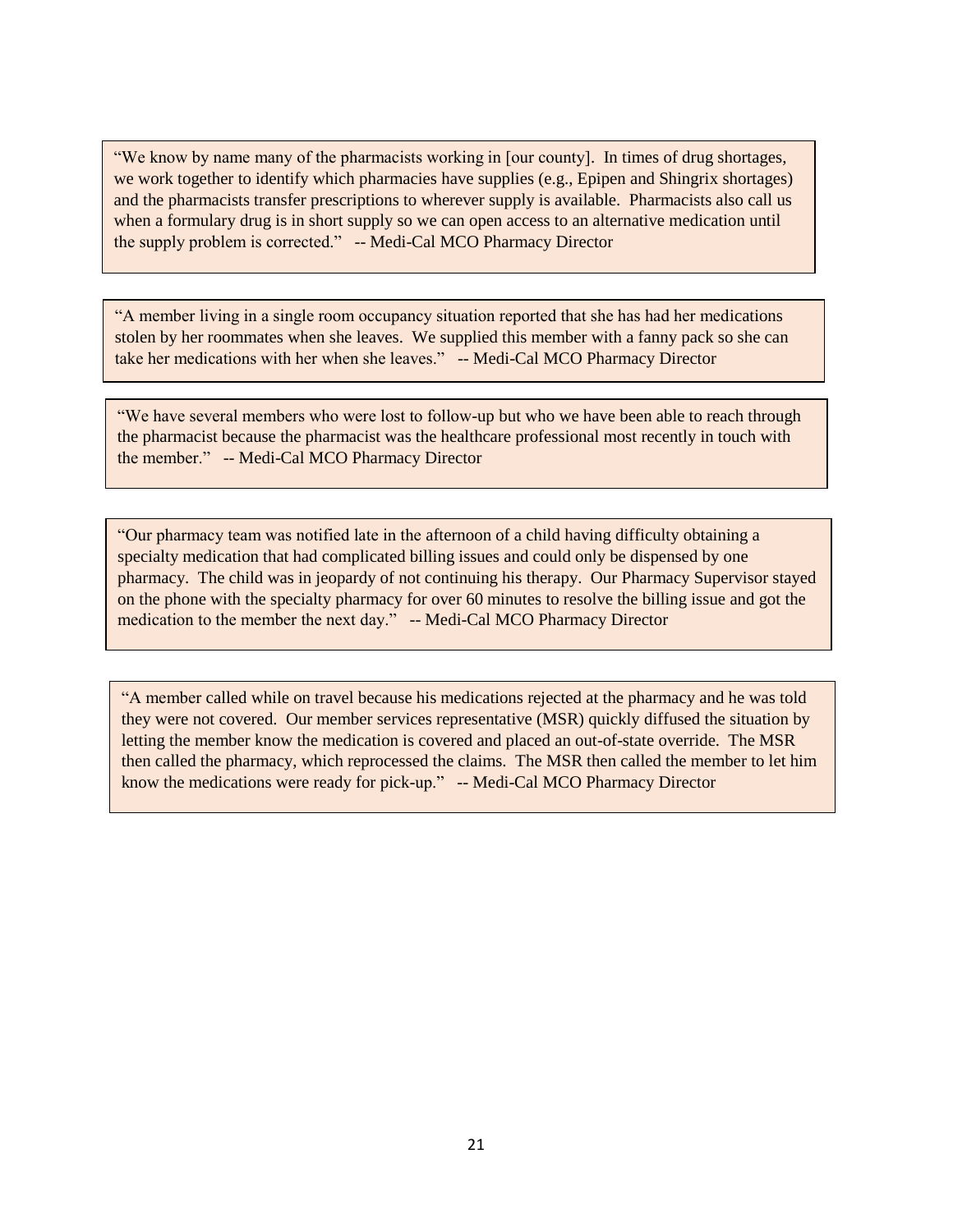"During a post-discharge reconciliation, our pharmacist reviewed medication claims and noticed the member had received Glipizide 5 mg refills since 2017 but this medication was not on the patient's list. After discussing this with the PCP, the Glipizide prescription was cancelled." -- Medi-Cal MCO Pharmacy Director

"A member had trouble filling Suboxone. Our pharmacist clarified with the network pharmacist to use the attending's license (rather than the resident's) to reprocess the claim. The member was then able to promptly obtain the medication." -- Medi-Cal MCO Pharmacy Director

"A member with dementia was getting worse, breaking windows, disrobing, etc. We determined that he was on a anticholinergic medication and an anticholinesterase inhibitor, which were essentially cancelling one another out. Our pharmacist noticed the interaction and suggested a change. The anticholinergic was discontinued and the member improved dramatically the next day." -- Medi-Cal MCO Pharmacy Director

"A member with breast cancer was filling both anastrozole and exemestane. Member was supposed to discontinue anastrozole three months ago, when starting on exemestane. The dispensing pharmacy continued to fill anastrozole without checking with the prescriber, and the prescriber was under the impression that anastrozole had been discontinued. We called both the prescriber and the pharmacy regarding the duplication and harm risk, and then notified the member to discontinue the anastrozole." -- Medi-Cal MCO Pharmacy Director

"A five year old boy received a kidney transplant, requiring medications to prevent organ transplant rejection. The hospital notified us after 3 pm to request coverage of a non-formulary brand instead of the available generic. Our pharmacy staff worked immediately to make an exception for the brand. In leveraging our relationship with the local pharmacy, we were able to confirm the medication was ready the same day in less than two hours from the hospital's request, ensuring timely discharge." Medi-Cal MCO Pharmacy Director

"To support a 62 year old member with adherence challenges, our staff coordinated with a community social worker and with the neighborhood pharmacy to repackage his medications in bubble-packs sorted by time of day." -- Medi-Cal MCO Pharmacy Director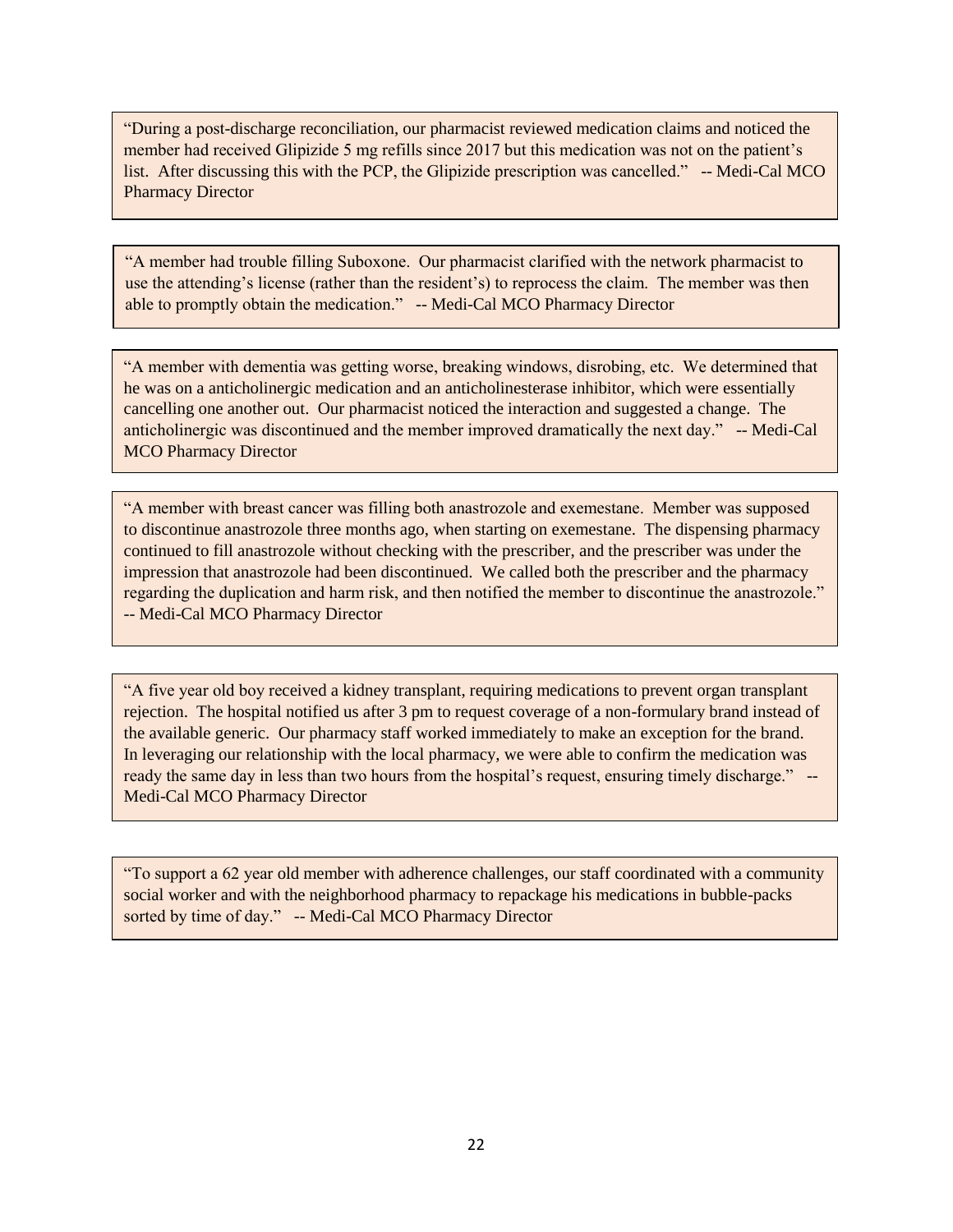### **Programmatic Impact of a Uniform Preferred Drug List (PDL)**

The use of a uniform PDL is promoted both for fiscal and programmatic advantages. The prior section of the report indicates that a change to a uniform PDLwill create large-scale increases in Medi-Cal expenditures relative to the formulary latitude that exists in the current carve-in. This section assesses the programmatic arguments made in favor of and against a uniform PDL, and also assesses the programmatic aspects of a uniform PDL relative to a carve-out.

**1) Administrative Simplification:** The key argument made for a uniform PDL is the administrative simplification it may offer enrollees and prescribers. Currently, for one-fifth of Medi-Cal MCO enrollees, there is only one Medi-Cal MCO in operation via the County Organized Health System (COHS) model. In the most common Medi-Cal model, two MCOs serve the county along with the FFS program. While current MCO formularies are based on the FFS PDL, there is variation across plan formularies. A uniform PDL across all MCOs and FFS could simplify the program for enrollees. The same programmatic advantage would exist to some extent for prescribers – there would be one Medi-Cal program PDL in lieu of multiple current PDLs – one for each Medi-Cal MCO and one for FFS.

The uniform PDL may offer limited administrative simplification for providers, however. The administrative simplification argument looks at PDLs only through a Medicaid lens, whereas the provider community faces a much broader set of dynamics. Medi-Cal pays for only

approximately 21% of population-wide prescriptions in California, based on Kaiser Family Foundation website data. Creating "uniformity" for the Medi-Cal PDL does not change the number of PDLs that are in use for other managed care plans (such as commercial or Medicare Part D) which pay for more than three quarters of all California prescriptions. Medicare Part D and private insurance do not have PDL uniformity. Thus, the prescriber and pharmacy community will need to work with dozens of PDLs regardless of California's Medi-Cal PDL policies.

"It is also important to note that advancing technologies are making multiple PDLs much easier to work with for the prescriber community. One Medi-Cal MCO pharmacy director noted that "With e-prescribing occurring for the vast majority (more than 70%) of our member prescriptions written, the e-prescribing systems assist the prescriber with differences from formulary to formulary across all commercial and government pharmacy benefits. For the remaining prescriptions not written via eprescribing, simple and free formulary tools lie Epocrates help prescribers quickly look up formulary and drug dosing guidelines."

Medi-Cal MCO Pharmacy Director

Creating Medicaid PDL "oneness" comes at the expense of maintaining consistent PDL content for any given health plan. Many Medi-Cal health plans serve other populations in addition to Medicaid. A uniform PDL seeks to force-fit prescribing activity into a "Medicaid silo" that does not exist in California.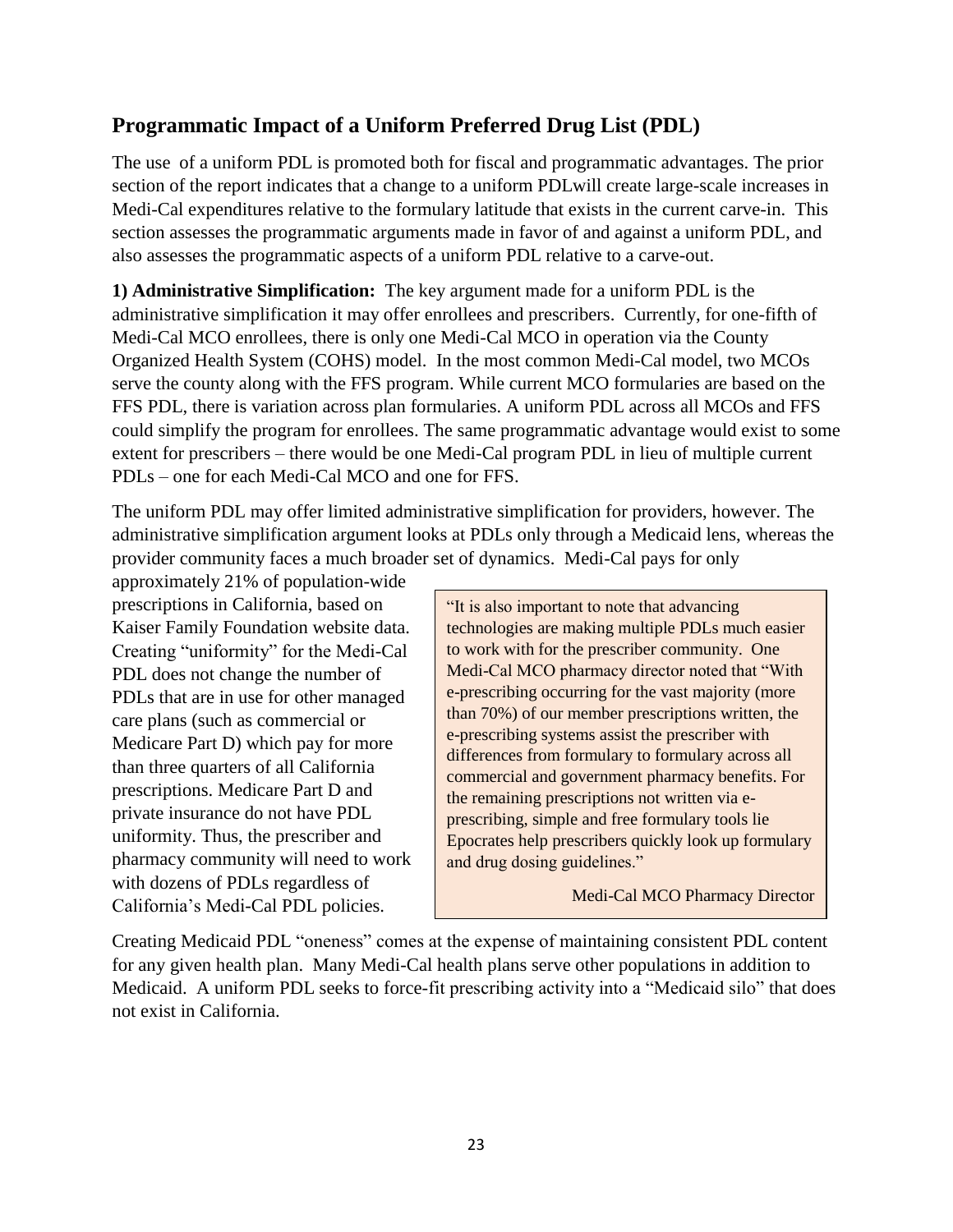"Since there are a myriad of commercial and Medicare Part D plans, prescribers and pharmacies are accustomed to working with multiple payors each with their own unique PDL and benefit design. Carving out and consolidating Medi-Cal pharmacy benefits into a uniform state-administered PDL will not simplify nor reduce the administrative work for physicians and pharmacies to the extent predicted by the carve-out model."

> – Medi-Cal MCO Pharmacy Administrative Contractor

California providers currently have relatively modest Medi-Cal FFS prescription volume, but routinely serve patients of the same plan across the health plan's multiple products. For example, a Medi-Cal enrollee is more likely to be viewed as an "Inland Empire patient" or a "Molina patient" rather than as a Medi-Cal patient. Forcing providers to look up different formularies within the same payer entity adds to their administrative burden. California's Medi-Cal program has been restructured to be managed by various MCOs, with the express objective of creating a more mainstream system of coverage for impoverished Californians than Medi-Cal can achieve on its own. Any effort to create Medi-Cal uniformity across these health

plans risks creating more provider confusion and burden than it will alleviate.

**2) PDL Updating:** One key cost management advantage of the PDL latitude model is the speed at which MCOs can make appropriate modifications to their PDL to accommodate the introduction of new drugs, pricing changes, etc.

Medi-Cal health plans provided numerous examples to us regarding how they are more nimbly able to modify their PDLs than the state is able to modify its Medi-Cal PDL, a few of which are conveyed below.

- Recent examples include Proventil, Ventolin, Viread, generic Reyataz, generic Adcirca, generic Albenz, generic Epclusa, and more minor drugs such as generic ophthalmic drops, Cosopt.
- In the diabetes area, preference of alogliptin, Admelog, and Basaglar
- Identifying generics, authorized generics, and biosimilars as has occurred with Mavyret, Glatopa, glatiramer acetate, albuterol sulfate HFA, Respliclick, and Advair Diskus with Wixela Inhub and Retacrit.

"A local Medi-Cal managed care formulary can be nimble and can be adjusted based on community needs and/or to align with other payers in an area. A universal PDL would not allow for this flexibility." -- Pharmacy Director in a County Organized Health System Medi-Cal MCO

**3) Supplemental Rebates:** The uniform PDL will lead to enhanced supplemental rebate revenues, as the State of California will be able to negotiate with manufactures with the leverage of all Medi-Cal prescription volume in each therapeutic drug class.

The cost impact estimates in Section III factor in the additional supplemental rebates states using the uniform PDL approach (e.g. Florida and Texas) are obtaining. These additional rebates are helpful in and of themselves. However, the comprehensive data analyses we are able to conduct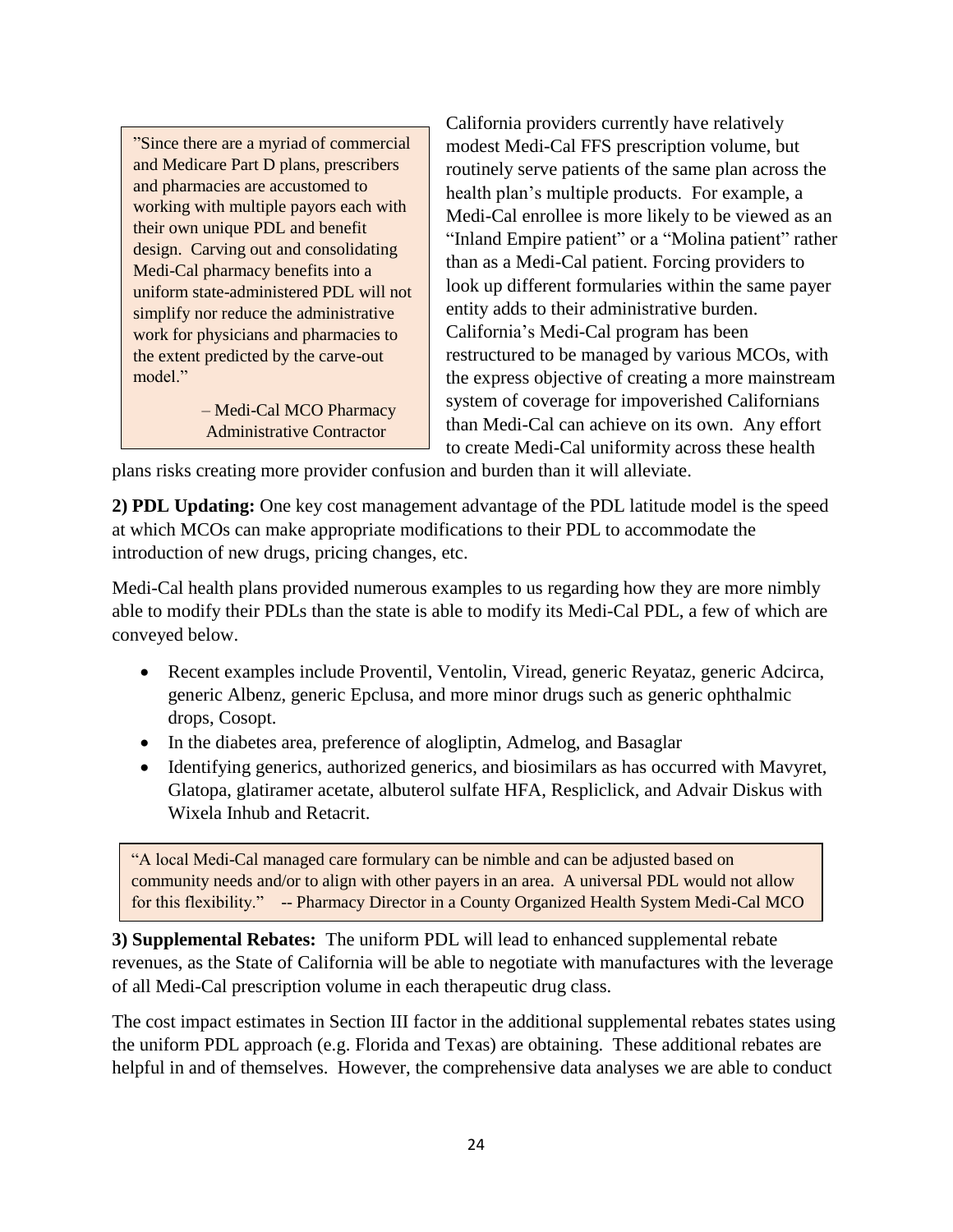demonstrate that these additional rebates do not come close to offsetting the increased costs that occur at the "front end" when the drug mix moves to costlier drugs (e.g. fewer generics).

Of perhaps greater concern is the psychological attractiveness rebates seem to enjoy among many state purchasers and policymakers. The rebate revenues that arrive have a "bonus money" aura. In addition, the negotiation of supplemental rebates creates a vivid "savings" figure that can be touted, notwithstanding that the placement of these brand drugs are often creating net costs rather than savings. As shown in Section II, the preponderance of the states' Medicaid experience with rebate-focused approaches has been that overall net costs are much higher than when a front-end drug-mix management strategy is deployed.

**Nationwide the average net cost of a brand drug (after rebates) is nine times the average generic.** It is critical that California not get caught up in "playing the wrong game" in its effort to manage Medi-Cal prescription drug costs.

"Any 'consistency' benefits to the providers and pharmacies are vastly overshadowed by the potential loss of local provider input into the formulary, the loss of professional relationships between the health plan clinicians and the network care givers. Similar to the Kaiser system, we often consult with local clinical experts on formulary drug placement and prior authorization criteria. Our network providers asked for local access for specialty pharmacy to serve members with housing challenges who can't have medications delivered to a home mailbox. Our providers asked for pharmacy benefit coverage for home blood pressure monitoring to help members improve compliance and self-management. Our providers asked for 90-day coverage of chronic brand medications to improve medication compliance for diabetes, asthma, hypertension, cholesterol, etc. Our providers tend to evaluate whole person care and understand the importance of reducing access barriers to medications as critical to preventing illness, hospitalizations, ER visits, etc. In addition, the provider community supports the Knox-Keene protections including the standard CA PA form, PA TATs, accessible Formulary and PA criteria, clear NOAs, appeal rights, mandated local provider input into formularies, mandated clinical-decisions by plans, etc." -- Pharmacy Director in a Two-Plan Model County's Medi-Cal MCO

"The state shouldn't concentrate on optimizing rebates, but instead should concentrate on managing the front-end cost of drugs. -- Medi-Cal MCO Pharmacy Director

"Our PBM, which is midsized, represents more than 50 million lives currently."

Ī

-- Medi-Cal MCO Pharmacy Director

"DHCS is now basing all FFS pharmacy reimbursement on NADAC (national average drug acquisition cost) for all pharmacies. A health plan or PBM would generally not pay a large pharmacy chain the same average acquisition price as a small independent because the chain is not paying the average cost to acquire the medication. Generally, standardization may make things easier but rarely does is lead to cost management." -- Medi-Cal MCO Pharmacy Director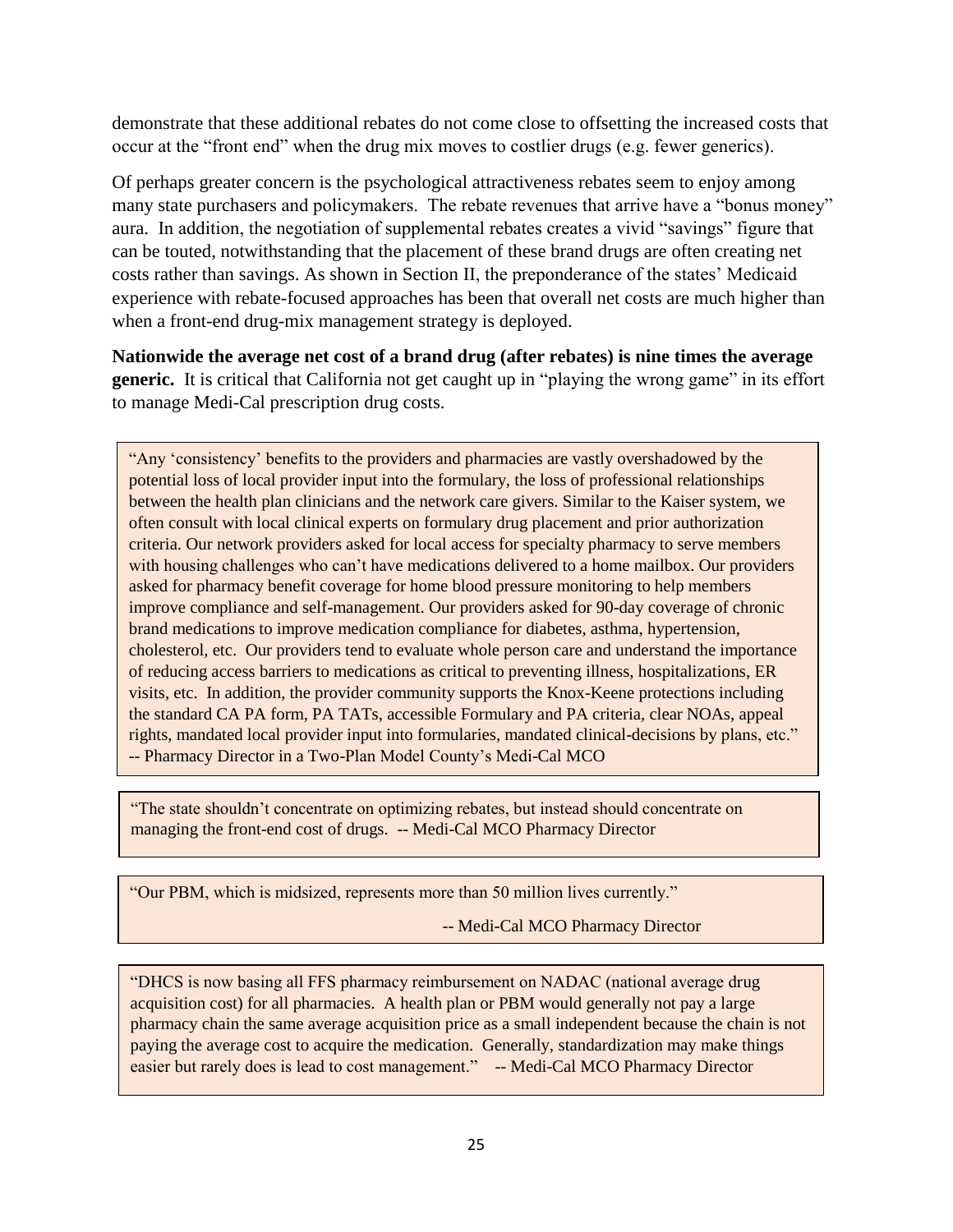**4) Purchasing Power:** Another issue related to the supplemental rebates is that policymakers often feel they are acquiring better purchasing power through a uniform PDL. With all Medicaid volume behind them, states feel uniquely positioned to negotiate more favorable rebates with manufacturers. What is typically missed in this calculation, however, is that the MCOs are typically contracting with pharmaceutical benefits management (PBM) entities that have far more covered lives of purchasing power than the California Medi-Cal population represents (even if combined with other state health coverage programs such as state employees, correctional health, etc.). In this context, the uniform PDL can only diminish the baseline level of prescription drug purchasing power the Medi-Cal program is currently accessing through its MCO partners.

### **Programmatic Advantages Of Uniform PDL Relative to Carve-Out**

While our assessment indicates that the programmatic aspects of a uniform PDL are inferior to the current model of affording the MCOs latitude over their own PDL configurations, there are several reasons why a uniform PDL is programmatically advantageous relative to a complete carve-out of the drug benefit. These are briefly described below.

- *Real-Time Data:* By maintaining the carve-in model with a uniform PDL, the MCOs would continue to capture pharmacy transaction data in real-time, on the information technology platform they are accustomed to using. This would be of significant benefit to the health plans' care coordination efforts relative to a carve-out model. As described previously, the carve-out model would at best disrupt and weaken the existing integrated programs and data flows, and at worst force a discontinuation of many of these care coordination activities and techniques.
- *Preservation of Access and Adherence Iniatives:* The uniform PDL would not jeopardize the vast array of access and adherence programs and activities the health plans undertake. The processes described in this report (in the above section and in Appendix A) would be impaired or eliminated under a carve-out, but not by a uniform PDL within the carve-in structure.
- *Preservation of Integrated Member Services:* Under a uniform PDL, member services calls regarding the pharmacy benefits would continue to come to the MCO and the handling of these calls can be integrated with other health services. For example, during a call about a prescription refill the health plans can often become aware, in real time, that the member (and/or other members residing in the same household) are overdue for a preventive service. The member services call can address the refill issue but also address the other gap(s) in care – such as by placing three-way call to the PCP to schedule an appointment. Under the carve-out model, members will extensively continue to contact the MCO about pharmacy-related issues, but the MCO will need to refer these members to the state-operated call center. When members contact the state-operated call center for their medication-related needs, there will be no ability on the state's part to deliver the types of integrated support described above.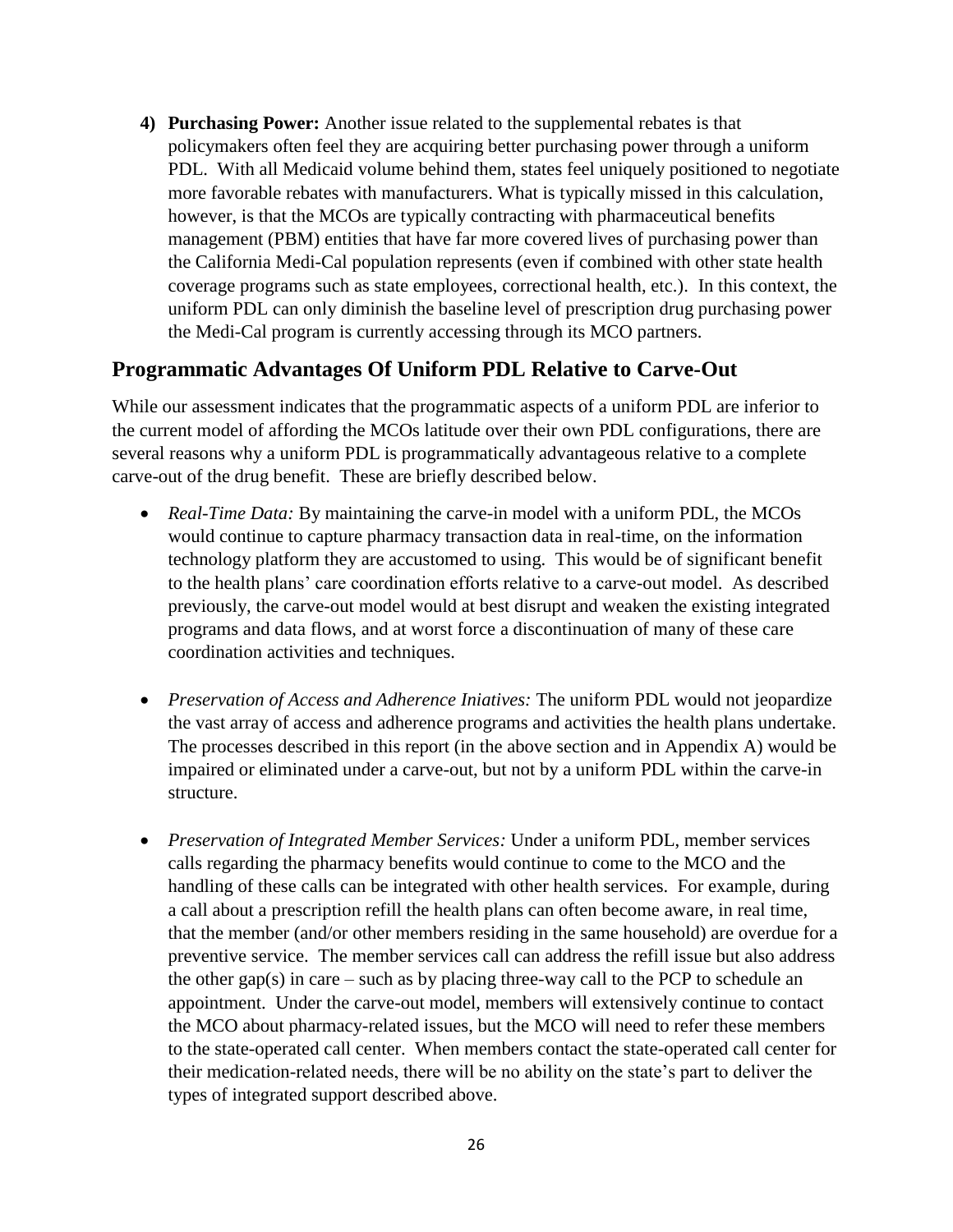# **V. Concluding Observations**

Moving to a pharmacy carve-out model for the Medi-Cal managed care programs inherently diminishes the integrated system of health coverage that is being delivered to California's impoverished residents. Medications are a central component of health treatment. Access and adherence to an optimal medication regimen are essential to this population's health.

Effective administration of the pharmacy benefit involves four major components:

- (1) Sound management of the mix of drugs prescribed.
- (2) Sound management of the net price of each drug.
- (3) Integration of prescription drugs and data with medical care and data.
- (4) Extensive efforts to assist beneficiaries in accessing and adhering to an optimal medication regimen.

The carve-out model is focused almost entirely on the second of these components – securing the lowest possible net price for the medications prescribed. While the extent to which these unit price advantages will materialize for the Medi-Cal program is debatable, overwhelming evidence exists that the pharmacy carve-out will diminish Medi-Cal's ability to achieve the other three critical components – effective drug mix management, optimal integration and coordination across pharmacy and medical services, and robust access and adherence support mechanisms.

The traditional FFS Medicaid setting has always been effective at minimizing unit prices to providers. However, controlling *only* this lever led Medicaid to become an increasingly substandard payer, with providers unwilling to accept Medicaid thwarting the very access to care the Medicaid program is seeking to deliver. California has been a pioneer state in moving away from this traditional model to a system of coverage focused on identifying and addressing the beneficiary's needs through full-risk contracting with MCOs. Decades later, more than 70 percent of the nation's Medicaid prescription drugs are paid by MCOs and the cost-effectiveness of these efforts is well documented. It is concerning that California's policymakers are considering moving backwards – pursuing a price-centered and siloed strategy at the expense of other critical program objectives.

Our financial impact analyses indicate that the state would incur significant costs if it adopts a carve-out. California's state fund costs of the carve-out approach are estimated at \$51 million in the first year (SFY2020) and \$757 million across the five-year timeframe SFY2020 – SFY2024. Even more concerning are the carve-out's adverse programmatic impacts on care coordination, as conveyed throughout Section IV.

We encourage California policymakers to preserve the carve-in and focus instead on available options for cost savings and administarive improvements within this integrated structure.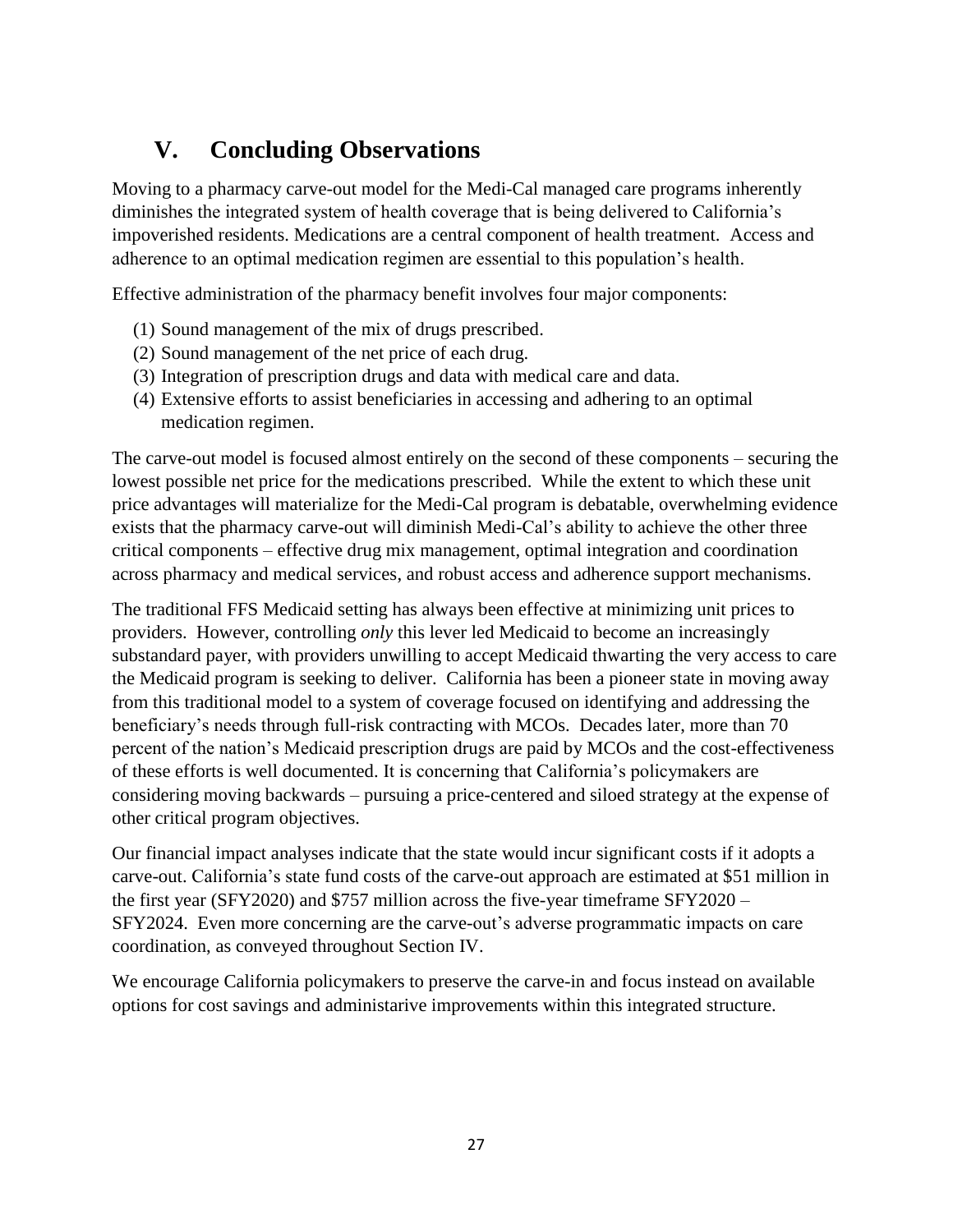# **APPENDIX A**

# **EXAMPLES OF MEDI-CAL MCOs' EFFORTS TO ANALYZE AND FACILITATE MEMBER ACCESS AND ADHERENCE TO NEEDED MEDICATIONS**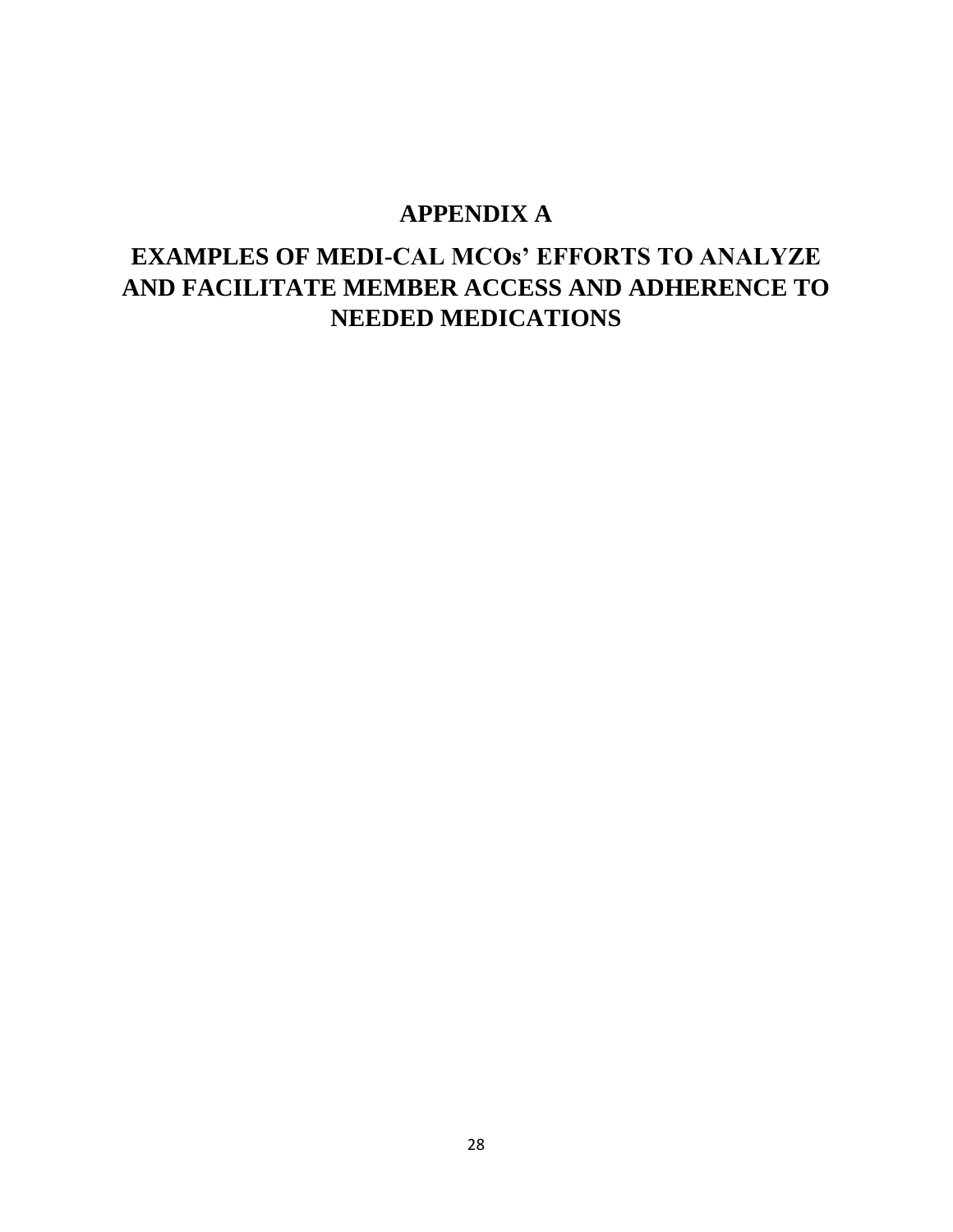# **Helping a Member Access a Needed Drug**

### **1. Access: Medication Storage**

Many members report having significant issues with medication storage. Working with the community and care team, a health plan's pharmacy team took the following steps to ensure that members could store medications safely and efficiently: funded lockers at needle exchange centers for Hepatitis C medication storage; contracted with a local specialty pharmacy that dispense smaller medication quantities as needed; identified all our pharmacies that Blister-Pak daily doses; have medications delivered to clinics for storage, and provide fanny packs (see image) for secure, discrete on-person medication storage.

### **2. Access: Marginal Housing and Fanny Packs**

A member reported to his care coordinator that he is marginally housed and is storing medications with a friend. This friend has a history of then withholding the member's medication. The health plan supplied this member with a fanny pack as an option for keeping his medications with him, rather than relying on his friend.

### **3. Access: Single Room Occupancy**

A member living in a single room occupancy reported that she has had her medications stolen by her roommates when she leaves. The health plan supplied this member with a fanny pack so she can take her medications with her when she leaves.

### **4. Access: Establishing Strong Relationships with Local Pharmacists**

A health plan has established relationships (first-name basis) with many pharmacists working in local independent and chain pharmacies. In times of drug shortages, the plan works together to identify which pharmacies have supplies (i.e. Epipen and Shingrix shortages) and the pharmacists transfer prescriptions wherever supply is available.

### **5. Access: Working with Pharmacies to Find Members**

Health plans partner with pharmacies to find members who are lost to follow-up through their relationship with a pharmacy. Several members became eligible for housing but were lost-tofollow-up—the health plan was able to reach out to these members through their pharmacist. The health plan prepared a housing notice for the member and gave a copy to the pharmacist to give to the member, as the pharmacist was the healthcare professional most recently in touch with the member.

### **6. Access: Compound Medication Access**

Sterile eye drops compound medication prescribed by a tertiary Specialist for chronic use— No compounding pharmacy was capable of filling this prescription was willing to become a Medi-Cal provider. The member was paying cash for the prescription, which the pharmacy discovered when the member asked for reimbursement. A health plan identifyied a qualified compounding pharmacy that would fill the prescription monthly and bill the plan directly.

### **7. Access: Formulary Management**

A health plan covers a 90-day supply of chronic, non-specialty medications and formulary agents to promote compliance including pen-needles, insulin pens, inhalers with high compliance rates,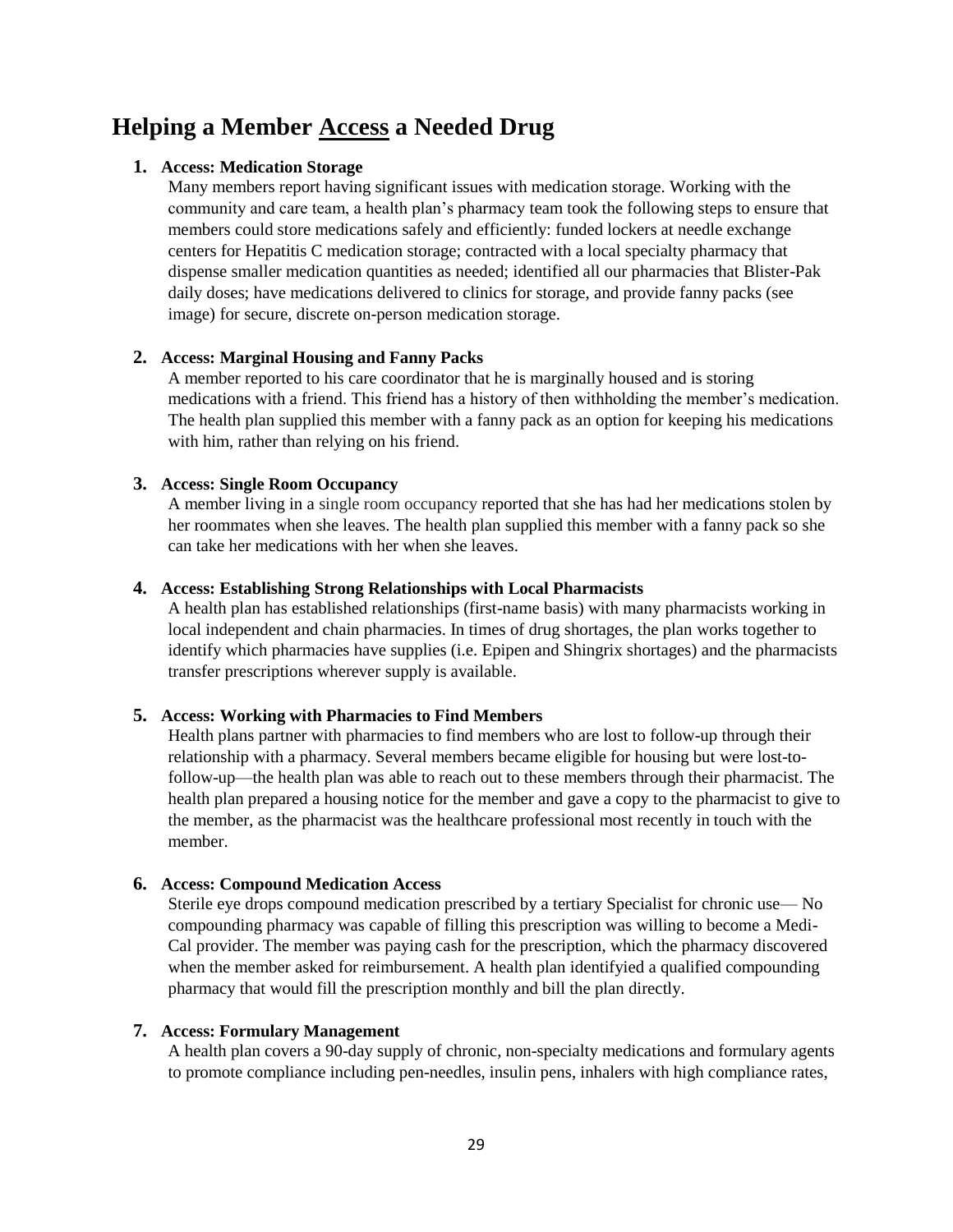and many combination medications for hypertension and asthma for example. Formulary changes can be based on direct provider feedback during a prior authorization case.

For example, Orencia® was requested by a local expert physician based on a just published trial which he provided with the request. The plan updated our criteria with this new indication within 10 business days. Furthermore, the Formulary covers OTC medications and supplies that are often safer than prescription options and facilitate self-management for minor conditions. Examples include OTC heat pads for muscle pain, melatonin for sleep, adult diapers for incontinence, chewable aspirin, condoms, home blood pressure monitors and large cuffs. The formulary is often adjusted to fit the needs of an individual member.

### **8. Access: Efficient Authorization Process**

Authorizations for chronic medications (brand and generic) are placed as indefinite authorizations- annual renewal is not required and there is no 6 Treatment Authorization Request (TAR) limit. Urgent authorizations are available immediately— there is no delay of 24 to 48 hours for an urgent authorization. Our pharmacy staff are often on the phone with the pharmacy to ensure the authorization is entered correctly and the claim can process. Members can pick up a small partial fill supply and refill as much as needed (based on storage issues for example) with no concerns about the 6 TAR limit.

### **9. Access: Establishing Constructive Partnerships with Local Prescribers**

Prior to implementing a 7-day supply limit on initial prescriptions for short acting opioid medications, the pharmacist and the Chief Medical Officer (CMO) attended provider meetings with all our major medical groups to discuss the clinical problem, the evidence and the proposed intervention. During these meetings, providers were both informed of the planned 7-day limit and asked for input regarding concerns. As a result of these meetings, a list of exempted providers was created. These providers would routinely have clinical reason to initiate a longer day supply of opioid medications: oncologists, palliative care specialist, etc. Member focused materials on the initial day supply limit for short acting opioids were also created at the behest of providers.

#### **10. Access: Transition of Care Program**

A Transition of Care plan has been established where health plan and provider office staff will communicate any changes in medications, gaps in therapy, compliance issues, and inappropriate drug. Our team talks with the hospital, clinic provider, nurses and pharmacist to come up with a recommended treatment plan that will most benefit the patient.

- Reviewing daily prior authorizations requests
- UM medication requests (J-codes)
- Providing very significant daily support to member services when members call with questions regarding why their medications are not available/troubleshoot,
- Work with G&A to ensure appeals are dealt with appropriately (providing necessary documentation for decisions and access to updates)
- Provide recommendations/background information as needed to MDs as they review appeals
- Outreach letters to members and providers regarding negative formulary changes
- Work with provider relations to ensure that members are receiving appropriate medication management (e.g. with inappropriate medication prior authorizations)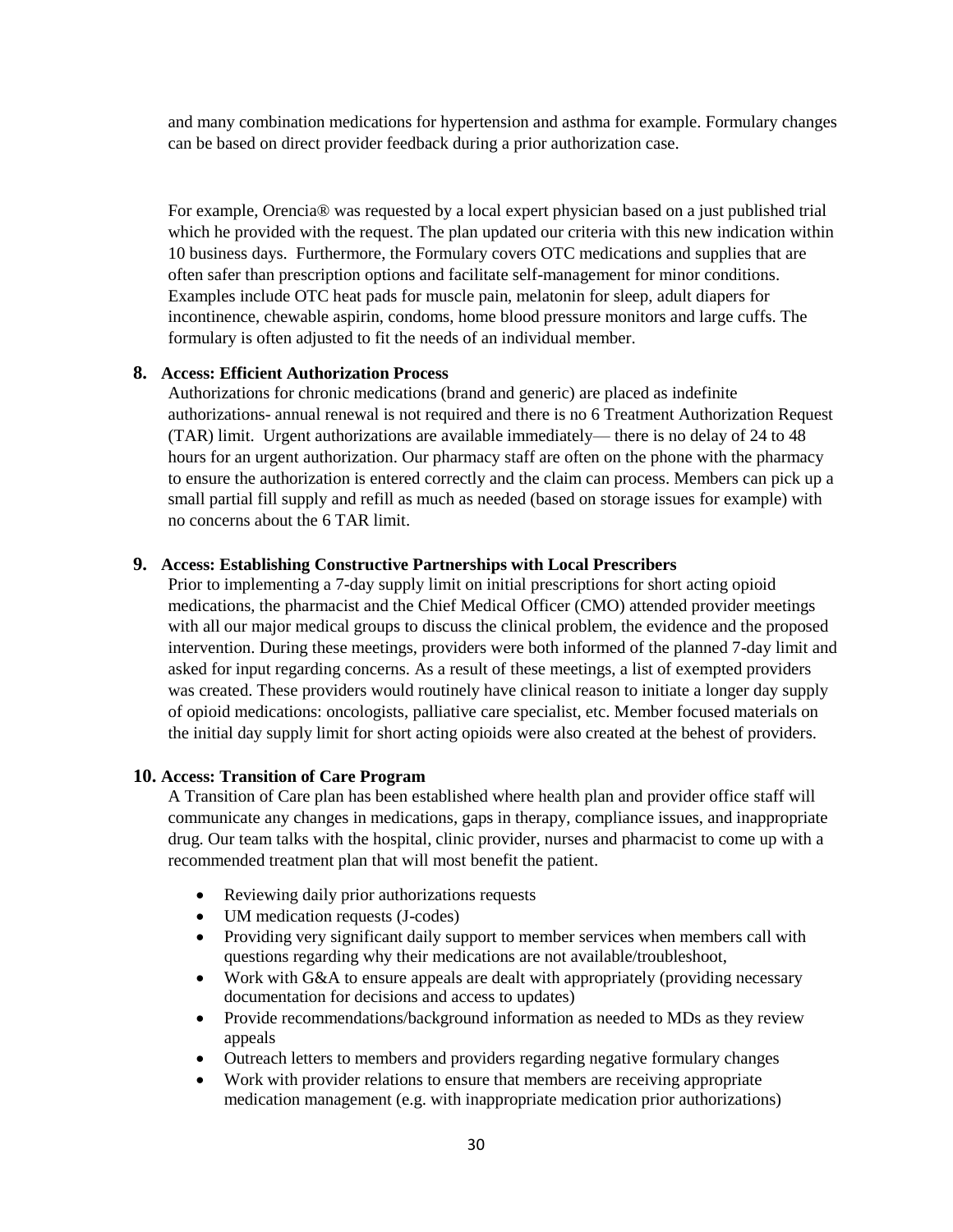### **11. Access: Child Having Difficulty Obtaining Specialty Medication**

The health plan's pharmacy staff was notified by Care Coordination late in the afternoon of a CCS child having difficulty obtaining a specialty medication that had complicated billing issues and could only be dispensed by one pharmacy. The child had been using this medication for several months and was in jeopardy of not being able to continue his scheduled therapy. Using the pharmacy processing platform, our Pharmacy Supervisor stayed on the phone for over 60 minutes with the pharmacist from the specialty pharmacy to resolve the claim billing issue and got the medication shipped to the member the next day. Access to the pharmacy processing platform and cross-departmental efforts allowed the issue to be resolved in real time and prevented delay and disruption of care to the member.

#### **12. Access: Difficulty Finding Medication at Local Pharmacy**

A Member's family could not find a pharmacy with Fycompa in stock for a member who needed to be discharged. To ensure a safe discharge home, the facility would not discharge the member until family could get Fycompa prescription filled. The plan's pharmacist called multiple pharmacies and was able to locate a pharmacy with the medication in stock that day. Family was able to obtain medication timely, and member was scheduled for discharge.

### **13. Access: Overcoming Medication Supply Shortage**

Member had difficulty obtaining Lonsurf. The Pharmacy Coordinator called the plan's preferred limited distribution drug (LDD) pharmacies to check availability. Preferred pharmacies were unable to order Lonsurf. Coordinator called other pharmacies and was able to find an LDD pharmacy that could order the drug. Coordinator facilitated prescription transfer process with pharmacies and worked with Customer Service to keep the member updated throughout the process.

#### **14. Access: Member's Inability to Obtain Prescription Refills**

Member was unable to obtain prescription refills and expressed frustration that the pharmacy had contacted the doctor's office multiple times without success. Our Pharmacy Coordinator assisted by calling the doctor's office to initiate a request for a new prescriptions to be sent to the member's pharmacy. This occurs with new requests as well as expired prior authorizations.

#### **15. Access: Customer Service Interactions**

When members contact Customer Service about the status of their prior authorization submitted by their provider and request it to be urgently reviewed, the plan's pharmacists are able to find the request in the queue for prompt review. Upon approval, our pharmacy staff outreach to the pharmacy to process the claims successfully and notify the member.

#### **16. Access: Culturally Tailored Support**

A member of the Native American community was interested in holistic remedies for his conditions. The health plan discussed which medications he "had" to take to address high blood pressure, but the member shared that he had worked with his Primary Care Physician to add more homeopathic remedies as well. A Case Manager was able to look up his pharmacy utilization history to review what medications he had filled across the previous 12 months. The member further reported to have chronic back pain and while discussing the natural remedies he had tried and his preference to avoid the use of pain medications, his Case Manager offered the Silver and Fit Tai Chi home kit. The member was thrilled to have an option that was in line with his cultural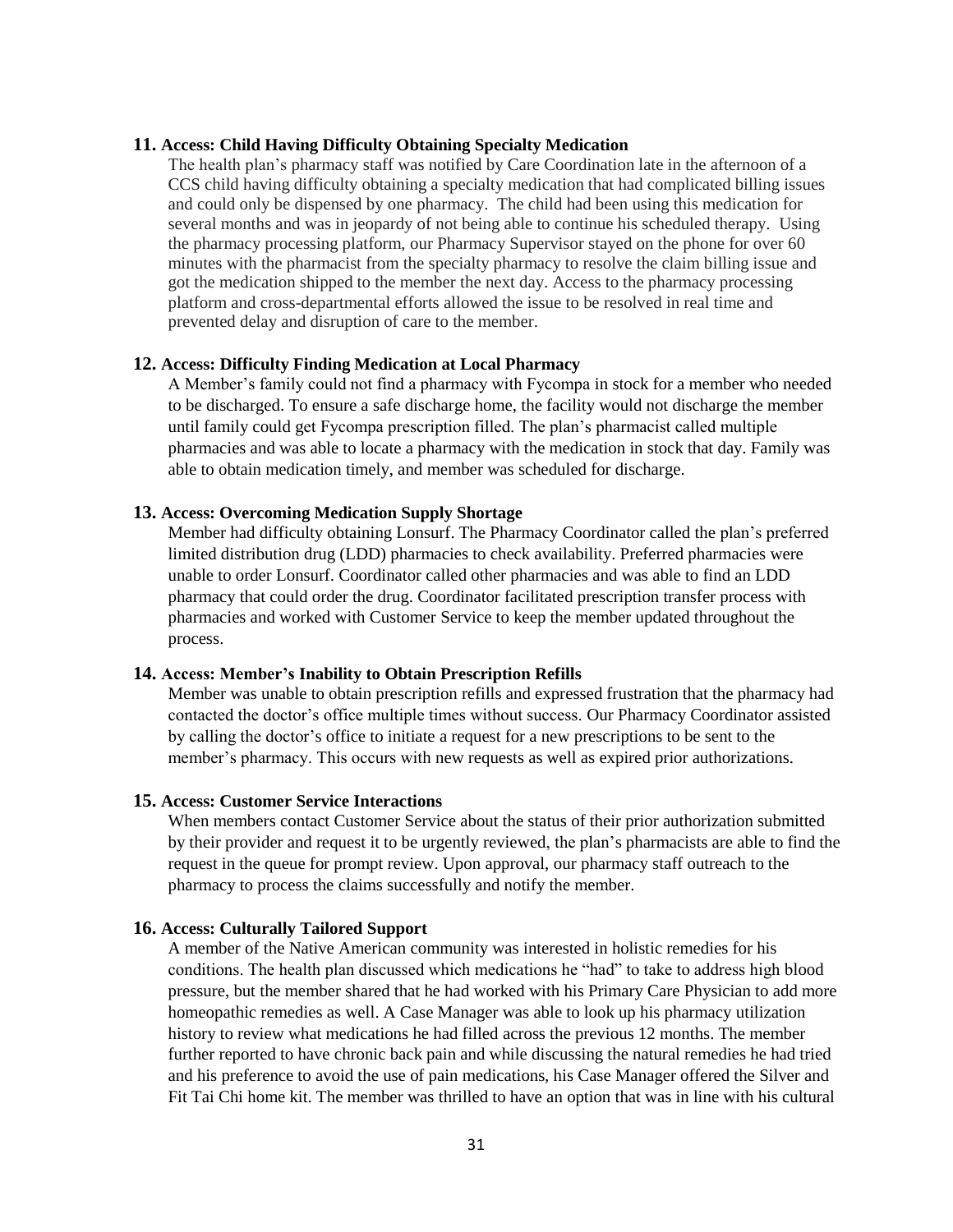values and expressed gratitude that an insurance representative honored his wishes to address medical issues as holistically as possible. Without having access to his prescribed medication profile, his care coordination and self-directed individualized care plan development would have been less successful.

### **17. Access: Culturally Tailored Support**

There have been multiple instances where our Spanish speaking technicians identified that a member didn't understand a medication such as insulin was covered by their plan, and so they were paying hundreds of dollars and countless hours making the commute to Mexico to pay cash for their medication. These examples are able to be identified by pharmacy technicians who are culturally aware of the needs of the members who come in and because the technicians understand the pharmacy benefit. Thus, they were able to explain the matter so that members could truly understand their benefits at hand.

### **18. Access: Complex Case Management Support**

The plan assisted a Member who was identified to meet complex case management program enrollment due to uncontrolled chronic conditions, multiple hospitalization and multiple ED visits. One of her uncontrolled chronic conditions was hyponatremia which resulted in 2 acute inpatient hospital admissions. As part of her post discharge plan, Member was given a prescription for sodium chloride tablets to continue outpatient treatment initiated during her inpatient course, to maintain an optimal electrolyte balance. Her PCP had to complete a pharmacy prior authorization request form for sodium chloride tablets, however this request was denied at the pharmacy review level and an appeal was upheld because drug is considered to be OTC and non-FDA approved. Member's sodium level was also getting closer to normal range, which contributed to the denial. The Member began having side effects of headaches and very high blood pressure (which could have been due to the sodium chloride medication she had been receiving during her inpatient stay). The health plan collaborated with our medical director and coordinated/facilitated referral to [provider] for a second opinion and to assess further work up to find root cause of symptoms. Nephrologist submitted a new Prior Authorization request for both a diuretic and continued sodium chloride tablets, which were approved while the dosage of oral sodium chloride was being monitored and adjusted until an optimal level had been maintained. Subsequently, the member adhered to appropriate regimen prescribed by Nephrologist and her condition was managed effectively, no longer requiring sodium tablets.

### **19. Access: Advair Call for a Nebulization Mask**

Team member followed up with patient by contacting UM department regarding status of approval of nebulization mask. After talking to UM contact, this approval was complete but not submitted. Once the fax was submitted for approval, the team member ensured that the patient would receive the nebulizer mask via the medical supply pharmacy. The member was very pleased with excellent customer service. It took her days to figure out the status of her approval for her nebulization mask and was possibly non-adherent with medications due to improper administration. Because of the team member's follow up, patient was able to get the needed device within 24 hours.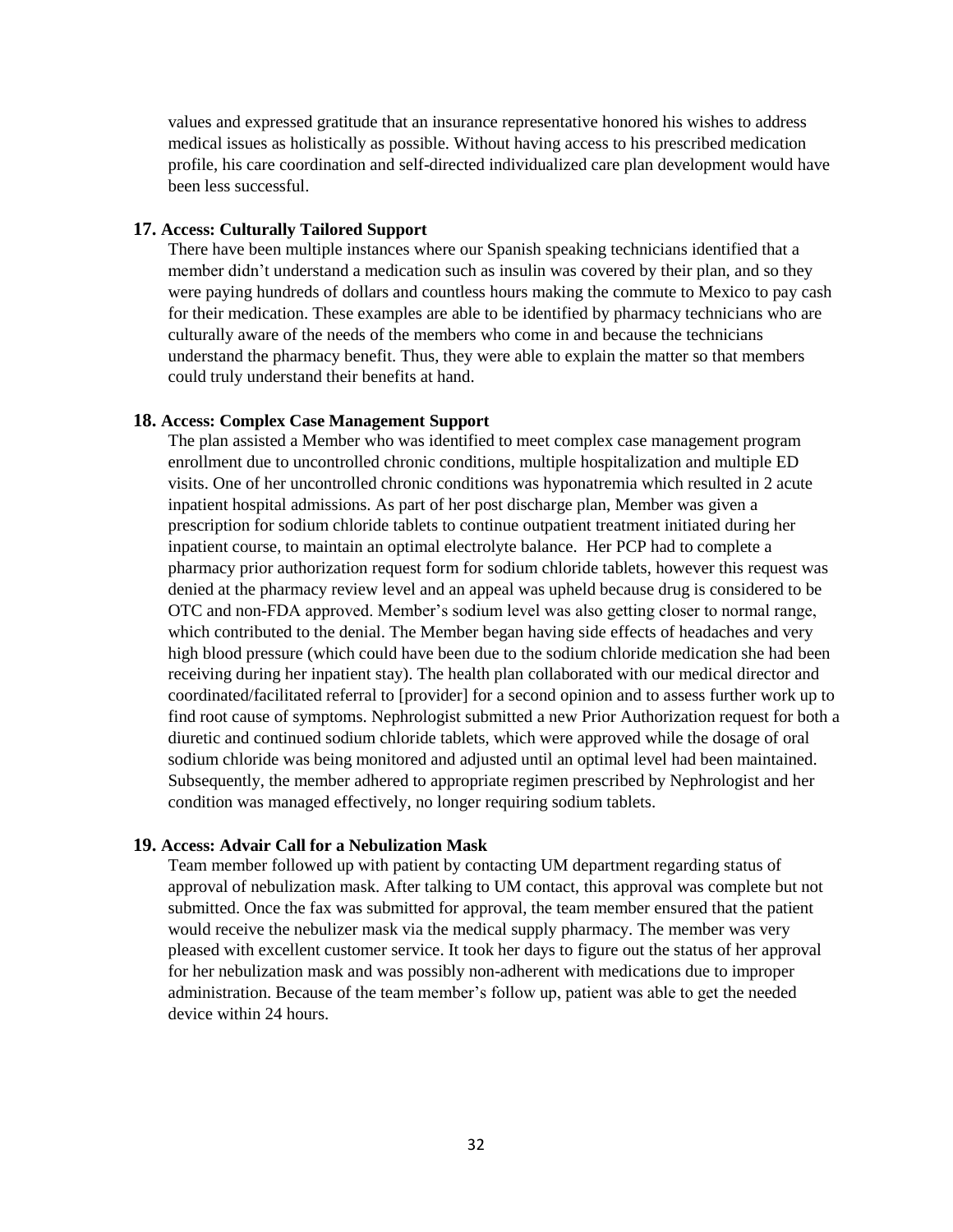#### **20. Access: Difficulty Receiving Seizure Medication for Daughter**

A team member received a call asking for assistance with a member that was having a hard time trying to receive her daughter's seizure medication (PHENOBARB TAB 64.8MG) and asked what the process for a member was to get reimbursed if they were to pay for the medication out of pocket. After checking NaviClaims, it seemed that the member was able to receive the medication in the past at lower quantities (#42tabs/14 days) so there was no reason why this medication shouldn't go through if they are due for it. A mock claim was processed by the technician who took the call before me to prove PHENOBARB 64.8MG #90tabs/30 Days will go through without an issue. The team member called the pharmacy and spoke directly to a pharmacist who stated that the rejection was "Plan limitations exceeded." The reason it was rejecting this time, as opposed to the last couple times, was because this is a controlled substance and it can only have a set number of refills before a new Rx is needed  $&$  the prescription is only good for 5 months or 120 days (whichever is less). Understanding all this, the member would only need a new Rx to be able to process through the health plan. The member's mother mentioned that they only see a physician twice a year and have had great difficulty getting hold of the physician's office. The team member called the physician's office a couple times but kept getting the round around until they were finally transferred to the nurse advise line who was only able to send a message to the physician. However, because of the timing of the call, the patient would not get a a response until the next day, soonest. Unfortunately, the member only had a night and morning dose before being completely out. Our team member called the physician's office the next morning and after some light badgering, another message was sent out. The team member was assured by the physician's office that this issue would be revolved, and before calling the office again, they called the pharmacy an hour later. Per the pharmacist technician, the prescription was received for a full month's supply. Oure team member called the member's mother (to inform her about all this and how the medication will be ready by 1pm for pick up. She was estatic by the news and couldn't say enough good things about the plan. She stated that the pharmacy quoted her a price of \$50 for a 2-week supply of the medication and couldn't imagine having to pay that every couple of weeks to keep her daughter from seizing. The team member informed the mother that if she has any more issues or questions on the medication to give us a call back and definitely never pay for anything out of pocket before contacting us.

#### **21. Access: Continuation of Pain Management Medication**

A team member received a call from) asking for assistance with a member that was not able to receive his Oxycodone/Apap 10-325mg & Oxycotin 20mg CR through his mail order services. Per NaviClaims, the member last filled these medications for a 30-day supply and would not be due until the next month. Per mock claims, the next fill date would be 4/11. The pharmacy representative forwarded this to the member who would not accept this, saying he needs his medication to be filled even though he should have more than a couple weeks' worth of medications. The team member asked the representative to forward the call to them directly to explain to the member why the next fill date is not until the next month. Per the member, he was out of medication for 2 weeks due to pharmacies in his location not being able to fill it and being turned away at the ER when he tried to receive it there. Stating "they laughed in my face when I tried to fill it with them." The team member advised them that based on when the claims were processes and when he received them, he should still have enough medication for at least 20 days and his next fill is the following month. The Member went on to say that if he doesn't fill his medication when his provider writes his Rx, he will get in trouble and it will look like he is not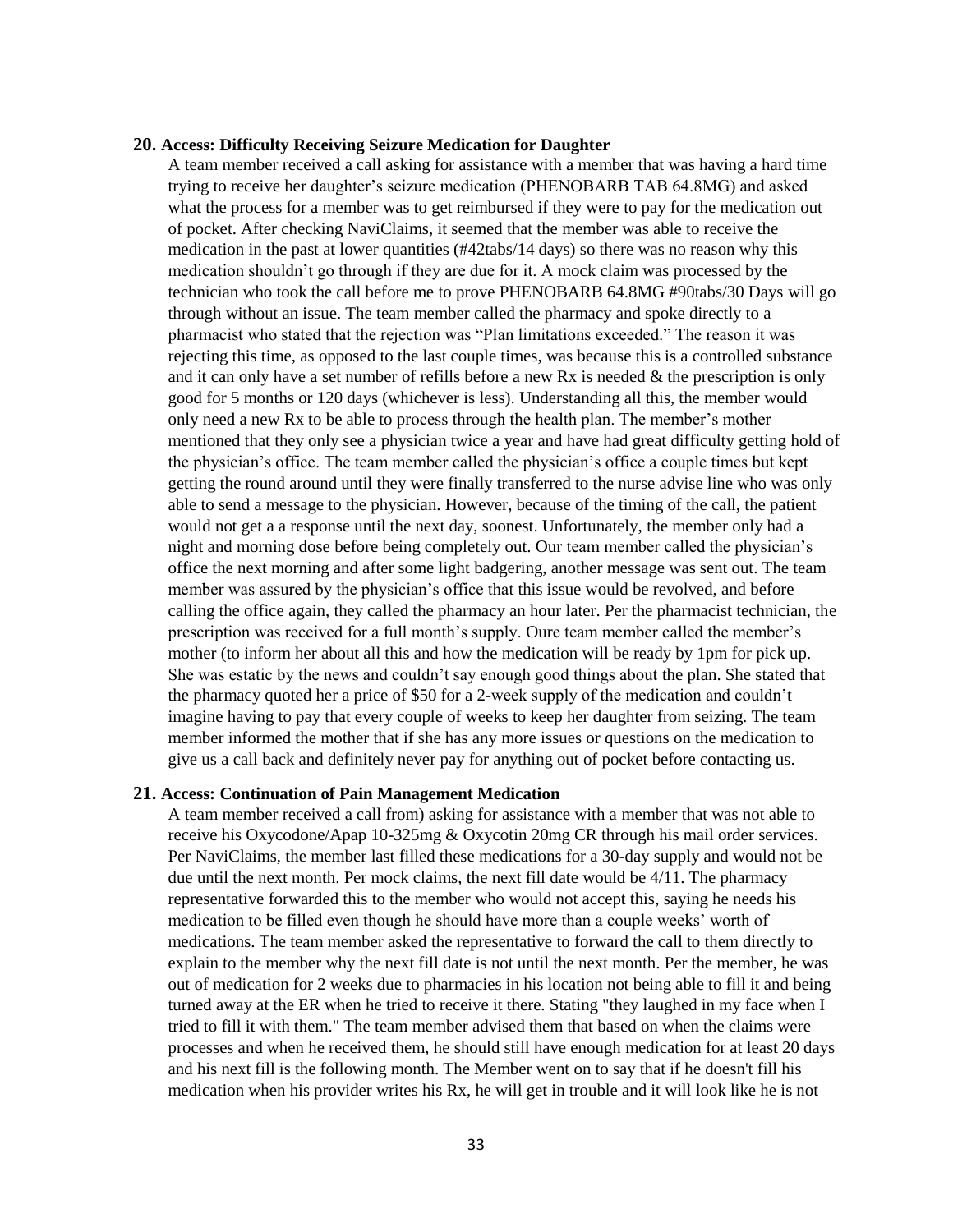taking the medications as prescribed (he went on to say, he's been on these meds for 9 years and the problem is to just keep the medications away from children and there will not be any issues, among other comments). The team member advised the member that they would talk to both the physician's office and our mail order service to explain and resolve the issue. The member reluctantly agreed.

The team member called to inquire when the member got his medication shipped and received and if they have a new Rx for next month's fills which was confirmed. If the member needs medications shipped quicker that he would need to pay for them (Overnight= $\$32$ , 2 day= $\$13$ , & USPS Priority 3 days=\$7). Due to the member being upset as to when the medication gets filled and when the member actually received them, the Team Member asked that they just make a note to process the medications and ship them a week early— this way the member would have about a week's worth of medications while the new shipment is in the mail and he wouldn't need to pay any extra to get them there on time. The Team Member followed up with the member and explained that if he runs into any more issues to call the health plan first and ask for them to resolve his issues. The Team Member provided the member with their direct phone number and a schedule of when he would need to call PPS to get the next fill shipped out. The Team Member was able to calm the member down and help establish the proper avenues for going forward and preventing similar situations in the future.

### **22. Access: Difficulty Receiving Baby Formula**

At the appeal level a member was having a difficult time obtaining an authorization for her baby's formula. The Social Services team reached out to us and informed us that her car was stolen and the formula was inside. The pharmacy team reviewed the authorization request in a timely manner and identified the steps quickly to allow the member immediate access to the formula for her baby. The member was extremely grateful, and her baby was able to obtain immediate care and attention.

#### **23. Access: Plan Limitations Exceeded for a Number of Refills**

A member contacted the Health Plan to inquire on a claim for CIII medication Acetaminophen/Codeine tab that was being denied at the pharmacy. The pharmacy stated that the plan limitations had been exceeded as the maximum number of refills had been met. After review of the member's pharmacy claim history, it was discovered the member had not exhausted the total number of refills allowed for CIII medications (5 refills) and therefore the claim rejected inappropriately. The issue was escalated to the health plan's PBM for proper system configuration. Follow-up outreach was made to the member the following day to inform her that the issue had been resolved and her pharmacy had been notified and was able to process a successful paid claim for her medication.

#### **24. Access: Health Plan Pharmacists Working with Manufacturer**

A health plan pharmacist worked with a manufacturer to increase availability of certain diabetic supplies to pharmacies in our network so our members would have improved access.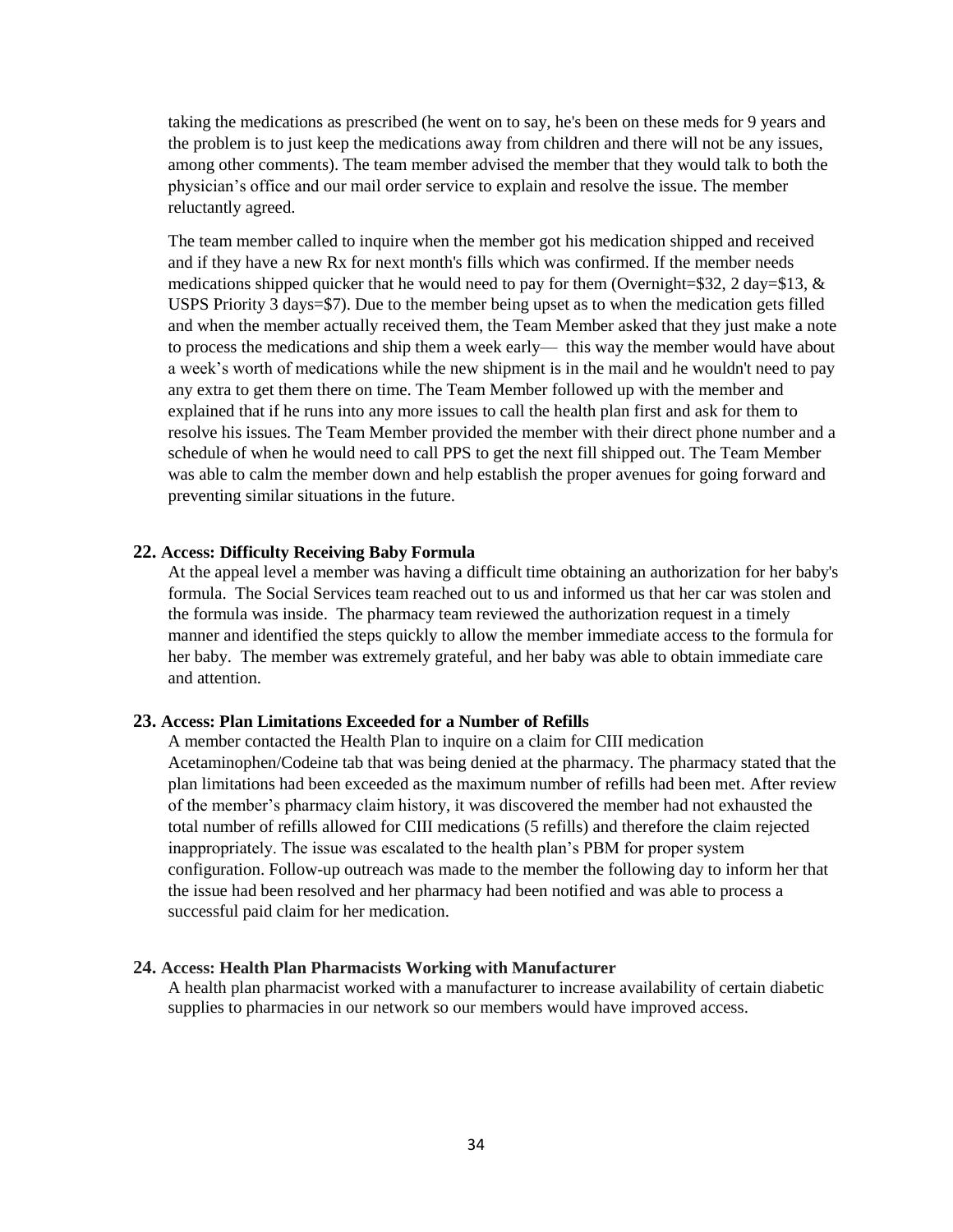#### **25. Access: Obtaining Medications While Out of State**

A member called to say that he is in Las Vegas, went to the emergency room, and was released with a few prescriptions. He called in because his medications were rejected at the pharmacy and he was told they were not covered. The Team Member let the member know that the medication is covered and that the plan can place an Out Of State override for him so that he can get his medications. Our Team Member placed the override then made a call to the pharmacy so they could process the prescriptions just so the member would definitely get his medications. The pharmacy reprocessed the claims and our Team Member reached out to the member to let him know his medication was ready.

## **Facilitating Adherence to Medication Regimen**

### **26. Adherence: Misunderstanding of Medication Indication**

During Institutional Care Pharmacy (ICP) outreach, our case manager discovered that the member had a misunderstanding of his medication indication. The member didn't know the names of medications that he had been taking for years. A review of his prescribed pharmacy utilization history revealed that he was using "loratidine" for his "pain" and was taking "naproxen" for his "excessive mucous secretions." Our Nurse Case Manager intervened and provided education as to the names and appearances of his prescribed medications and clarified to the member that that naproxen is for pain and loratadine is an antihistimine.

### **27. Adherence: Appeal for a Medication Denied by Member's Primary Insurance**

Normally, denials are supposed to go through the primary insurance appeals process instead of the health plan. The member's provider was having difficulty getting in touch with the correct people at the member's primary insurance. The health plan's pharmacists called the primary insurance and after many transfers was finally able to get in touch with one of their medical directors. She then conferenced in the provider who was able to explain the need for the medication to the insurer's medical director and it was then approved.

### **28. Adherence: Transitions of Care**

Health Plan Pharmacist established collaborative relationship to support transitions of care with inpatient pharmacists. When members are admitted to hospital, hospital can receive medication changes or additions through reconciled medication list or paid pharmacy claims. Upon discharge, the new medication regimen is clarified for all involved.

#### **29. Adherence: Post-Discharge Medication Recommendation**

During post-discharge medication reconciliation, pharmacist reviewed medication claims and noticed client was receiving Glipizide 5mg refills since 2017 but was not on the hospital's medication list. Pharmacist contacted the nurse practitioner managing client's diabetes and informed them that client was taking Glipizide. NP stated " Glipizide had been discontinued before working with patient in summer 2017" and called the client to not continue taking Glipizide. Pharmacist called the pharmacy and cancelled the Glipizide prescription.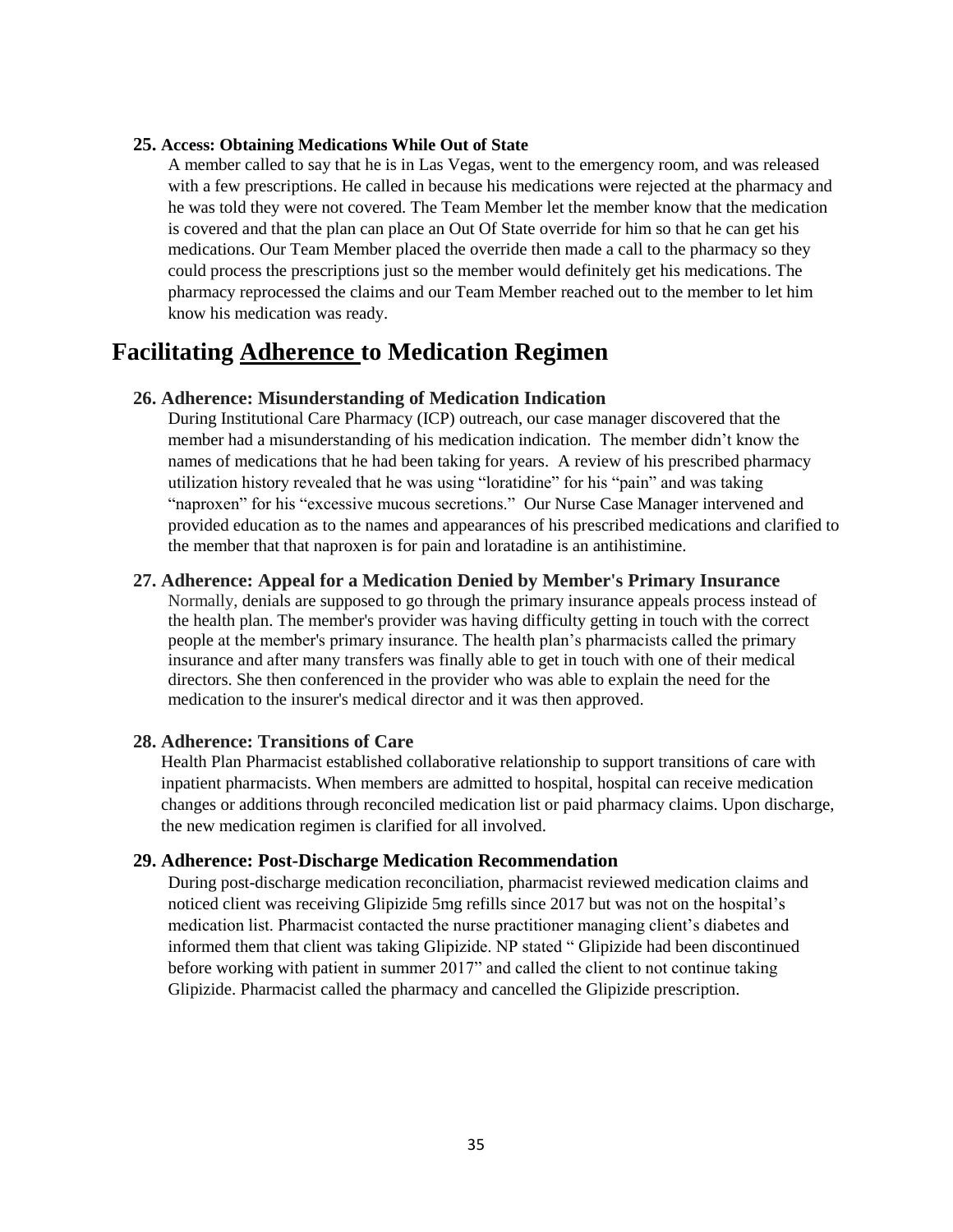### **30. Adherence: Switching Medications**

After a post-discharge medication reconciliation, our pharmacist recommended PCP to switch client's Metformin from immediate release (IR) to extended release (ER) formulation for adherence benefits. At the next PCP visit, client was switched from IR to ER and client reported less pill burden taking once daily.

### **31. Adherence: Post-Discharge Medication for a Member who had Suffered a Stroke**

Pharmacist was completing post-discharge medication reconciliation for member who had a recent stroke and was discharged to the daughter's home. Pharmacist reviewed pharmacy claims and noticed member attempted to pick up medications at the local pharmacy but was denied due to out-of-network. Pharmacist placed override code and called the pharmacy to process the claim. Pharmacist communicated with Care Coordinator who called member that needed medications are ready for pick-up. Member/Caregiver were grateful they did not need to drive to a distant pharmacy to pick up medications.

### **32. Adherence: Reconciled Medication Lists**

A health plan pharmacist provided a reconciled medication list to a patient that did not show up to medication review appointments. A client had been taken off Xarelto and Keppra by their PCP but re-started while inpatient because hospital had an old medication list. Notification was sent to the Ambulatory Service Pharmacy manager who forwarded information to Inpatient Pharmacist working with the client. Both medications were discontinued during the hospital stay.

### **33. Adherence: Pharmacist Communication with Specialist**

Our Pharmacist reviewed medication claims history and noticed paid claims for Losartan and Entresto. Our Pharmacist contacted the PCP and Cardiologist regarding the duplication. Cardiologist acknowledged the discontinuation of Losartan in electronic medical record and not the pharmacy. Pharmacist called pharmacy to inactivate the prescription and notified the Care Coordinator. Care Coordinator visited the client in the afternoon and informed client of the duplicative medication and recommended safe disposal of medications.

### **34. Adherence: Pharmacist Communication with PCP**

A member reported to a CM RN that he takes furosemide three times daily, but our Pharmacist noted that his most recent discharge instructions were to take furosemide once daily. This confusion was reported to the PCP who clarified the dose with the patient.

### **35. Adherence: Comfort in Hospice Care**

A member was put on comfort care measures at a hospice care facility and the family subsequently requested that she be released home. Our Pharmacist completing a medication reconciliation for this member noted that she was still taking all of her chronic medications. Our Pharmacist recommended that all chronic medications be discontinued, and that the member be moved to only the appropriate comfort care related medications.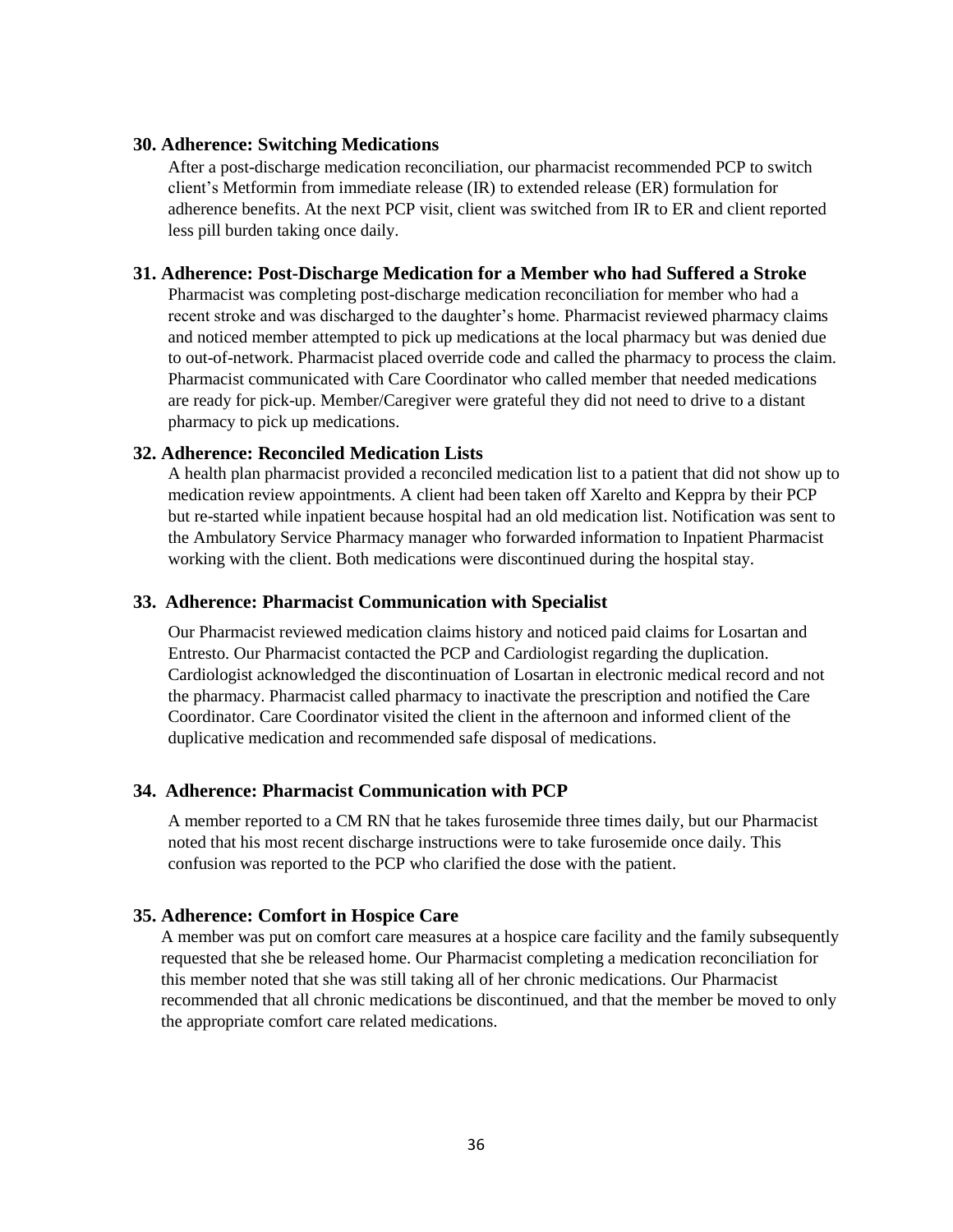### **36. Adherence: Medication Therapy Management (MTM)**

A Member had trouble getting Suboxone from his usual pharmacy. The health plan Pharmacist clarified with the network pharmacy to use the attending's license, and to reprocess the claim, not use the resident's. Member was able to pick up the medication.

### **37. Adherence: Approval of a Continuous Glucose Monitor**

The continuous glucose monitor is currently Prior Authorization required. A young adult with type 1 diabetes engaged with our Transitions of Care team with an extremely elevated A1C expressed that he did not like checking his blood sugar and generally avoided the task. Our Pharmacist involved in the case noted that we would approve a continuous glucose monitor for this member, placed an authorization, and informed the care team.

### **38. Adherence: Care Management**

While in the field, a member asks the Care Management nurse a question of which medications are safe to crush and mix with food. The RN consults with our pharmacist and immediately relays that information to the member.

### **39. Adherence: Case Conference at Medical Respite**

Our pharmacist accompanied Care Coordinator to case conference at Medical Respite with client, RN and Housing Manager. Pharmacist clarified medication regimen that client is supposed to be on and recommended clarification on potential unnecessary medications since client had complained of pill burden.

### **40. Adherence: Medication Consolidation**

A member was prescribed Metformin 1000mg BID but reported only taking the morning dose and expressed that he would rather not take medications multiple times a day if possible. As a result, our Pharmacist recommended the patient be switched to Metformin ER tablets to be taken only in the morning. The PCP agreed with the assessment and wrote a new script.

### **41. Adherence: Difficulty with Transportation to/from Pharmacy and/or Appointments**

A member reported that his medication adherence difficulties involved his needing to travel to the pharmacy multiple times in a month. Once completing medication reconciliation, our Care Coordination Pharmacist was able to outreach to the provider and send medications to a pharmacy that both bubble packs medications and delivers. In order to align the bubble pack and delivery, our care coordination pharmacist also placed "med sync" overrides.

### **42. Adherence: Difficulty with Transportation to/from Pharmacy**

A member with multiple chronic conditions (i.e. diabetes, COPD) requiring numerous medications was traveling numerous times to pharmacy to pick up her medications. The member also had limited mobility which made traveling to the pharmacy difficult. Our pharmacist was able to place overrides so that all of her medications could be picked up on the same day, limiting her pharmacy trips to once a month and we provided a medication calendar in the member's preferred language, Spanish.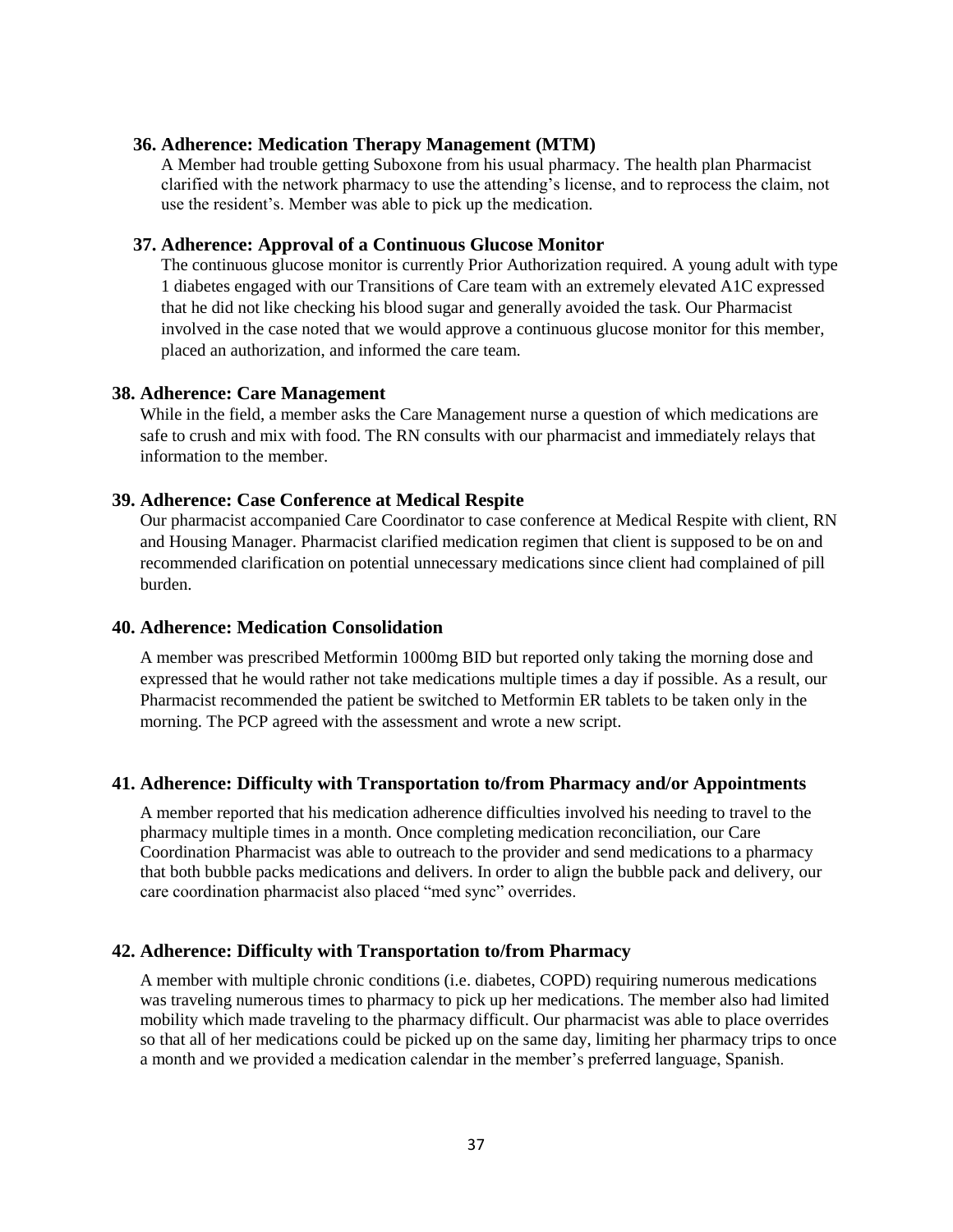### **43. Adherence: Difficulty with Transportation to/from Pharmacy**

Our pharmacist saw in chart notes that patient was unable to get to appointments due to lack of reliable transportation. The provider didn't reach out to plan with a referral for transportation. The pharmacist referred these patients to Case Management to ensure patient can get transportation arranged through us.

### **44. Adherence: Compounded Drug for Infants**

We have aided members who needed a compounded drug for infants with tuberculosis. We polled the pharmacy network to see who had the ability and was willing to do so. We then paired the member and pharmacy together to get the needed medication. The health plan will often assist in a similar fashion, members who need drugs that are not routinely stocked, recalled, etc. We will search the network and help the member obtain the therapy.

### **45. Adherence: Interdisciplinary Case Management Rounds and Patient with Dementia**

This is seen both at the transition of care level (hospital SNF, or hospital/SNF ambulatory) and in the outpatient setting identifying members with a high complexity of care. We have various clinics such as a diabetic clinic and MTM clinics which help the member optimally use their medications, look for therapeutic duplications, avoid drug interactions, etc. An example identified in complex case management rounds: A member with dementia was getting worse. Literally breaking out the windows at night, disrobing, etc. The issue was he was on an anticholinergic medication and an anticholinesterase inhibitor, essentially cancelling each other out. At rounds, the doctors, nurses, and social workers were relaying the issues and trying to determine the next steps. The pharmacist noticed the interaction and suggested a change. They discontinued the anticholinergic and the member improved dramatically the next day.

### **46. Adherence: Interdisciplinary Case Management of Chemotherapy**

Multiple instances regarding high cost drugs such as chemotherapy and Soliris where the dispensing pharmacy continued to fill the medication, despite MD stopping it. Error was caught after thorough review of chart notes for the new regimen. Call was made to pharmacy regarding the switch and to confirm with the physician before dispensing.

#### **47. Adherence: Educating Members on Potential Complications**

Provider requested a medication for a pediatric patient that can cause blindness. There were no baseline tests done prior to initiating the medication. Involved case management to set up an appointment/referral with an ophthalmologist, speak to the provider regarding regular vision tests and speak to the caregiver regarding the role of remaining compliant with ophthalmology appointments given member's intellectual abilities.

### **48. Adherence: Provider education on Safe Prescribing**

A Member with migraine headaches for months has been consistently filling butalbital products. Provider never addressed the possible connection of butalbital with migraines (medication overuse headaches). We brought this to the provider's attention.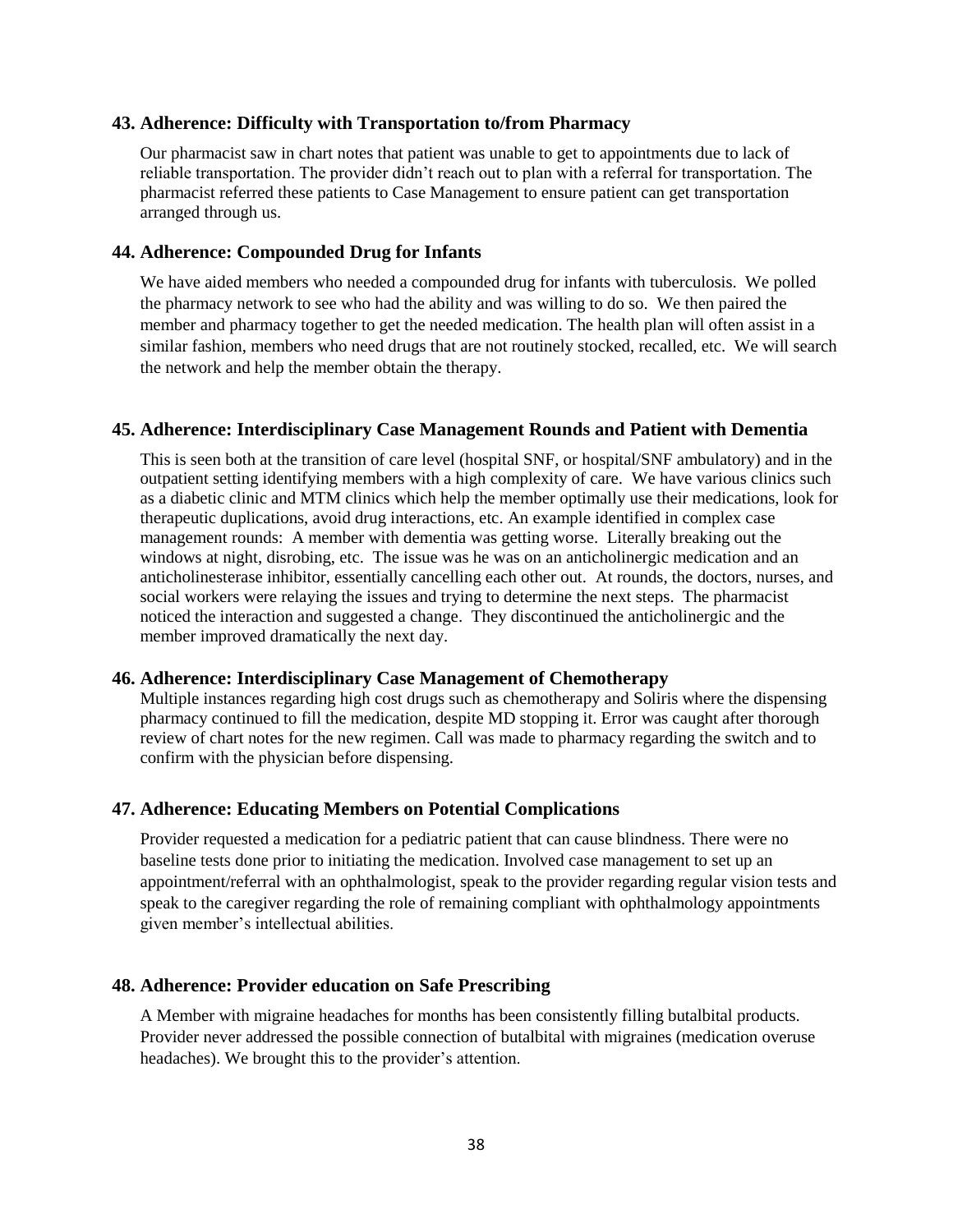### **49. Adherence: Provider Trainings**

In-service trainings conducted for over 10 clinics regarding insulin initiation and titration. Health plan team members meet with clinicians and hear of their daily shortcomings when it comes to best insulin regimen, formulary coverage, and navigating our provider resources.

### **50. Adherence: Smoking Cessation Management**

A member had been on nicotine replacement therapy (NRT) non-stop for at least the past 3 years. The member was still continuing to smoke as well (individuals should ideally stop smoking when they start NRT). NRT should ideally be used as a bridge on the path to complete cessation of nicotine. We had case management reach out to the member to assess if they are actually ready to quit, and inform them of how a quitting plan works (and that they should stick to the timeline in their plan to achieve success). CM also provided relevant counseling resources and education on how to create a plan for quitting smoking and ideas on how to get around potential barriers to quitting.

### **51. Adherence: Hepatic Encephalopathy Management**

A member was using Lactulose in combination with Xifaxan, but their adherence to Lactulose had not been very good. The member's hepatic encephalopathy was worsening, likely in part due to the member not using their lactulose as prescribed. They were on a large med regimen, so we reached out to case management (CM) to speak with the member. We instructed them to inform the member that the lactulose was used to help their liver, and explain the importance of using it to help with their hepatic encephalopathy. Also informed CM that the med has a side effect of diarrhea, so if the member is hesitant to use it due to this side effect, they should mention that to their doctor.

#### **52. Adherence: Medication Errors**

- **a)** Xarelto was continued at high dose of 15mg BID from hospital, when the dose was supposed to be reduced to 20mg daily after 3 weeks. PCP and dispensing pharmacist continued the high dose, which would could have led to fatal bleeding. Multiple calls were made to dispensing pharmacy and PCP office on Friday afternoon, trying to reach someone to prescribe 20mg tablets to prevent gap in therapy to prevent stroke/PE, while not continuing 15mg BID which may lead to bleeding. Was able to reach the Medical Director at the PCP office to prescribe the correct dose of 20mg daily.
- **b)** When reviewing for a different drug Ibrance, noticed that member was filling both anastrozole and exemestane for breast cancer. Member was supposed to stop anastrozole 3 months ago, when starting on exemestane. Dispensing pharmacy continued to fill without checking with prescriber, and physician was under the impression that one was stopped. Member continued to take both, as pharmacy continued to fill both medications. Called both MDO and pharmacy regarding the duplication and high risk for harm for duplication in therapy. Notified case management to alert the member to confirm with prescriber for clarification. As both anastrozole and exemestane are on formulary, it would not have been caught unless we had access to the whole profile and medication history.
- **c)** Pharmacy requesting authorization for Keflex 750mg BID as hospital discharge medication, no chart notes submitted. Upon reviewing hospital authorization request from UM department,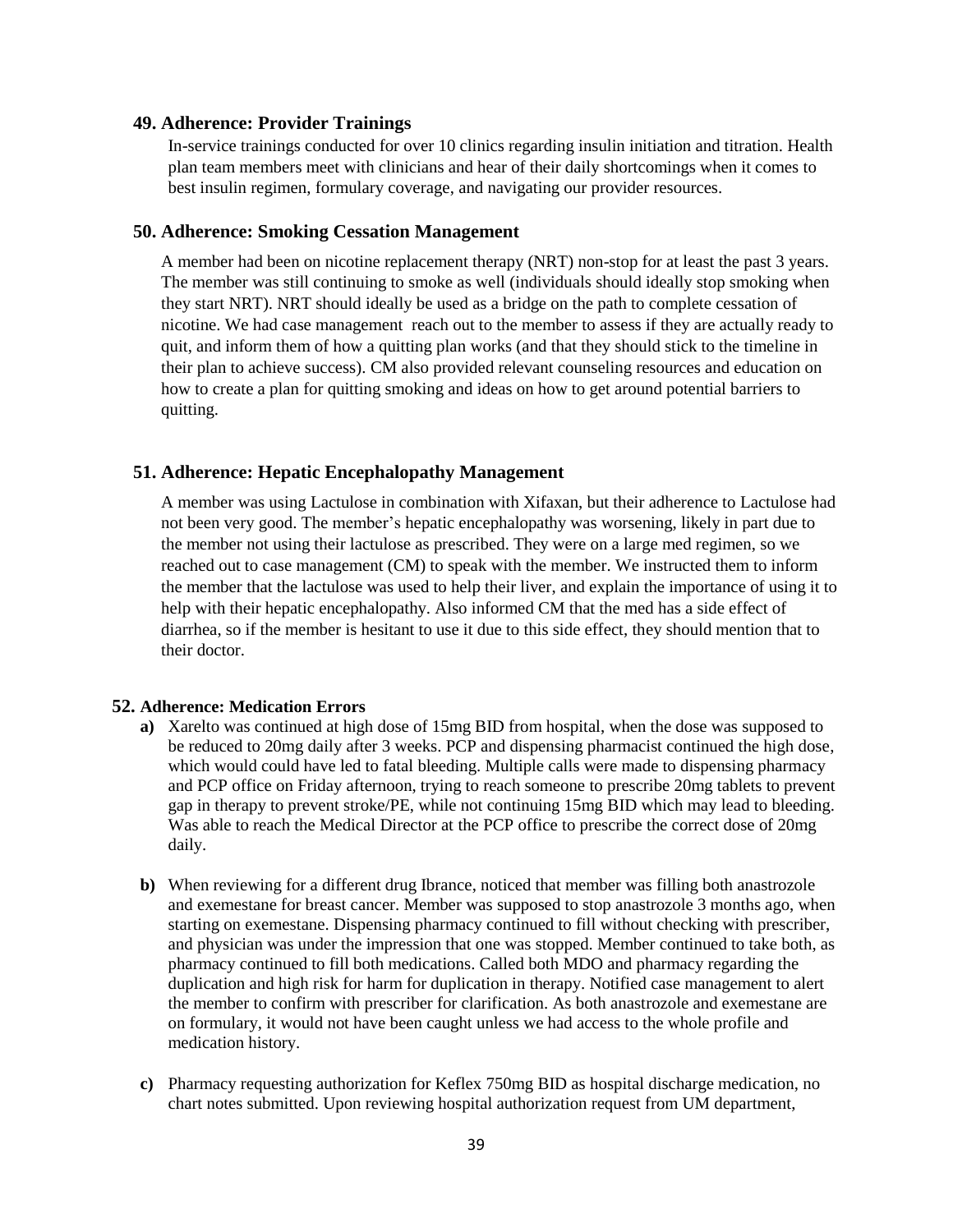noticed that member had recent hospitalization for seizures and started on Keppra 750mg BID. Called the dispensing pharmacy to verify the hard copy, and the pharmacy confirmed that it was supposed to be for antiseizure med Keppra, not antibiotic Keflex. Member received the correct seizure medication on same day.

**d)** Infusion pharmacy was processing Entyvio weekly loading dose, instead of maintenance dose every 6 weeks as indicated on chart notes. Called MDO and notified infusion pharmacy regarding change in direction. Also helped set up with Diplomat infusion pharmacy so the member can receive medication at home, instead of driving 3 hours for infusion at Option Care.

### **53. Adherence: Urgent Request for Synagis for Twins**

An urgent request for Synagis was received for twins prior to traveling for a funeral abroad. After approval, our pharmacy technician called the specialty pharmacy regarding the approval and to expedite the process. She also called the pharmacy to confirm the delivery for the next day.

### **54. Adherence: Access to FDA-approved nitrofurantoin solution instead of compounded**

Request from compounding pharmacy for liquid nitrofurantoin compound, due to shortage of FDAapproved nitrofurantoin solution. The health plan asked the pharmacy tech to call local pharmacies regarding availability of nitrofurantoin solution. Found a local pharmacy that carries the product within minutes away from member's home. Confirmed billing through primary insurance for commercially available product. This was also a safety issue as compounded products create a sterility issue for the high-risk member with recent transplant. The Care Manager was notified to ensure that member's caretakers were aware at each step of the process and confirm access to local pharmacy.

### **55. Adherence: Lidocaine Injection for a Child**

A member on a biologic Limited Distribution Drug (LDD) for a 'fever disorder', and the child needed lidocaine to be provided to avoid the sting with the biologic injection. The prescribing MD kept calling in the auto-injectors of lidocaine, no one carries those in local pharmacies plus there is a storage issue. We needed to get the script changed. The script had to be called into a pharmacy that the member could access before the pending weekend – and the child was overdue for the injection. Our pharmacy technician orchestrated the syringes as well, since the original pharmacy for the lidocaine only had certain syringes in-stock vs. the pharmacy that ended up filling the lidocaine vial.

### **56. Adherence: rejections at point-of-sale due to not having an active pharmacy profile**

A newly enrolled member was receiving rejections at point-of-sale due to not having an active pharmacy profile. After review and verification of member eligibility with the plan, a pharmacy profile was created manually and the member was able to obtain medications without further delay.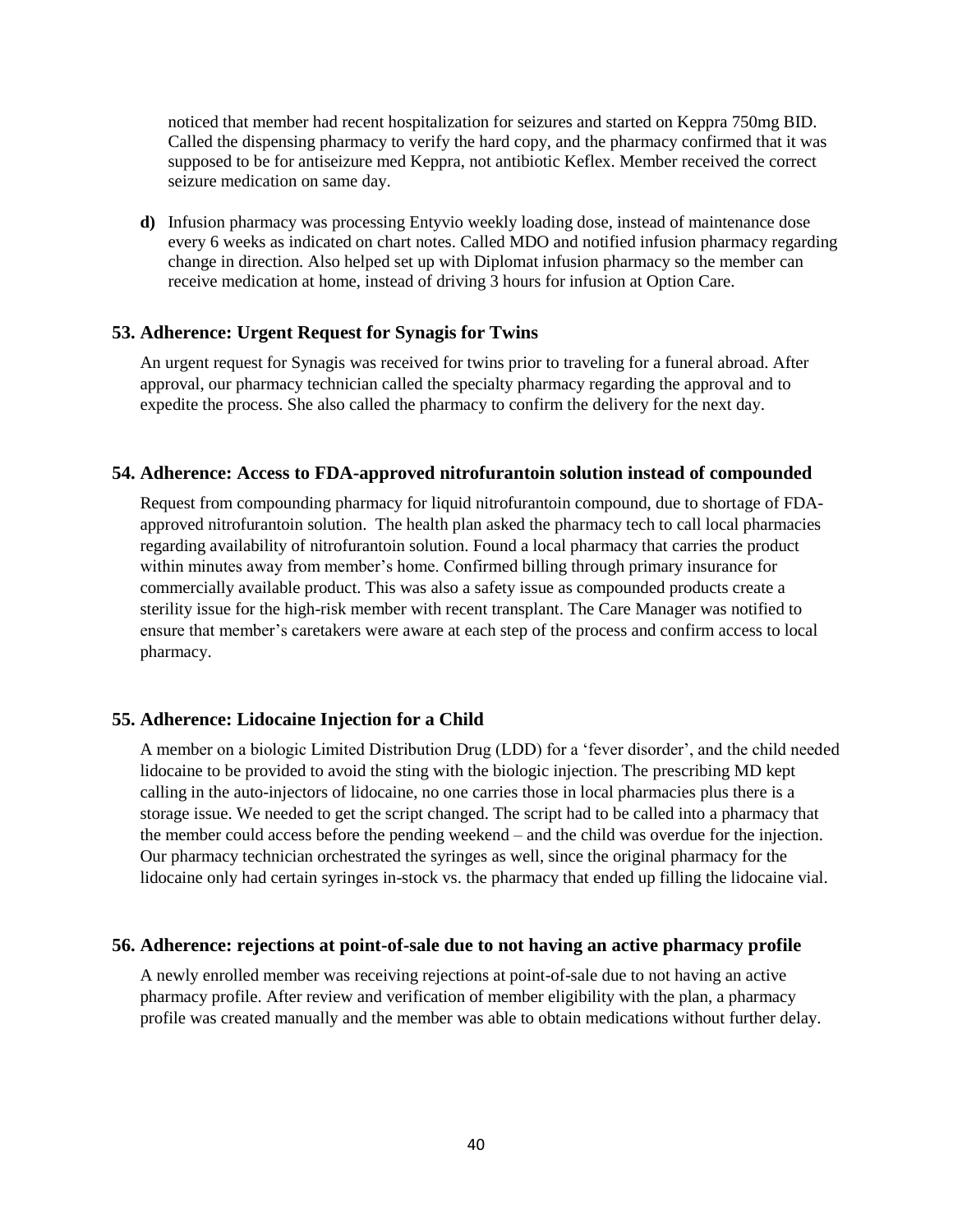### **57. Adherence: alternative to birth control medication that was not covered**

A member requested to speak with Clinical Pharmacist in regard to finding an alternative to her birth control medication that was not covered. She was close to running out of her medications and did not want to interrupt her hormone therapy. She was having a hard time finding an alternative through her provider and her local pharmacy. Due to the accessibility of the health plan's pharmacy team, the member was guided to an appropriate medication and through the steps of obtaining the new prescription.

### **58. Adherence: special needs and inability access rare drug due to shortage**

A member with special needs was unable to find and refill an uncommonly used medication that was experiencing a backorder and shortage. The member's primary caretaker, his mother, had tried for a long time and was unable to find any local pharmacy in their area that had the medication; pharmacies had mentioned that very few patients use the medication and therefore they don't keep it in stock. When plan pharmacy staff found out about the situation, the following steps occurred:

- Determined the drug was on backorder locally, despite absence from the FDA drug shortage list.
- Attempted to authorize the brand name product and learned it was no longer manufactured.
- Called additional pharmacies in an expanded area with no success.
- Leverage patterns in historical pharmacy claims data to improve our chances of identifying any pharmacy within the region that had the medication; were able to locate one pharmacy on the other end of the county with the medication in stock.
- Plan pharmacy staff coordinated with member services staff to provide a taxi ride for the member's mother, allowing her to get the medication on the same day.

#### **59. Adherence: Patient Awaiting Discharge with Prescriptions from a Sanctioned Provider**

Health plan was notified that a pharmacy was unable to fill all prescriptions for a patient awaiting discharge because one of their behavioral health prescriptions was written by a state sanctioned provider. Coordination with county behavioral health staff resulted in the arrangement for another physician to prescribe the medication and see the patient at an appointment. The pharmacy was notified to ensure discharge would not be delayed.

#### **60. Adherence: Patient with Special Needs and Primary Coverage**

Although not her primary insurance, plan pharmacy staff reached out to several pharmacies to identify Out of Pharmacy (OOP) costs under her primary insurance and the cost of special packaging. Through our relationship with a nearby pharmacy, plan staff was able to arrange for special packaging for her medications and even get the pharmacy to agree to waive the member cost-share and the packaging fee due to the member's age and special needs.

### **61. Adherence: Member with Transient Primary and Medi-Cal Coverage**

Due to fluctuations in employment status, a member experienced transient coverage through primary insurance and Medi-Cal, which caused issues with filling a specialty medication. Frustrated with the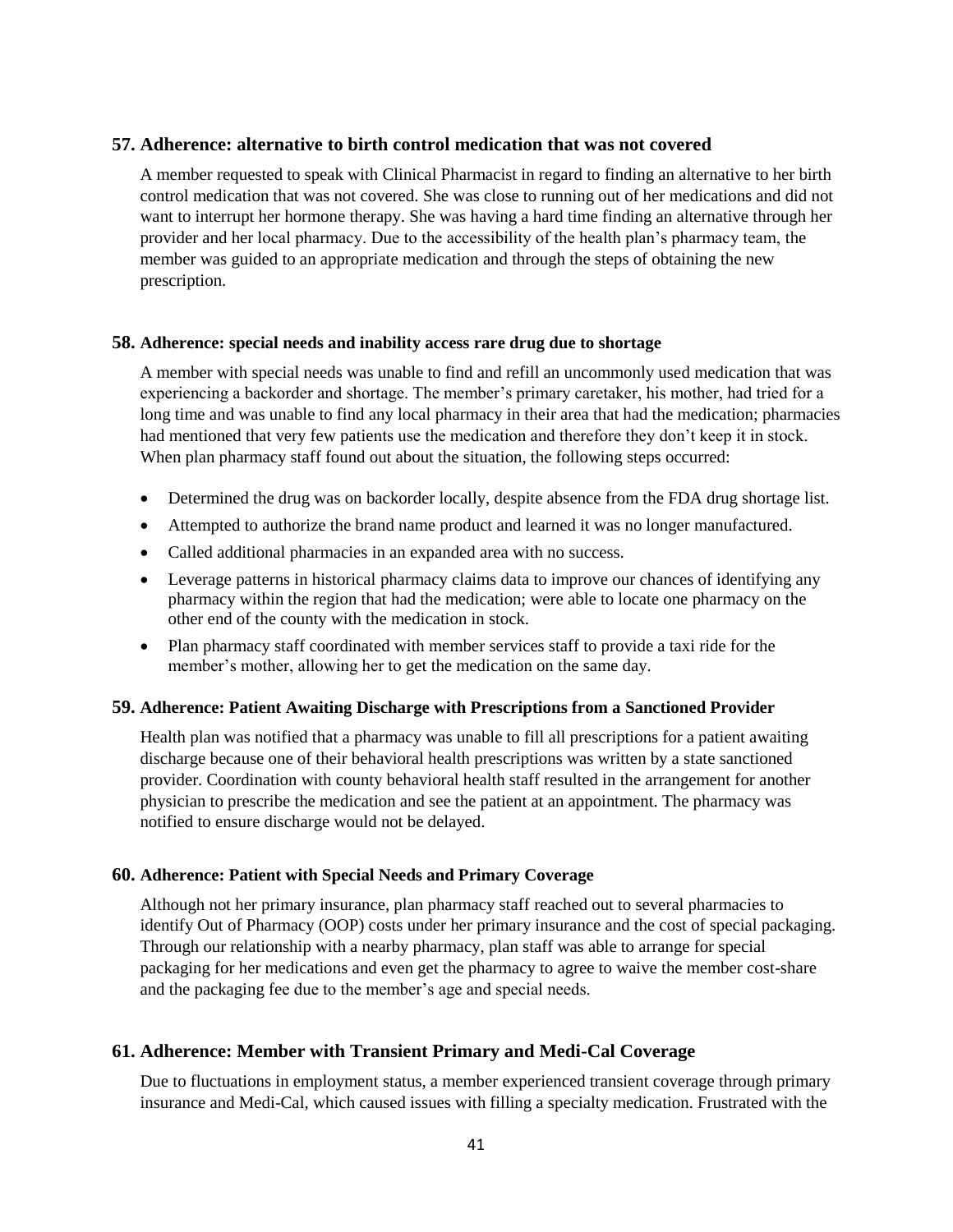pharmacies who were unable to fill his medication, the member found it more convenient to go to the ED every day to get his medications filled. Upon learning of the situation, plan care coordination staff intervened and worked with member services to resolve his eligibility issue. Through multiple efforts including 3-way calls with stakeholders such as both pharmacies and the member, plan staff were able to ensure his medications were filled, ready, and delivered to the member. This immediately resolved the ED utilization issue.

### **62. Adherence: Ensuring compliance in member going through hardships**

A Member with COPD, bipolar disease and epilepsy experienced recent hospitalizations due to wildfires and increasing shortness of breath. The Member was not taking any medications for her COPD. For her condition the member should be on 3-4 different inhalers but due to other co-morbid conditions and lack of compliance, Health Plan team member approved one medication that is the combination of 3 different medications to reduce pill burden and improve compliance. Otherwise, the member would have continued with hospitalizations. Also referred to case management so a nurse can speak to member regarding the role of compliance.

### **63. Adherence: Medication Adherence Outreach to Patient with End-Stage Renal Disease**

For a Member with End Stage Renal Disease and metabolic disorders, the provider requested an 'add on' phosphate binder to member's current regimen (sevelamer and Sensipar). Provider did not know that the rising phosphate levels are due to non-compliance. Health plan team member spoke with the provider regarding addressing non-compliance and enrolled member in case management to help her understand the role of compliance and consequences given her current condition.

### **64. Adherence: Difficulty Obtaining Inhaler and Lantus**

During an Outbound Call (OBC) to a patient to inform her of formulary changes related to her inhaler, the patient informed the health plan team member that she was having trouble obtaining another inhaler and Lantus. The patient had mentioned she has used our formulary alternative in the past (Basaglar) but said she doesn't like it because "it doesn't work the same as Lantus". She also stated she had a few incidents where she felt nauseas, light headed and even collapse and attributes it to the Basaglar. Fearing the patient doesn't really understand that the medication is similar, a pharmacist talked to the member for consultation. After several attempts made by the pharmacist to get a hold of the member with no luck, the team member tried calling and got ahold of the Member's daughter. After getting consent from the member, the Pharmacist was able to speak to the daughter and explain everything to her. The pharmacist decided that due to the member's extended history and familiarity of Lantus, concerns the patient might not be adherent to alternatives due to fear of adverse effects, he decided that the patient continuing Lantus is the best course of action for the member. The Health Plan team member called the physician's office the next day to have them get started on the prior authorization (PA) process for the member.

### **65. Adherence: Patient using Insulin from Tijuana and Proper Pharmacy Utilization**

A Health Plan Team Member was making adherence calls and came across a member who gave the team member consent to speak with her husband about her medication because "she doesn't know about them and her husband is in charge of them all." Initially the reason for the call was to ask about her wife's Glimepiride 4mg which was a couple of weeks over due since her last fill. He mentioned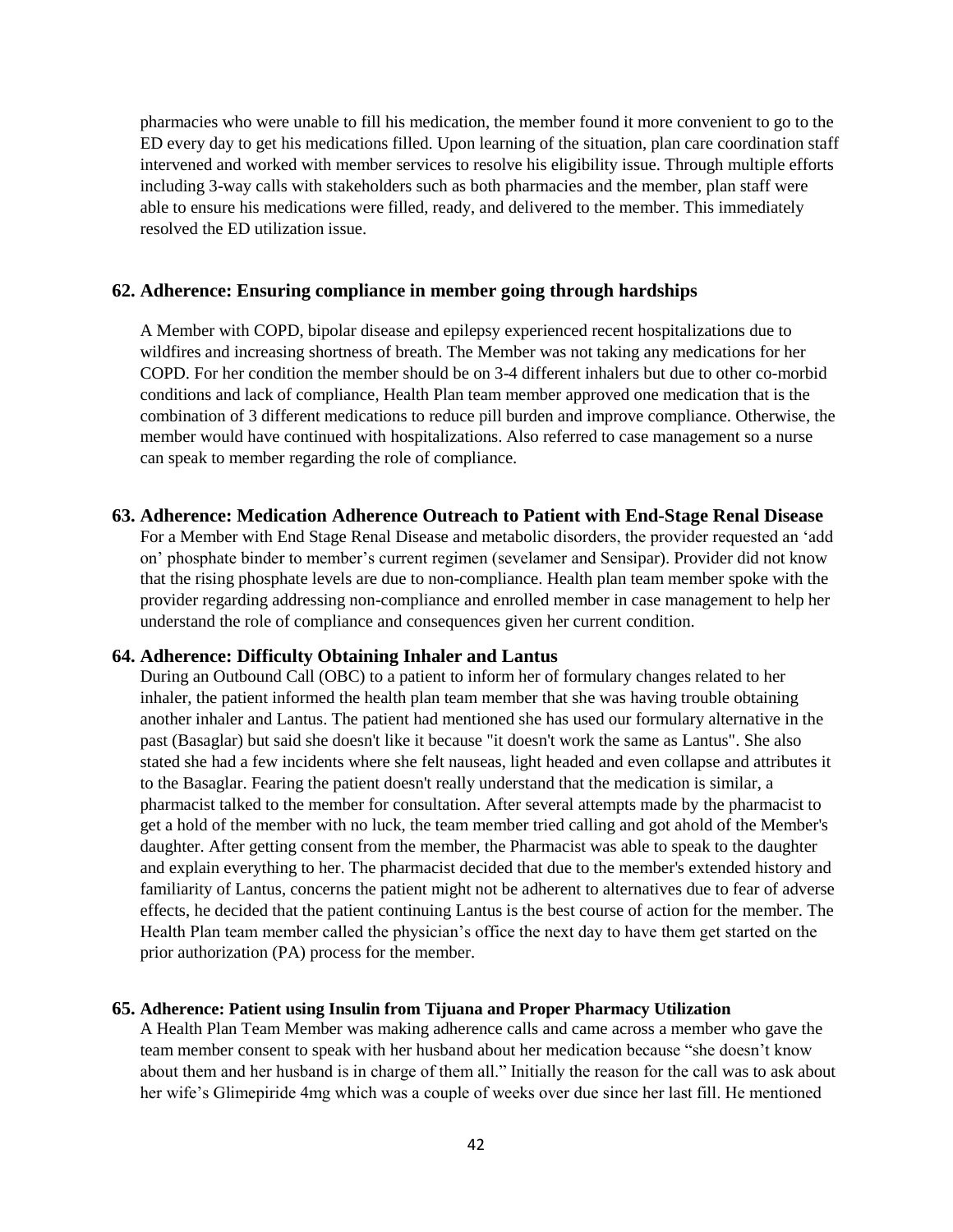that her physician had discontinued this medication a while ago and is strictly on Insulin to control her diabetes. The Team Member found this odd since the member does not have any paid claims for insulin or syringes in the past couple months. Regardless he gave consent to s/w her current physician to confirm this information. Per the MA at her doctor's office, the member was not to discontinue her Glimepiride per the physician's most current progress notes in April 2018. She also confirmed that there is no mention that the physician prescribed her insulin recently, the last time being in 2016. The Team Member contacted the member's pharmacy and per the clerk, the member had not received insulin from them, either by the insurance or paying cash. The Team Member called the member's husband back where he finally confessed that he bought Basaglar Pens on a trip to Tijuana a couple months ago since he could get them over there for a fraction of the price, around \$200/box instead of \$400+/box here. After the Team Member asked him how much he would inject her, he said her previous doctor had given her a signature to follow but doesn't follow a specific schedule, only injects her when she "feels" like she needs it. The Team Member asked if her current PCP knows about the insulin use which he says he does but per the MA, the MD does not have any record of this. The Team Member ran a 3D report to reveal that the last time member received insulin through the plan was two years ago for a 90-day supply from her old PCP.

The Team Member had the husband pick up the Glimepiride and await instructions from the physician's office. After relaying all this information to Viviana, they called the member to set up an appointment for the member the next Friday to get the member back under control since there has not been any labs drawn to see how her A1C levels might be. The Team Member feared was that the member's husband might be doing more harm than good with insulin the PCP does not know about and unable to adjust the doses incase the member is not responding to the insulin. The husband had mentioned her sugars have been rather high lately. The Team Member called the member's husband one last time to confirm the appointment, make sure they go to it and educate the importance of adherence to her medication and the danger of self-medicating. The patient was also informed that after the physician reevaluates her and writes a new Rx with a current sig, that we would be more than happy to cover the insulin and supplies so they won't have to buy it themselves no matter how inexpensive it might be in Tijuana. After the appointment, a Follow up call was made to the Member & physician's office to see what the doctor had decided to do. Per the MA, the prescriber reviewed her blood sugars, she received a blood glucose machine and her Basaglar insulin was reviewed to check the dose. The physician talked to the member and her husband about the medication, the importance of adherence and what's the proper way to request/receive medication.

#### **66. Adherence: Patient Unable to Obtain Shingles Shot**

Team Member reached out to the member as part of Adherence calls, to assist with his medication and adherence. As Team Member was talking to the member about this, Team Member brought up the fact that we cover the Shingles and Pneumonia vaccines along with the Flu vaccine. The member was very interested in this information since, per him, he has been trying to get the Shingles vaccine since May 2018 when his physician first prescribed it to him. He states that his local pharmacy has been telling him they are out of stock every time he goes in and it has been very frustrating to be told this for multiple months. Team Member offered to call his pharmacy to see what they had to say about it and also try to find a solution. Team Member called pharmacy and shared with the pharmacist there who confirmed they have been out of the vaccine for a couple months now and have not been able to get any. They also mentioned their other store in the area is out of the vaccine so that's why they couldn't refer the member out to another pharmacy for it. Team Member called around and found another pharmacy that was only a mile from his home and had the vaccine in stock. Team